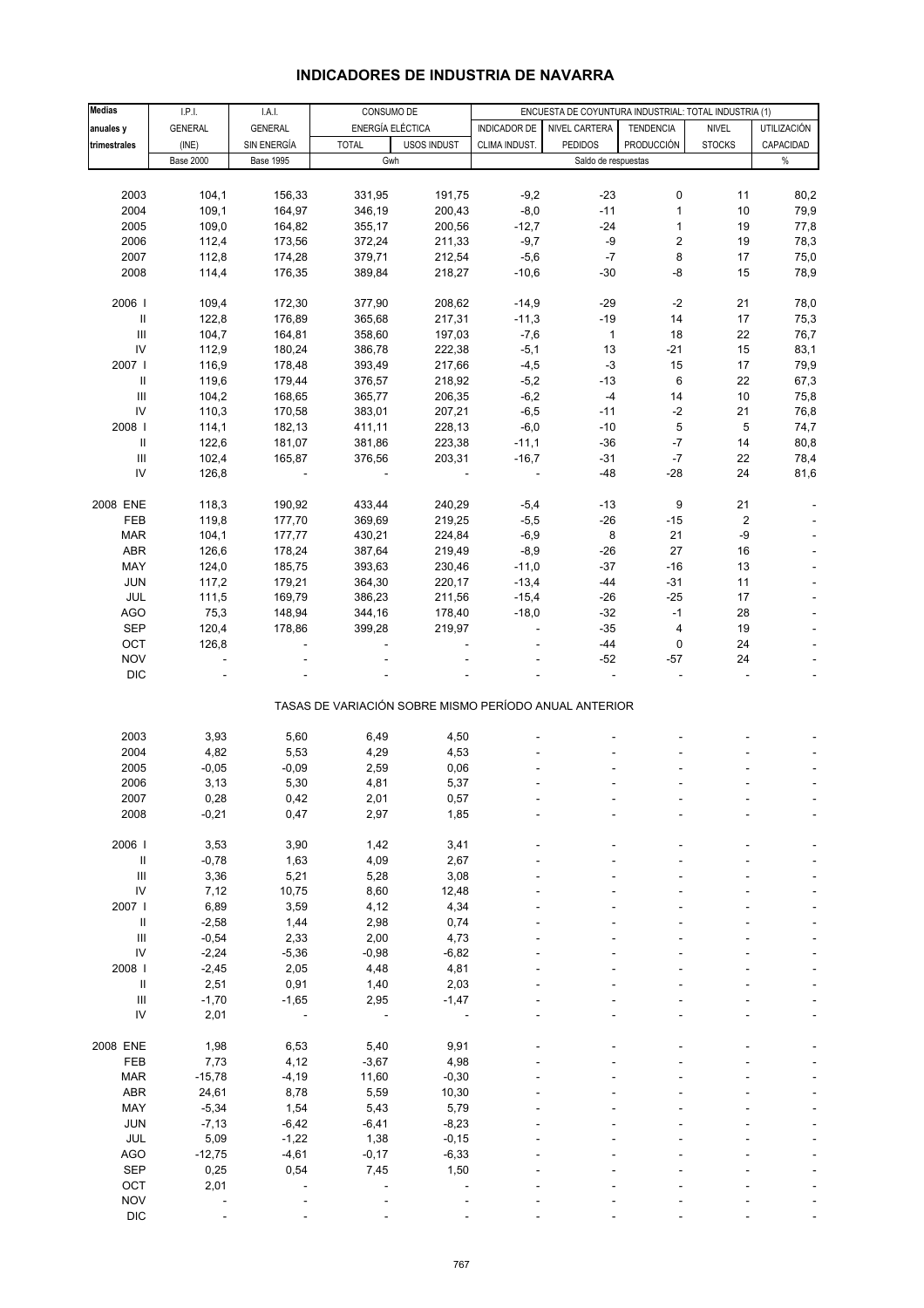| <b>Medias</b>                      |              |                                                     | LICENCIAS: SUPERFICIE A CONSTRUIR                     |                          |              |              |                           |                |                          |
|------------------------------------|--------------|-----------------------------------------------------|-------------------------------------------------------|--------------------------|--------------|--------------|---------------------------|----------------|--------------------------|
| anuales y                          | <b>TOTAL</b> | VISADOS: SUPERFICIE A CONSTRUIR<br><b>EDIFICIOS</b> | <b>SERVICIOS</b>                                      | <b>OTROS</b>             | <b>TOTAL</b> |              | <b>RESIDENCIAL</b>        |                | NO RESID.                |
| trimestrales                       |              | <b>VIVIENDAS</b>                                    | COMERCIALES                                           | <b>DESTINOS</b>          |              | <b>TOTAL</b> | <b>VIVIENDAS</b>          | COLECTIVOS     |                          |
|                                    |              | Metros cuadrados                                    |                                                       |                          |              |              | Miles de metros cuadrados |                |                          |
|                                    |              |                                                     |                                                       |                          |              |              |                           |                |                          |
| 2003                               | 147.017      | 108.224                                             | 13.466                                                | 25.327                   | 78           | 62           | 62                        | 0              | 16                       |
| 2004                               | 170.564      | 147.019                                             | 9.269                                                 | 14.277                   | 108          | 98           | 98                        | 0              | 10                       |
| 2005                               | 151.129      | 121.945                                             | 6.912                                                 | 22.273                   | 107          | 94           | 94                        | 0              | 14                       |
| 2006                               | 164.786      | 135.202                                             | 10.326                                                | 19.258                   | 114          | 102          | 102                       | 1              | 11                       |
| 2007                               | 130.878      | 97.046                                              | 6.560                                                 | 27.272                   | 184          | 154          | 152                       | 2              | 30                       |
| 2008                               | 86.488       | 58.685                                              | 4.927                                                 | 22.877                   | 166          | 160          | 139                       | 21             | 6                        |
|                                    |              |                                                     |                                                       |                          |              |              |                           |                |                          |
| 2005 IV                            | 217.336      | 178.256                                             | 3.881                                                 | 35.198                   | 91           | 75           | 75                        | 0              | 16                       |
| 2006                               | 172.937      | 138.492                                             | 17.541                                                | 16.903                   | 96           | 83           | 83                        | 0              | 13                       |
| Ш                                  | 140.940      | 125.088                                             | 5.280                                                 | 10.572                   | 118          | 108          | 105                       | 3              | 10                       |
| $\ensuremath{\mathsf{III}}\xspace$ | 199.894      | 160.416                                             | 16.896                                                | 22.582                   | 102          | 96           | 96                        | 0              | 6                        |
| IV                                 | 145.372      | 116.811                                             | 1.585                                                 | 26.976                   | 139          | 123          | 123                       | 0              | 16                       |
| 2007 l                             | 131.035      | 94.544                                              | 6.453                                                 | 30.038                   | 267          | 251          | 251                       | 0              | 16                       |
| Ш                                  | 158.877      | 127.278                                             | 4.819                                                 | 26.781                   | 186          | 123          | 118                       | 5              | 64                       |
| $\ensuremath{\mathsf{III}}\xspace$ | 116.760      | 97.697                                              | 9.535                                                 | 9.528                    | 138          | 115          | 115                       | 0              | 23                       |
| IV                                 | 116.838      | 68.664                                              | 5.435                                                 | 42.739                   | 144          | 129          | 124                       | 4              | 16                       |
| 2008                               | 78.160       | 52.085                                              | 3.909                                                 | 22.166                   | 193          | 186          | 144                       | 42             | $\overline{7}$           |
| $\ensuremath{\mathsf{II}}$         | 86.716       | 65.527                                              | 3.065                                                 | 18.124                   | 140          | 134          | 134                       | 0              | 6                        |
| $\ensuremath{\mathsf{III}}\xspace$ | 94.589       | 58.441                                              | 7.806                                                 | 28.341                   | ÷,           |              | ÷,                        |                | $\overline{a}$           |
|                                    |              |                                                     |                                                       |                          |              |              |                           |                |                          |
| 2007 OCT                           | 155.432      | 104.997                                             | 5.913                                                 | 44.522                   | 243          | 232          | 232                       | 0              | 11                       |
| <b>NOV</b>                         | 103.484      | 50.991                                              | 8.952                                                 | 43.541                   | 80           | 59           | 46                        | 13             | 21                       |
| <b>DIC</b>                         | 91.599       | 50.004                                              | 1.440                                                 | 40.155                   | 110          | 95           | 95                        | 0              | 15                       |
| 2008 ENE                           | 53.161       | 37.322                                              | 350                                                   | 15.489                   | 125          | 110          | 110                       | 0              | 15                       |
| FEB                                | 103.704      | 71.288                                              | 1.028                                                 | 31.388                   | 145          | 141          | 141                       | 0              | 4                        |
| <b>MAR</b>                         | 77.616       | 47.646                                              | 10.349                                                | 19.621                   | 308          | 307          | 182                       | 125            | $\mathbf{1}$             |
| ABR                                | 103.797      | 78.659                                              | 3.707                                                 | 21.431                   | 29           | 27           | 27                        | 0              | $\overline{\mathbf{c}}$  |
| MAY                                | 111.230      | 77.619                                              | 4.155                                                 | 29.456                   | 288          | 282          | 282                       | 0              | 6                        |
| <b>JUN</b>                         | 45.122       | 40.304                                              | 1.334                                                 | 3.484                    | 103          | 94           | 94                        | 0              | 9                        |
| JUL                                | 167.014      | 117.453                                             | 93                                                    | 49.468                   |              |              |                           |                |                          |
| <b>AGO</b>                         | 53.625       | 41.814                                              | 437                                                   | 11.374                   |              |              |                           |                |                          |
| <b>SEP</b>                         | 63.127       | 16.057                                              | 22.889                                                | 24.181                   |              |              |                           |                |                          |
|                                    |              |                                                     | TASAS DE VARIACIÓN SOBRE MISMO PERÍODO ANUAL ANTERIOR |                          |              |              |                           |                |                          |
|                                    |              |                                                     |                                                       |                          |              |              |                           |                |                          |
| 2003                               | 17,47        | 22,52                                               | 36,15                                                 | $-5,96$                  | 0,98         | 3,92         | 3,78                      |                | $-9,22$                  |
| 2004                               | 16,02        | 35,85                                               | $-31,17$                                              | $-43,63$                 | 39,35        | 58,01        | 58,22                     |                | $-34,76$                 |
| 2005                               | $-11,39$     | $-17,05$                                            | $-25,42$                                              | 56,00                    | $-0,69$      | $-4,26$      | $-4,34$                   |                | 33,61                    |
| 2006                               | 9,04         | 10,87                                               | 49,39                                                 | $-13,53$                 | 5,98         | 9,34         | 8,55                      | 900,00         | $-17,18$                 |
| 2007                               | $-20,58$     | $-28,22$                                            | $-36,46$                                              | 41,61                    | 61,88        | 50,61        | 49,55                     | 180,00         | 164,44                   |
| 2008                               | $-36,20$     | $-44,90$                                            | $-28,96$                                              | 3,44                     | $-26,62$     | $-14,20$     | $-24,34$                  | 733,33         | $-84,58$                 |
|                                    |              |                                                     |                                                       |                          |              |              |                           |                |                          |
| 2005 IV                            | 33,08        | 30,63                                               | $-19,62$                                              | 59,79                    | $-40,87$     | $-47,55$     | $-47,79$                  |                | 51,61                    |
| 2006                               | 24,64        | 23,25                                               | $\overline{\phantom{a}}$                              | $-32,30$                 | $-26,90$     | $-32,61$     | $-32,61$                  |                | 53,85                    |
| $\ensuremath{\mathsf{II}}$         | 11,53        | 32,75                                               | $-59,65$                                              | $-44,49$                 | 40,64        | 63,13        | 58,59                     |                | $-43,40$                 |
| $\ensuremath{\mathsf{III}}\xspace$ | 63,75        | 55,86                                               | 82,25                                                 | 128,67                   | $-17,57$     | $-13,51$     | $-13,51$                  | $\blacksquare$ | $-54,05$                 |
| IV                                 | $-33,11$     | $-34,47$                                            | $-59,17$                                              | $-23,36$                 | 53,68        | 64,44        | 64,73                     | 0,00           | 2,13                     |
| 2007 l                             | $-24,23$     | $-31,73$                                            | $-63,21$                                              | 77,71                    | 178,13       | 203,23       | 203,23                    |                | 22,50                    |
| Ш                                  | 12,73        | 1,75                                                | $-8,74$                                               | 153,31                   | 58,36        | 13,93        | 12,42                     | 66,67          | 536,67                   |
| Ш                                  | $-41,59$     | $-39,10$                                            | $-43,57$                                              | $-57,81$                 | 36,07        | 19,79        | 19,79                     |                | 311,76                   |
| IV                                 | $-19,63$     | $-41,22$                                            | 242,97                                                | 58,43                    | 3,59         | 4,32         | 1,08                      |                | $-2,08$                  |
| 2008                               | $-40,35$     | $-44,91$                                            | $-39,42$                                              | $-26,21$                 | $-27,84$     | $-25,80$     | $-42,42$                  |                | $-59,18$                 |
| Ш                                  | $-45,42$     | $-48,52$                                            | $-36,39$                                              | $-32,33$                 | -24,87       | 9,51         | 14,16                     |                | $-91,10$                 |
| Ш                                  | $-18,99$     | $-40,18$                                            | $-18,13$                                              | 197,44                   |              |              |                           |                | $\overline{\phantom{a}}$ |
| 2007 OCT                           | 4,00         | $-21,40$                                            | 38,74                                                 | 283,55                   | 29,95        | 48,72        | 48,72                     |                | $-64,52$                 |
| <b>NOV</b>                         | $-18,11$     | $-47,86$                                            | $\blacksquare$                                        | 52,40                    | $-37,98$     | $-49,57$     | $-60,34$                  |                | 75,00                    |
| <b>DIC</b>                         | $-42,86$     | $-58,00$                                            | 192,68                                                | $-1,46$                  | 7,84         | $-2,06$      | $-2,06$                   | ÷,             | 200,00                   |
| 2008 ENE                           | $-57,34$     | $-46,80$                                            |                                                       | $-71,57$                 | $-18,83$     | $-27,63$     | $-27,63$                  |                | 650,00                   |
| FEB                                | $-22,78$     | $-36,98$                                            | $\overline{\phantom{a}}$                              | 48,25                    | 27,19        | 34,29        | 34,29                     | $\overline{a}$ | $-55,56$                 |
| <b>MAR</b>                         | $-42,16$     | $-52,53$                                            | $-46,54$                                              | 35,59                    | $-42,21$     | $-37,98$     | $-63,23$                  |                | $-97,37$                 |
| ABR                                | $-37,04$     | $-37,22$                                            | 18,85                                                 | $-41,20$                 | $-84,90$     | $-76,72$     | $-75,00$                  |                | $-97,37$                 |
| MAY                                | $-26,26$     | $-37,01$                                            | $-26,91$                                              | 34,31                    | 8,27         | 73,01        | 73,01                     | $\overline{a}$ | $-94,17$                 |
| <b>JUN</b>                         | $-71,96$     | $-69,76$                                            | $-76,40$                                              | $-84,14$                 | 1,98         | 5,62         | 14,63                     | ÷,             | $-25,00$                 |
| JUL                                | 41,46        | 5,72                                                | $-98,13$                                              | $\overline{\phantom{a}}$ |              |              |                           |                |                          |
| <b>AGO</b>                         | $-44,03$     | $-47,52$                                            | $-96,62$                                              | 252,68                   |              |              |                           |                |                          |
| <b>SEP</b>                         | $-53,72$     | $-84,31$                                            | 113,66                                                | 3,46                     |              |              |                           |                |                          |

# **INDICADORES DE CONSTRUCCIÓN DE NAVARRA. I**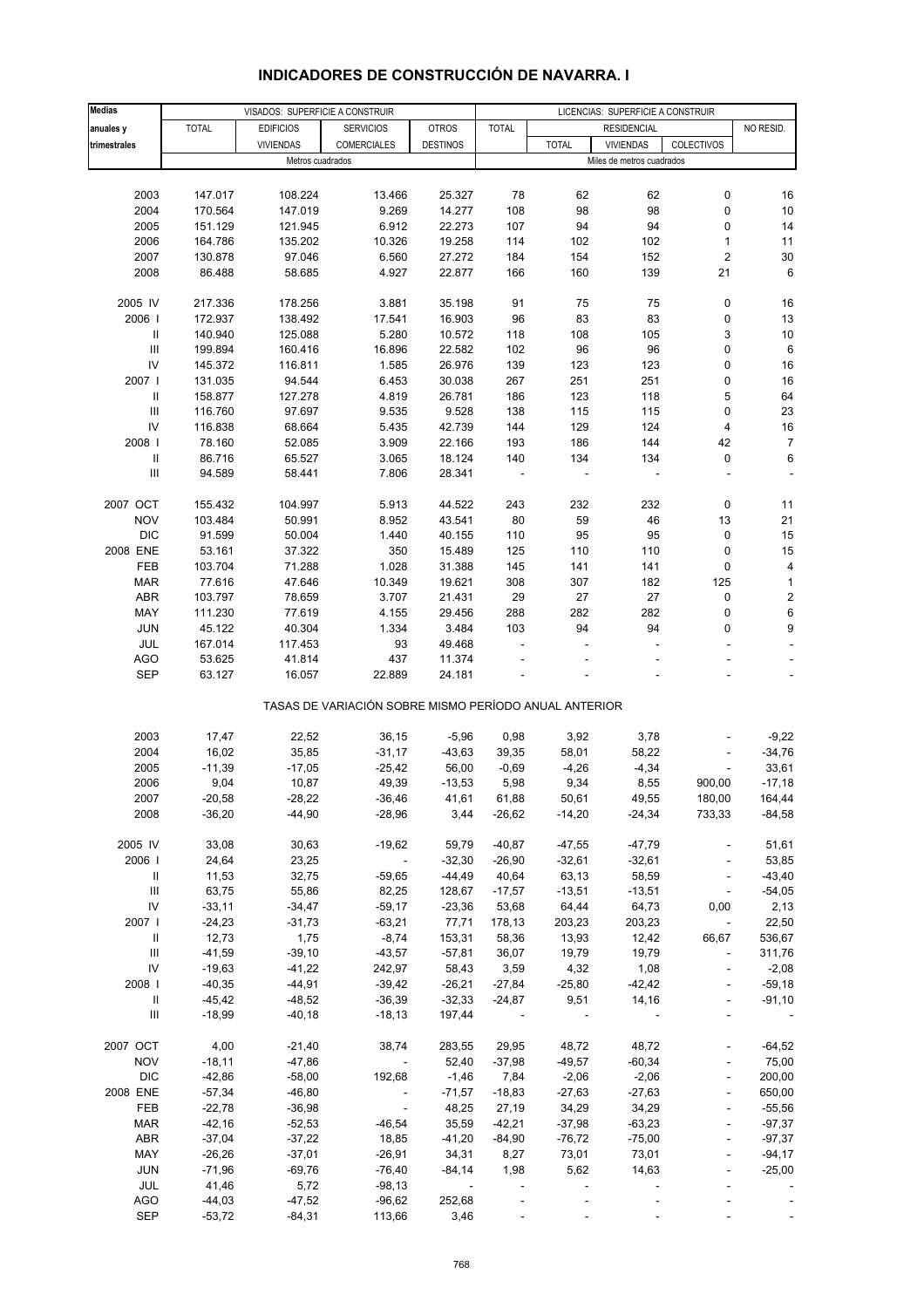| <b>Medias</b>                      |              | VIVIENDAS VISADAS COLEGIO ARQUITECTOS TÉCNICOS |            |                                                       |                          |                 |                | LICENCIAS MUNIC.: Nº DE VIVIENDAS |               |  |  |
|------------------------------------|--------------|------------------------------------------------|------------|-------------------------------------------------------|--------------------------|-----------------|----------------|-----------------------------------|---------------|--|--|
| anuales y                          | <b>TOTAL</b> |                                                | OBRA NUEVA |                                                       | Α                        | A               | <b>OBRA</b>    | REHABI-                           | DEMO-         |  |  |
| trimestrales                       |              | <b>TOTAL</b>                                   | EDIF.VIV.  | OTROS EDIF.                                           | AMPLIAR                  | <b>REFORMAR</b> | <b>NUEVA</b>   | LITACIÓN                          | <b>LICIÓN</b> |  |  |
|                                    |              |                                                |            |                                                       | Unidades                 |                 |                |                                   |               |  |  |
|                                    |              |                                                |            |                                                       |                          |                 |                |                                   |               |  |  |
| 2003                               | 611          | 571                                            | 568        | $\overline{\mathbf{c}}$                               | 2                        | 39              | 362            | 15                                | 13            |  |  |
| 2004                               | 803          | 761                                            | 760        | $\mathbf{1}$                                          | 2                        | 40              | 569            | 14                                | 16            |  |  |
| 2005                               | 687          | 654                                            | 654        | 0                                                     | 2                        | 30              | 397            | 8                                 | 16            |  |  |
| 2006                               | 780          | 748                                            | 748        | 0                                                     | 3                        | 28              | 569            | 38                                | 30            |  |  |
| 2007                               | 553          | 529                                            | 529        | 0                                                     | 2                        | 22              | 865            | 35                                | 25            |  |  |
| 2008                               | 341          | 313                                            | 313        | 0                                                     | 3                        | 25              | 635            | 36                                | 41            |  |  |
|                                    |              |                                                |            |                                                       |                          |                 |                |                                   |               |  |  |
| 2005 IV                            | 1.022        | 993                                            | 993        | 0                                                     | 3                        | 26              | 351            | 17                                | 30            |  |  |
| 2006                               | 818          | 775                                            | 775        | 0                                                     | 2                        | 41              | 474            | 32                                | 44            |  |  |
| $\ensuremath{\mathsf{II}}$         | 697          | 674                                            | 674        | 0                                                     | 1                        | 21              | 568            | 67                                | 25            |  |  |
| $\ensuremath{\mathsf{III}}\xspace$ | 927          | 894                                            | 894        | 0                                                     | 9                        | 23              | 528            | 19                                | 23            |  |  |
| IV                                 | 678          | 650                                            | 650        | 0                                                     | $\mathbf{1}$             | 28              | 704            | 35                                | 27            |  |  |
| 2007 l                             | 545          | 518                                            | 518        | 0                                                     | 5                        | 22              | 1.460          | 57                                | 28            |  |  |
| $\ensuremath{\mathsf{II}}$         | 725          | 699                                            | 699        | 0                                                     | 0                        | 26              | 749            | 26                                | 19            |  |  |
| $\ensuremath{\mathsf{III}}\xspace$ | 565          | 543                                            | 543        | 0                                                     | 0                        | 21              | 566            | 31                                | 12            |  |  |
| IV                                 | 379          | 356                                            | 356        | 0                                                     | 4                        | 19              | 686            | 24                                | 42            |  |  |
| 2008                               | 306          | 287                                            | 287        | 0                                                     | 5                        | 14              | 842            | 34                                | 39            |  |  |
| $\sf II$                           | 358          | 336                                            | 336        | 0                                                     | 3                        | 19              | 428            | 38                                | 42            |  |  |
| Ш                                  | 358          | 316                                            | 316        | 0                                                     | 3                        | 40              |                |                                   |               |  |  |
|                                    |              |                                                |            |                                                       |                          |                 |                |                                   |               |  |  |
| 2007 OCT                           | 544          | 516                                            | 516        | 0                                                     | 5                        | 23              | 1.420          | 18                                | 61            |  |  |
| <b>NOV</b>                         | 301          | 283                                            | 283        | 0                                                     | 3                        | 15              | 239            | 31                                | 51            |  |  |
| <b>DIC</b><br>2008 ENE             | 291          | 269                                            | 269<br>183 | 0                                                     | 3                        | 19              | 400<br>440     | 24                                | 15            |  |  |
|                                    | 196          | 183                                            |            | 0                                                     | 4                        | 9<br>15         |                | 38                                | 29<br>67      |  |  |
| <b>FEB</b><br><b>MAR</b>           | 449<br>274   | 426<br>252                                     | 426<br>252 | 0<br>0                                                | 8<br>3                   | 19              | 957<br>1.129   | 38<br>25                          | 22            |  |  |
| ABR                                | 457          | 430                                            | 430        | 0                                                     | 3                        | 24              | 138            | 27                                | 42            |  |  |
| MAY                                | 422          | 403                                            | 403        | 0                                                     | 4                        | 15              | 698            | 26                                | 41            |  |  |
| <b>JUN</b>                         | 196          | 176                                            | 176        | 0                                                     | 1                        | 19              | 449            | 60                                | 44            |  |  |
| JUL                                | 646          | 608                                            | 608        | 0                                                     | 3                        | 35              |                | ÷                                 |               |  |  |
| <b>AGO</b>                         | 307          | 262                                            | 262        | 0                                                     | 4                        | 41              |                |                                   |               |  |  |
| <b>SEP</b>                         | 122          | 77                                             | 77         | 0                                                     | 1                        | 44              |                |                                   |               |  |  |
|                                    |              |                                                |            | TASAS DE VARIACIÓN SOBRE MISMO PERÍODO ANUAL ANTERIOR |                          |                 |                |                                   |               |  |  |
|                                    |              |                                                |            |                                                       |                          |                 |                |                                   |               |  |  |
| 2003                               | 22,04        | 22,95                                          | 24,09      | $-62,16$                                              | $-38,10$                 | 15,75           | 3,75           | 130,00                            | 14,29         |  |  |
| 2004                               | 31,34        | 33,43                                          | 33,79      | $-53,57$                                              | $-11,54$                 | 2,81            | 56,92          | $-10,33$                          | 26,32         |  |  |
| 2005                               | $-14,49$     | $-14,09$                                       | $-13,98$   | $-92,31$                                              | 13,04                    | $-23,53$        | $-30,18$       | $-40,61$                          | $-2,08$       |  |  |
| 2006                               | 13,62        | 14,42                                          | 14,44      |                                                       | 57,69                    | $-6,87$         | 43,22          | 368,37                            | 88,83         |  |  |
| 2007                               | -29,06       | -29,31                                         | -29,31     |                                                       | $-34,15$                 | -21,83          | 52,21          | -9,37                             | -14,37        |  |  |
| 2008                               | $-44,25$     | $-46,66$                                       | $-46,66$   |                                                       | 93,75                    | 6,25            | $-42,50$       | $-14,74$                          | 75,00         |  |  |
| 2005 IV                            | 34,78        | 36,65                                          | 36,65      |                                                       | 50,00                    | $-12,50$        | $-57,15$       | 13,64                             | 33,82         |  |  |
| 2006                               | 40,05        | 39,95                                          | 40,04      |                                                       | 75,00                    | 40,23           | 44,17          | 578,57                            | 627,78        |  |  |
| Ш                                  | 27,89        | 32,48                                          | 32,48      | $\blacksquare$                                        | $-33,33$                 | $-37,25$        | 53,74          | 648,15                            | 57,45         |  |  |
| $\ensuremath{\mathsf{III}}\xspace$ | 55,66        | 59,61                                          | 59,61      |                                                       | 285,71                   | $-28,57$        | $-2,04$        | 714,29                            | 115,63        |  |  |
| IV                                 | $-33,61$     | $-34,58$                                       | $-34,58$   |                                                       | $-66,67$                 | 7,79            | 100,76         | 110,00                            | $-10,99$      |  |  |
| 2007                               | $-33,40$     | $-33,15$                                       | $-33,15$   | $\blacksquare$                                        | 100,00                   | $-45,90$        | 207,87         | 81,05                             | $-36,64$      |  |  |
| Ш                                  | 4,07         | 3,66                                           | 3,66       |                                                       | $-75,00$                 | 21,88           | 31,79          | $-60,89$                          | $-22,97$      |  |  |
| $\ensuremath{\mathsf{III}}\xspace$ | $-39,06$     | $-39,28$                                       | $-39,28$   | ÷,                                                    | $-96,30$                 | $-8,57$         | 7,26           | 61,40                             | $-46,38$      |  |  |
| IV                                 | $-44,18$     | $-45,20$                                       | $-45,20$   | $\blacksquare$                                        | 266,67                   | $-31,33$        | $-2,51$        | $-30,48$                          | 56,79         |  |  |
| 2008 l                             | $-43,79$     | $-44,63$                                       | $-44,63$   |                                                       | 7,14                     | $-34,85$        | $-42,34$       | $-41,28$                          | 42,17         |  |  |
| $\ensuremath{\mathsf{II}}$         | $-50,60$     | $-51,88$                                       | $-51,88$   | ÷,                                                    | 700,00                   | $-25,64$        | $-42,81$       | 43,04                             | 122,81        |  |  |
| Ш                                  | $-36,54$     | $-41,87$                                       | $-41,87$   | $\overline{\phantom{a}}$                              | 700,00                   | 87,50           |                |                                   |               |  |  |
| 2007 OCT                           | $-30,96$     | $-32,02$                                       | $-32,02$   |                                                       |                          | $-20,69$        | 51,22          | $-43,75$                          | 56,41         |  |  |
| <b>NOV</b>                         | $-42,88$     | $-42,36$                                       | $-42,36$   |                                                       | 200,00                   | $-57,14$        | $-63,79$       | $-32,61$                          | 59,38         |  |  |
| <b>DIC</b>                         | $-59,58$     | $-61,52$                                       | $-61,52$   |                                                       | 50,00                    | 0,00            | $-22,03$       | $-11,11$                          | 50,00         |  |  |
| 2008 ENE                           | $-53,55$     | $-54,59$                                       | $-54,59$   | $\overline{a}$                                        | 300,00                   | $-50,00$        | $-52,33$       | 35,71                             | 81,25         |  |  |
| FEB                                | $-29,18$     | $-30,05$                                       | $-30,05$   | $\blacksquare$                                        | 100,00                   | $-28,57$        | 36,52          | $-46,48$                          | 52,27         |  |  |
| <b>MAR</b>                         | $-52,68$     | $-53,59$                                       | $-53,59$   |                                                       | $-66,67$                 | $-29,63$        | $-59,05$       | $-65,75$                          | $-4,35$       |  |  |
| ABR                                | $-37,40$     | $-38,66$                                       | $-38,66$   | $\blacksquare$                                        | 200,00                   | $-14,29$        | $-82,01$       | $-10,00$                          | 320,00        |  |  |
| MAY                                | $-42,51$     | $-42,92$                                       | $-42,92$   |                                                       | $\blacksquare$           | $-46,43$        | $-33,78$       | 13,04                             | 215,38        |  |  |
| <b>JUN</b>                         | $-72,47$     | $-74,49$                                       | $-74,49$   |                                                       | $\overline{\phantom{a}}$ | $-13,64$        | 5,40           | 130,77                            | 29,41         |  |  |
| JUL                                | $-1,22$      | $-3,49$                                        | $-3,49$    |                                                       | 200,00                   | 52,17           | $\overline{a}$ |                                   |               |  |  |
| <b>AGO</b>                         | $-35,10$     | $-42,67$                                       | $-42,67$   |                                                       |                          | 156,25          |                |                                   |               |  |  |
| SEP                                | $-78,48$     | $-85,79$                                       | $-85,79$   |                                                       |                          | 76,00           |                |                                   |               |  |  |

# **INDICADORES DE CONSTRUCCIÓN DE NAVARRA. II**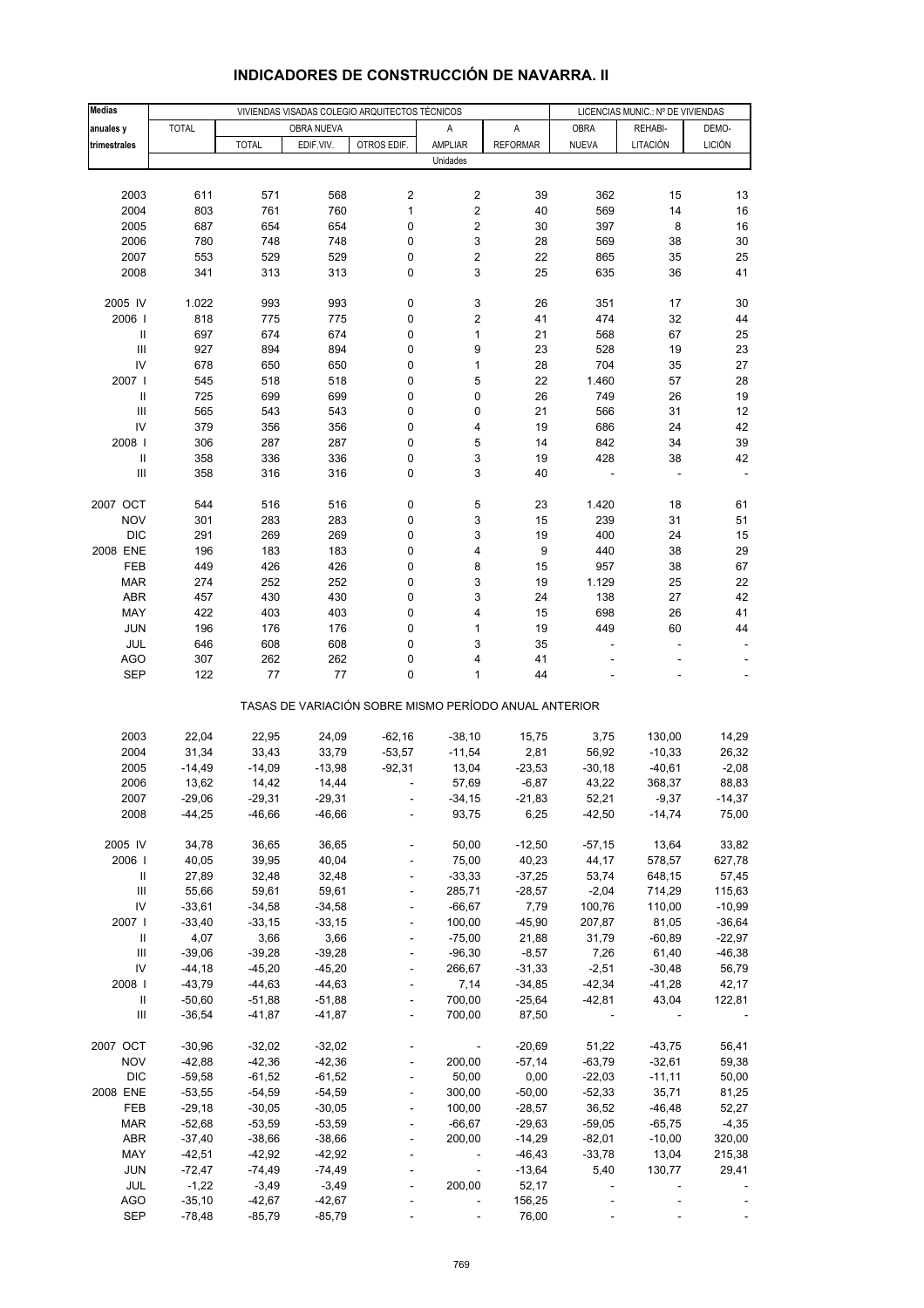| <b>Medias</b>                      |              |                         | VIVIENDAS (2)            |              |                   |                          |                           | PROYECTOS VISADOS                                     |               | CERTIFICAC.  | LIQUIDACIÓN      |
|------------------------------------|--------------|-------------------------|--------------------------|--------------|-------------------|--------------------------|---------------------------|-------------------------------------------------------|---------------|--------------|------------------|
| anuales y                          |              | <b>INICIADAS</b>        |                          |              | <b>TERMINADAS</b> |                          |                           | POR EL COLEGIO DE ARQUITECTOS                         |               | FIN DE OBRA  | <b>EJECUCIÓN</b> |
| trimestrales                       | <b>TOTAL</b> | <b>PROTEGIDAS</b>       | <b>LIBRES</b>            | <b>TOTAL</b> | <b>PROTEGIDAS</b> | <b>LIBRES</b>            | <b>TOTAL</b>              | <b>PROTEGIDOS</b>                                     | <b>LIBRES</b> | Nº VIVIENDAS | MAT. OBRA        |
|                                    |              |                         |                          |              | Unidades          |                          |                           |                                                       |               | Unidades     | Miles €          |
|                                    |              |                         |                          |              |                   |                          |                           |                                                       |               |              |                  |
| 2003                               | 646          | 118                     | 528                      | 419          | 53                | 366                      | 894                       | 145                                                   | 748           | 684          | 64.049           |
| 2004                               | 692          | 113                     | 579                      | 434          | 33                | 402                      | 767                       | 124                                                   | 643           | 675          | 62.792           |
| 2005                               | 856          | 310                     | 546                      | 730          | 184               | 546                      | 951                       | 297                                                   | 654           | 652          | 73.006           |
| 2006                               | 734          | 234                     | 500                      | 742          | 251               | 492                      | 1.017                     | 203                                                   | 814           | 737          | 81.800           |
| 2007                               | 502          | 84                      | 418                      | 622          | 152               | 470                      | 507                       | 62                                                    | 445           | 601          | 73.430           |
| 2008                               | 464          | 128                     | 336                      | 732          | 192               | 540                      | 324                       | 114                                                   | 209           | 446          | 53.309           |
|                                    |              |                         |                          |              |                   |                          |                           |                                                       |               |              |                  |
| 2005 IV                            | 1.160        | 719                     | 441                      | 839          | 331               | 508                      | 812                       | 99                                                    | 713           | 1.029        | 105.112          |
| 2006                               | 662          | 89                      | 573                      | 717          | 265               | 452                      | 694                       | 170                                                   | 524           | 795          | 92.732           |
| $\ensuremath{\mathsf{II}}$         | 515          | 151                     | 364                      | 847          | 261               | 586                      | 982                       | 106                                                   | 876           | 825          | 80.753           |
| $\ensuremath{\mathsf{III}}\xspace$ | 554          | 64                      | 490                      | 698          | 172               | 526                      | 2.100                     | 480                                                   | 1.620         | 724          | 84.349           |
| $\mathsf{IV}$                      | 1.207        | 633                     | 573                      | 707          | 304               | 402                      | 292                       | 54                                                    | 238           | 604          | 69.365           |
| 2007                               | 664          | 120                     | 544                      | 644          | 211               | 434                      | 905                       | 105                                                   | 799           | 616          | 79.406           |
| $\ensuremath{\mathsf{II}}$         | 402          | 59                      | 343                      | 772          | 179               | 593                      | 171                       | 14                                                    | 157           | 832          | 82.686           |
| $\ensuremath{\mathsf{III}}\xspace$ | 425          | 57                      | 369                      | 586          | 141               | 446                      | 486                       | 85                                                    | 400           | 629          | 72.456           |
| IV                                 | 516          | 101                     | 415                      | 483          | 77                | 407                      | 465                       | 42                                                    | 422           | 329          | 59.172           |
| 2008                               | 399          | 90                      | 309                      | 552          | 154               | 397                      | 363                       | 153                                                   | 210           | 449          | 54.825           |
| $\ensuremath{\mathsf{II}}$         | 528          | 165                     | 363                      | 911          | 229               | 683                      | 325                       | 87                                                    | 239           | 538          | 60.512           |
| Ш                                  | ÷,           | ÷,                      | $\overline{\phantom{a}}$ |              | ÷,                | ÷,                       | 283                       | 103                                                   | 179           | 349          | 44.591           |
|                                    |              |                         |                          |              |                   |                          |                           |                                                       |               |              |                  |
| 2007 OCT                           | 825          | 138                     | 687                      | 564          | 73                | 491                      | 673                       | 45                                                    | 628           | 345          | 75.940           |
| <b>NOV</b>                         | 495          | 158                     | 337                      | 443          | 88                | 355                      | 333                       | $\mathbf{1}$                                          | 332           | 247          | 46.173           |
| <b>DIC</b><br>2008 ENE             | 229<br>554   | 8<br>154                | 221<br>400               | 443<br>507   | 69                | 374<br>400               | 388<br>324                | 81                                                    | 307           | 396          | 55.403<br>49.569 |
| FEB                                | 455          | 113                     | 342                      | 736          | 107<br>189        | 547                      | 472                       | 188<br>162                                            | 136<br>310    | 333<br>521   | 57.026           |
| <b>MAR</b>                         | 188          | 3                       | 185                      | 412          | 167               | 245                      | 292                       | 109                                                   | 183           | 494          | 57.880           |
| ABR                                | 368          | 99                      | 269                      | 879          | 79                | 800                      | 468                       | 168                                                   | 300           | 634          | 70.075           |
| MAY                                | 769          | 198                     | 571                      | 722          | 222               | 500                      | 311                       | 92                                                    | 219           | 589          | 67.699           |
| JUN                                | 447          | 198                     | 249                      | 1.133        | 385               | 748                      | 197                       | $\pmb{0}$                                             | 197           | 391          | 43.763           |
| JUL                                |              | ä,                      | ÷.                       |              |                   |                          | 476                       | 270                                                   | 206           | 577          | 60.293           |
| <b>AGO</b>                         |              |                         |                          |              |                   |                          | 98                        | 40                                                    | 58            | 322          | 38.428           |
| <b>SEP</b>                         |              |                         |                          |              |                   |                          | 274                       | $\mathbf 0$                                           | 274           | 149          | 35.053           |
|                                    |              |                         |                          |              |                   |                          |                           |                                                       |               |              |                  |
|                                    |              |                         |                          |              |                   |                          |                           | TASAS DE VARIACIÓN SOBRE MISMO PERÍODO ANUAL ANTERIOR |               |              |                  |
|                                    |              |                         |                          |              |                   |                          |                           |                                                       |               |              |                  |
| 2003                               | 15,08        | 23,24                   | 13,40                    | $-18,58$     | $-63,39$          | $-0,88$                  | 46,93                     | $-9,54$                                               | 67,21         | 37,04        | 20,88            |
| 2004                               | 7,22         | $-3,88$                 | 9,70                     | 3,72         | $-38,59$          | 9,90                     | $-14,14$                  | $-14,56$                                              | $-14,06$      | $-1,35$      | $-1,96$          |
| 2005                               | 23,65        | 173,11                  | $-5,65$                  | 67,93        | 461,58            | 35,83                    | 23,88                     | 138,93                                                | 1,67          | $-3,46$      | 16,27            |
| 2006                               | $-14,18$     | $-24,32$                | $-8,42$                  | 1,74         | 36,20             | $-9,88$                  | 6,99                      | $-31,71$                                              | 24,55         | 13,09        | 12,04            |
| 2007                               | $-31,66$     | $-64, 10$               | $-16,45$                 | $-16,26$     | $-39,39$          | -4,47                    | $-50,19$                  | $-69,52$                                              | $-45,38$      | $-18,42$     | $-10,23$         |
| 2008                               | $-13,04$     | 42,72                   | $-24,27$                 | 3,29         | $-1,79$           | 5,23                     | $-37,83$                  | 67,59                                                 | $-53,73$      | $-35,62$     | $-31,81$         |
| 2005 IV                            | 49,40        | 281,77                  | $-24,99$                 | 75,28        | 883,17            | 14,16                    | 28,62                     | 33,78                                                 | 27,93         | 71,18        | 93,06            |
| 2006                               | 4,64         | 14,04                   | 3,31                     | 46,23        | 119,34            | 22,36                    | $-35,97$                  | $-27,29$                                              | $-38,35$      | 53,87        | 52,33            |
| Ш                                  | $-49,26$     | $-38,48$                | $-52,71$                 | $-5,71$      | 133,33            | $-25,51$                 | 64,67                     | $-5,34$                                               | 80,92         | 76,41        | 58,39            |
| Ш                                  | $-9,88$      | $-67,46$                | 17,04                    | 1, 11        | $-0,19$           | 1,54                     | 60,29                     | $-35,27$                                              | 185,04        | 22,01        | 12,39            |
| ${\sf IV}$                         | 3,99         | $-11,91$                | 29,91                    | $-15,77$     | $-8,06$           | $-20,80$                 | $-64,08$                  | $-45,45$                                              | $-66,67$      | $-41,29$     | $-34,01$         |
| 2007                               | 0,30         | 33,96                   | $-4,95$                  | $-10,13$     | $-20,40$          | $-4, 13$                 | 30,42                     | $-37,92$                                              | 52,54         | $-22,52$     | $-14,37$         |
| Ш                                  | $-21,99$     | $-61,01$                | $-5,77$                  | $-8,89$      | $-31,38$          | 1,14                     | $-82,59$                  | $-86, 83$                                             | $-82,07$      | 0,81         | 2,39             |
| Ш                                  | $-23,18$     | $-10,99$                | $-24,76$                 | $-15,96$     | $-18,06$          | $-15,27$                 | $-76,88$                  | $-82,23$                                              | $-75,29$      | $-13,21$     | $-14,10$         |
| ${\sf IV}$                         | $-57,21$     | $-84,00$                | $-27,62$                 | $-31,60$     | $-74,81$          | 1,08                     | 59,31                     | $-21,60$                                              | 77,70         | $-45,50$     | $-14,69$         |
| 2008                               | $-39,91$     | $-24,79$                | $-43,23$                 | $-14,38$     | $-26,74$          | $-8,38$                  | $-59,91$                  | 45,25                                                 | $-73,77$      | $-27,06$     | $-30,96$         |
| Ш                                  | 31,34        | 179,66                  | 5,83                     | 18,05        | 27,51             | 15,19                    | 90,25                     | 519,05                                                | 52,02         | $-35,31$     | $-26,82$         |
| Ш                                  |              |                         |                          |              |                   | $\overline{\phantom{a}}$ | $-41,80$                  | 21,09                                                 | $-55,20$      | $-44,43$     | $-38,46$         |
|                                    |              |                         |                          |              |                   |                          |                           |                                                       |               |              |                  |
| 2007 OCT                           | $-22,97$     | $-60,23$                | $-5,11$                  | 9,09         | $-51,66$          | 34,15                    | 193,89                    | $\sim$                                                | 174,24        | $-55,94$     | $-14,21$         |
| <b>NOV</b>                         | $-60,30$     | $-79,56$                | $-28,90$                 | $-56,05$     | $-85,96$          | $-6,82$                  | 148,51                    | $\overline{\phantom{a}}$                              | 147,76        | $-51,28$     | $-12,75$         |
| <b>DIC</b>                         | $-82,41$     | $-98,97$                | $-57,66$                 | $-25,55$     | $-48,89$          | $-18,70$                 | $-24,22$                  | $-50,00$                                              | $-12,29$      | $-24,28$     | $-16,88$         |
| 2008 ENE                           | 49,33        | $\sim 100$ km s $^{-1}$ | 7,82                     | $-1,36$      | -57,37            | 52,09                    | $-26,36$                  | 22,08                                                 | $-52,45$      | $-27,13$     | $-33,72$         |
| FEB                                | $-32,49$     | $-35,06$                | $-31,60$                 | $-25,05$     | $-33,45$          | $-21,63$                 | 136,00                    | 252,17                                                | 101,30        | $-30,44$     | $-27,83$         |
| <b>MAR</b>                         | $-80,15$     | $-98,38$                | $-75,72$                 | $-5,72$      | 72,16             | $-27,94$                 | $-85,92$                  | $-6,03$                                               | $-90,65$      | $-23,05$     | $-31,43$         |
| ABR                                | $-1,87$      | 253,57                  | $-22,48$                 | 24,15        | 0,00              | 27,19                    | $\sim 10^{-10}$ m $^{-1}$ | $\Box$                                                | 782,35        | $-18,72$     | $-14,09$         |
| MAY                                | 66,09        | 122,47                  | 52,67                    | $-21,01$     | $-30,19$          | $-16, 11$                | 48,10                     | $\sim$                                                | 4,29          | $-27,37$     | $-13,80$         |
| JUN                                | 21,47        | 230,00                  | $-19,16$                 | 63,26        | 173,05            | 35,26                    | $-26,77$                  | $\sim$                                                | $-13,22$      | $-56,75$     | $-50,24$         |
| JUL                                |              |                         |                          |              |                   | $\overline{\phantom{a}}$ | $-46,93$                  | 213,95                                                | $-74,60$      | $-17,34$     | $-18,12$         |
| <b>AGO</b>                         |              |                         |                          |              |                   | $\Box$                   | $-57,76$                  | 900,00                                                | $-74,56$      | $-35,60$     | $-34,28$         |
| <b>SEP</b>                         |              |                         |                          |              |                   | ÷.                       | $-16,46$                  | $\overline{\phantom{a}}$                              | 69,14         | $-78,34$     | $-58,89$         |

### **INDICADORES DE CONSTRUCCIÓN DE NAVARRA. III**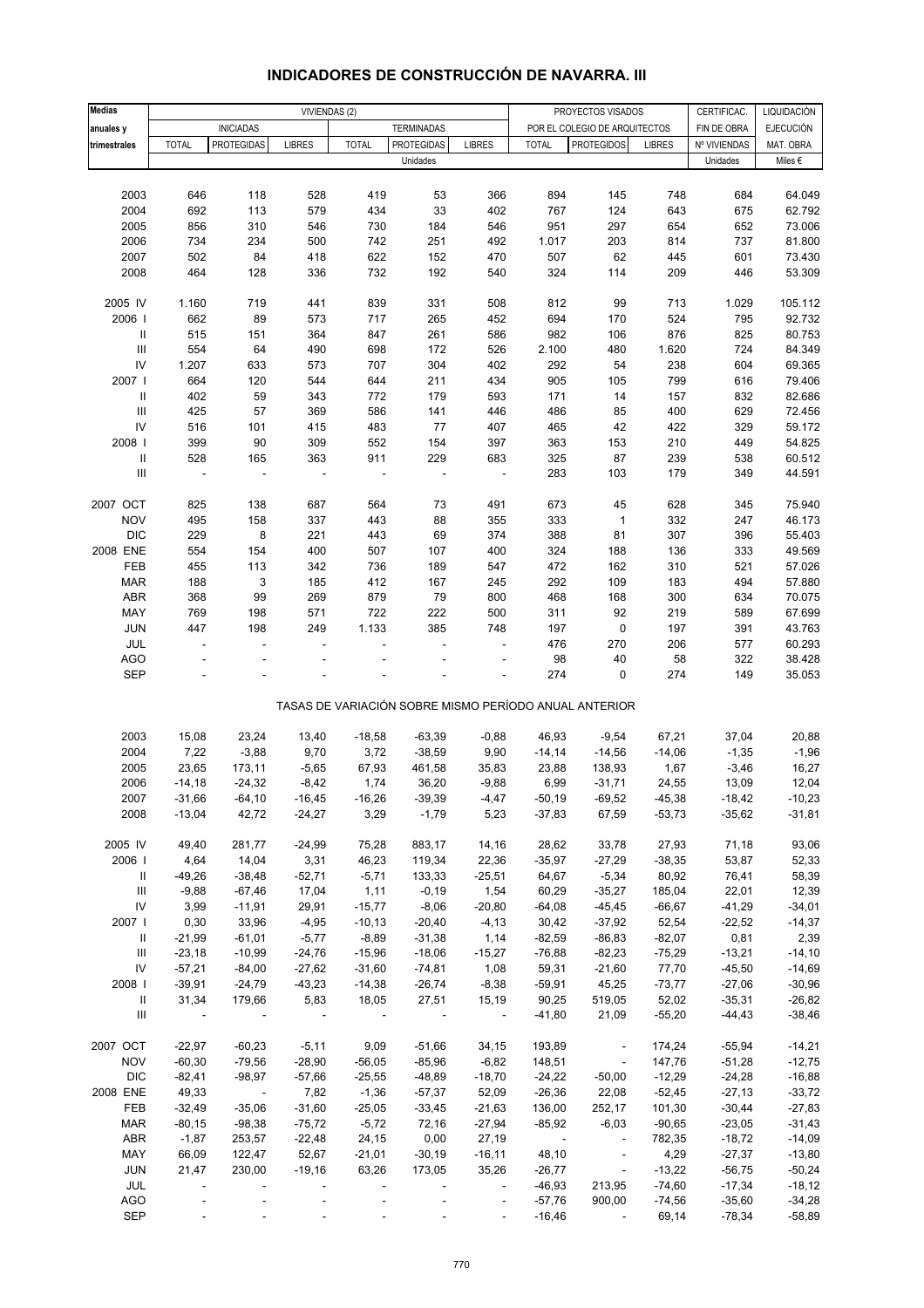| <b>Medias</b> |              | LICITACIÓN OFICIAL (SEOPAN) |            |                                                       | LICITACIÓN OFICIAL (FOMENTO) |              |
|---------------|--------------|-----------------------------|------------|-------------------------------------------------------|------------------------------|--------------|
| anuales y     | <b>TOTAL</b> | <b>EDIFICACIÓN</b>          | OBRA CIVIL | <b>TOTAL</b>                                          | <b>EDIFICACIÓN</b>           | INGENIERÍA   |
| trimestrales  |              |                             |            |                                                       |                              | <b>CIVIL</b> |
|               |              |                             |            | Miles €                                               |                              |              |
|               |              |                             |            |                                                       |                              |              |
|               |              |                             |            |                                                       |                              |              |
| 2003          | 43.234,3     | 7.835,3                     | 35.399,0   | 37.036                                                | 6.772                        | 30.265       |
| 2004          | 22.937,6     | 7.373,8                     | 15.563,8   | 16.777                                                | 6.480                        | 10.297       |
| 2005          | 42.344,8     | 15.328,3                    | 27.016,6   | 29.575                                                | 8.413                        | 21.162       |
| 2006          | 65.617,7     | 16.360,3                    | 49.257,4   | 32.182                                                | 9.235                        | 21.652       |
| 2007          | 45.669,2     | 15.066,1                    | 30.603,1   | 21.766                                                | 7.480                        | 14.286       |
| 2008          | 61.596,1     | 24.005,2                    | 37.590,9   | 48.099                                                | 19.905                       | 28.194       |
|               |              |                             |            |                                                       |                              |              |
| 2006          | 33.612,0     | 11.048,3                    | 22.563,7   | 27.853                                                | 6.428                        | 21.426       |
| Ш             | 53.461,7     | 25.384,7                    | 28.077,0   | 33.919                                                | 17.682                       | 11.056       |
| Ш             | 80.937,7     | 11.034,7                    | 69.903,0   | 54.380                                                | 3.891                        | 50.488       |
| IV            | 94.459,3     | 17.973,3                    | 76.486,0   | 12.574                                                | 8.937                        | 3.637        |
| 2007 l        | 53.218,3     | 28.868,7                    | 24.349,7   | 2.102                                                 | 978                          | 1.125        |
| Ш             | 44.616,7     | 10.866,3                    | 33.750,3   | 37.520                                                | 10.035                       | 27.486       |
| Ш             | 61.264,3     | 6.630,0                     | 54.634,3   |                                                       | 3.000                        | 19.798       |
|               |              |                             |            | 22.798                                                |                              |              |
| IV            | 23.577,3     | 13.899,3                    | 9.678,0    | 24.644                                                | 15.908                       | 8.736        |
| 2008          | 71.970,3     | 25.225,7                    | 46.744,7   | 67.779                                                | 20.520                       | 47.259       |
| $\mathbf{II}$ | 54.886,0     | 31.244,7                    | 23.641,3   | 49.533                                                | 26.798                       | 22.735       |
| Ш             | 33.729,3     | 20.558,0                    | 13.171,3   | 26.984                                                | 12.396                       | 14.588       |
| IV            | 134.204,0    | 8.967,0                     | 125.237,0  |                                                       |                              |              |
|               |              |                             |            |                                                       |                              |              |
| 2007 NOV      | 49.800,0     | 32.049,0                    | 17.751,0   | 33.381                                                | 24.587                       | 8.794        |
| <b>DIC</b>    | 5.783,0      | 1.985,0                     | 3.798,0    | 8.836                                                 | 5.907                        | 2.929        |
| 2008 ENE      | 35.139,0     | 26.701,0                    | 8.438,0    | 21.455                                                | 16.147                       | 5.308        |
| FEB           | 56.548,0     | 40.032,0                    | 16.516,0   | 54.942                                                | 37.896                       | 17.046       |
| <b>MAR</b>    | 124.224,0    | 8.944,0                     | 115.280,0  | 126.939                                               | 7.516                        | 119.423      |
| ABR           | 45.005,0     | 22.295,0                    | 22.710,0   | 56.653                                                | 24.183                       | 32.470       |
| MAY           | 50.378,0     | 29.946,0                    | 20.432,0   | 38.274                                                | 21.390                       | 16.883       |
| <b>JUN</b>    | 69.275,0     | 41.493,0                    | 27.782,0   | 53.673                                                | 34.821                       | 18.852       |
| <b>JUL</b>    |              |                             |            |                                                       |                              |              |
|               | 18.611,0     | 13.063,0                    | 5.548,0    | 21.046                                                | 7.637                        | 13.409       |
| AGO           | 70.015,0     | 44.751,0                    | 25.264,0   | 45.950                                                | 24.522                       | 21.429       |
| SEP           | 12.562,0     | 3.860,0                     | 8.702,0    | 13.957                                                | 5.030                        | 8.926        |
| OCT           | 134.204,0    | 8.967,0                     | 125.237,0  |                                                       |                              |              |
|               |              |                             |            | TASAS DE VARIACIÓN SOBRE MISMO PERÍODO ANUAL ANTERIOR |                              |              |
|               |              |                             |            |                                                       |                              |              |
| 2003          | 51,05        | $-21,83$                    | 90,33      | $-27,41$                                              | $-27,41$                     | $-27,42$     |
| 2004          | $-46,95$     | $-5,89$                     | $-56,03$   | $-54,70$                                              | $-4,30$                      | $-65,98$     |
| 2005          | 84,61        | 107,87                      | 73,59      | 76,28                                                 | 29,83                        | 105,51       |
| 2006          | 54,96        | 6,73                        | 82,32      | 8,81                                                  | 9,77                         | 2,31         |
| 2007          | $-30,40$     | $-7,91$                     | $-37,87$   | $-32,36$                                              | $-19,00$                     | $-34,02$     |
| 2008          | 25,08        | 63,57                       | 8,74       | 131,17                                                | 326,13                       | 74,72        |
|               |              |                             |            |                                                       |                              |              |
| 2006          | 33,44        | $-44,53$                    | 327,96     | 223,93                                                | 35,06                        | 458,11       |
| Ш             | 16,08        | 138,29                      | $-20,69$   | $-1,86$                                               | 83,16                        | $-55,61$     |
| Ш             | 16,77        | $-32,23$                    | 31,82      | 2,95                                                  | $-54,65$                     | 14,12        |
| IV            | 227,73       | 24,29                       | 432,60     | $-43,66$                                              | $-16, 15$                    | $-68,81$     |
| 2007          | 58,33        | 161,29                      | 7,92       | $-92,45$                                              | $-84,78$                     | $-94,75$     |
| Ш             | $-16,54$     | $-57,19$                    | 20,21      | 10,62                                                 | $-43,25$                     | 148,61       |
| Ш             | $-24,31$     | $-39,92$                    | $-21,84$   | $-58,08$                                              | $-22,90$                     | $-60,79$     |
| IV            | $-75,04$     | $-22,67$                    | $-87,35$   | 95,99                                                 | 77,99                        | 140,21       |
|               |              |                             |            |                                                       |                              |              |
| 2008          | 35,24        | $-12,62$                    | 91,97      | $\qquad \qquad \blacksquare$                          |                              |              |
| Ш             | 23,02        | 187,54                      | $-29,95$   | 32,02                                                 | 167,05                       | $-17,29$     |
| Ш             | $-44,94$     | 210,08                      | $-75,89$   | 18,36                                                 | 313,17                       | $-26,31$     |
| IV            | 785,89       | 17,00                       |            |                                                       |                              |              |
|               |              |                             |            |                                                       |                              |              |
| 2007 NOV      | $-28,17$     | 36,55                       | $-61,29$   | 199,38                                                |                              | $-19,40$     |
| <b>DIC</b>    | $-96,72$     | $-19,37$                    | $-97,81$   | $-66,75$                                              | $-77,77$                     |              |
| 2008 ENE      | $-23,49$     | $-24,60$                    | $-19,75$   |                                                       |                              |              |
| FEB           | 14,97        | 31,82                       | $-12,22$   |                                                       |                              |              |
| MAR           | 92,46        | $-57,05$                    | 163,68     |                                                       | 330,47                       |              |
| ABR           | 16,32        | 4,81                        | 30,36      | 68,53                                                 | 25,53                        | 126,24       |
| MAY           | 102,00       | 594,48                      | $-0,95$    | 69,07                                                 | 261,20                       | 0,99         |
| <b>JUN</b>    | $-1,34$      | 491,41                      | $-56,04$   | $-4,68$                                               | 608,03                       | $-63,32$     |
| JUL           | $-76, 13$    | 101,78                      | $-92,24$   | $-54,45$                                              | 326,89                       | $-69,81$     |
| <b>AGO</b>    | $-16,62$     | 791,99                      | $-68,00$   | 589,84                                                |                              | 314,97       |
| <b>SEP</b>    | $-42,51$     | $-54,04$                    | $-35,30$   | $-10,15$                                              | $-11,99$                     | $-9,09$      |
|               |              |                             |            |                                                       |                              |              |
| OCT           | 785,89       | 17,00                       |            |                                                       |                              |              |

# **INDICADORES DE CONSTRUCCIÓN DE NAVARRA. IV**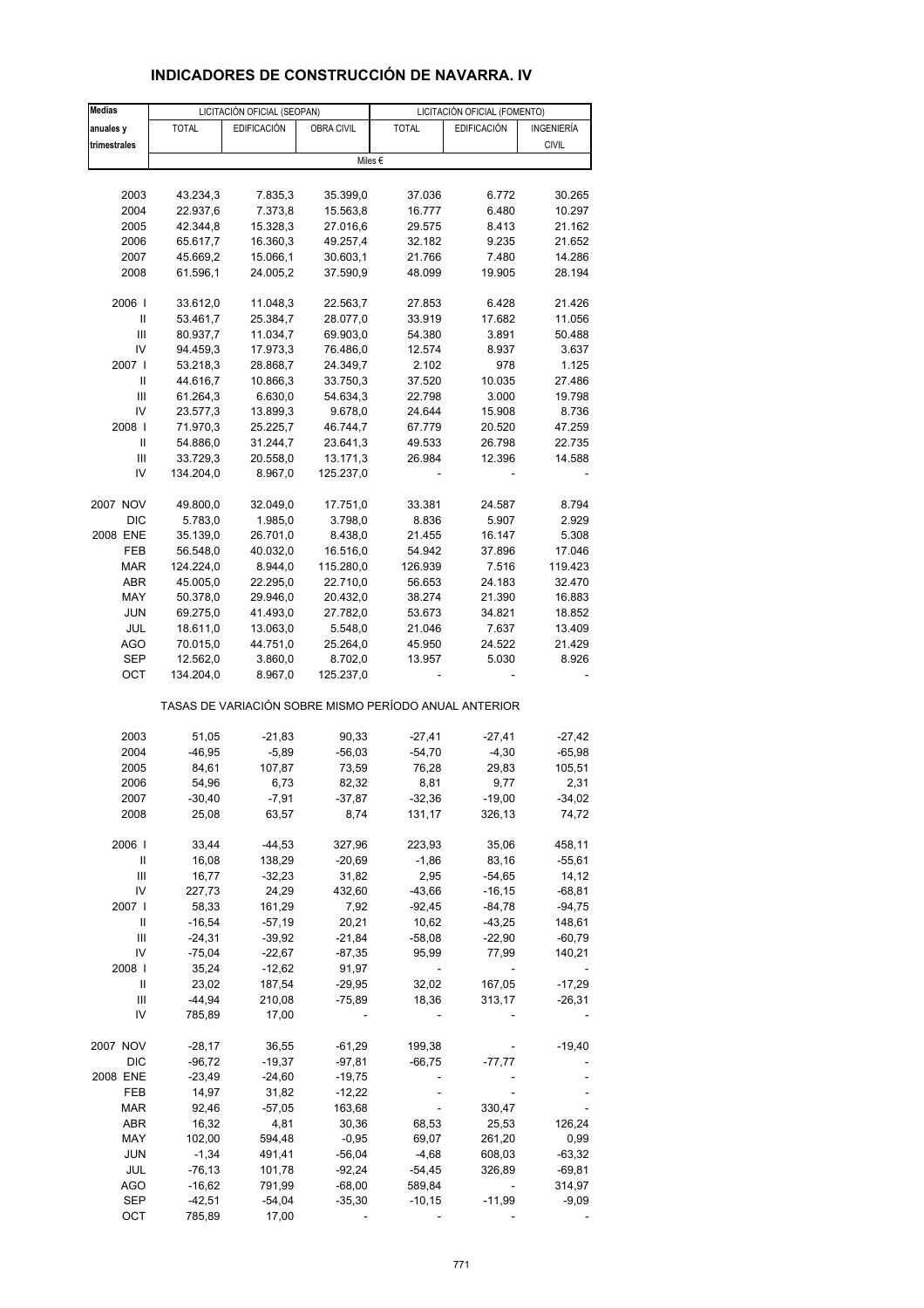| <b>Medias</b>                                |                  |                    |                    | ESTABLECIMIENTOS HOTELEROS                            |                          |                    |                  |
|----------------------------------------------|------------------|--------------------|--------------------|-------------------------------------------------------|--------------------------|--------------------|------------------|
| anuales y                                    |                  | NÚMERO DE VIAJEROS |                    |                                                       | NÚMERO DE PERNOCTACIONES |                    | <b>GRADO DE</b>  |
| trimestrales                                 | <b>TOTAL</b>     | <b>ESPAÑOLES</b>   | <b>EXTRANJEROS</b> | <b>TOTAL</b>                                          | <b>ESPAÑOLES</b>         | <b>EXTRANJEROS</b> | <b>OCUPACIÓN</b> |
|                                              |                  |                    | Unidades           |                                                       |                          |                    | $\%$             |
|                                              |                  |                    |                    |                                                       |                          |                    |                  |
| 2003                                         | 51.843           | 40.178             | 11.674             | 98.022                                                | 79.244                   | 19.072             | 37,00            |
| 2004                                         | 58.252           | 44.996             | 13.262             | 109.162                                               | 88.867                   | 20.612             | 39,33            |
| 2005                                         | 61.485           | 48.407             | 13.078             | 116.269                                               | 95.967                   | 20.676             | 40,82            |
| 2006                                         | 62.666           | 50.429             | 12.237             | 120.409                                               | 99.867                   | 20.542             | 39,92            |
| 2007                                         | 63.998           | 49.352             | 14.646             | 122.056<br>126.339                                    | 95.793                   | 26.263             | 40,16<br>38,79   |
| 2008                                         | 66.634           | 50.430             | 16.205             |                                                       | 99.243                   | 27.096             |                  |
| 2006                                         | 42.775           | 37.155             | 5.620              | 77.906                                                | 66.924                   | 10.982             | 29,25            |
| $\mathbf{II}$                                | 68.250           | 52.828             | 15.422             | 125.202                                               | 100.756                  | 24.445             | 40,40            |
| $\mathbf{III}$                               | 84.224           | 64.549             | 19.675             | 167.008                                               | 136.076                  | 30.932             | 52,48            |
| IV                                           | 55.413           | 47.182             | 8.231              | 111.519                                               | 95.712                   | 15.807             | 37,55            |
| 2007 l                                       | 46.067           | 38.890             | 7.177              | 82.625                                                | 67.700                   | 14.925             | 30,05            |
| $\mathbf{II}$                                | 70.574           | 53.425             | 17.150             | 130.859                                               | 101.067                  | 29.792             | 42,09            |
| $\mathbf{III}$                               | 82.864           | 58.607             | 24.257             | 164.326                                               | 123.897                  | 40.429             | 51,19            |
| IV                                           | 56.487           | 46.486             | 10.000             | 110.412                                               | 90.506                   | 19.905             | 37,30            |
| 2008                                         | 45.976           | 38.988             | 6.987              | 85.615                                                | 71.608                   | 14.007             | 30,47            |
| Ш                                            | 71.122           | 51.575             | 19.547             | 127.980                                               | 97.542                   | 30.438             | 39,26            |
| $\mathbf{III}$<br>IV                         | 82.467<br>67.648 | 58.855<br>56.040   | 23.612<br>11.608   | 162.536<br>135.000                                    | 123.824<br>113.512       | 38.712<br>21.488   | 46,98<br>37,79   |
|                                              |                  |                    |                    |                                                       |                          |                    |                  |
| 2007 NOV                                     | 56.521           | 47.964             | 8.557              | 109.920                                               | 90.701                   | 19.219             | 38,21            |
| <b>DIC</b>                                   | 40.472           | 35.146             | 5.326              | 79.319                                                | 68.102                   | 11.217             | 29,76            |
| 2008 ENE                                     | 36.891           | 30.820             | 6.071              | 67.171                                                | 52.310                   | 14.861             | 24,95            |
| <b>FEB</b>                                   | 45.999           | 40.239             | 5.760              | 82.791                                                | 72.186                   | 10.605             | 30,90            |
| <b>MAR</b>                                   | 55.037           | 45.906             | 9.131              | 106.882                                               | 90.327                   | 16.555             | 35,56            |
| ABR                                          | 63.136           | 48.312             | 14.824             | 112.138                                               | 87.103                   | 25.035             | 37,15            |
| MAY                                          | 79.664           | 55.934             | 23.730             | 138.871                                               | 102.465                  | 36.406             | 41,21            |
| <b>JUN</b>                                   | 70.567           | 50.480             | 20.087             | 132.931                                               | 103.058                  | 29.873             | 39,42            |
| JUL                                          | 83.624           | 59.025             | 24.599             | 165.385                                               | 122.873                  | 42.512             | 47,65            |
| <b>AGO</b>                                   | 85.585           | 62.392             | 23.193             | 174.329                                               | 137.414                  | 36.915             | 49,85            |
| <b>SEP</b><br>OCT                            | 78.193<br>67.648 | 55.149<br>56.040   | 23.044<br>11.608   | 147.894<br>135.000                                    | 111.185<br>113.512       | 36.709<br>21.488   | 43,44<br>37,79   |
|                                              |                  |                    |                    | TASAS DE VARIACIÓN SOBRE MISMO PERÍODO ANUAL ANTERIOR |                          |                    |                  |
|                                              |                  |                    |                    |                                                       |                          |                    |                  |
| 2003                                         | $-0,01$          | 1,00               | $-3,31$            | $-3,33$                                               | $-3,18$                  | $-4,04$            | $-5,19$          |
| 2004                                         | 12,36            | 11,99              | 13,60              | 11,37                                                 | 12,14                    | 8,07               | 6,30             |
| 2005                                         | 5,55             | 7,58               | $-1,39$            | 6,51                                                  | 7,99                     | 0,31               | 3,78             |
| 2006                                         | 1,92             | 4,18               | $-6,43$            | 3,56                                                  | 4,06                     | $-0.65$            | $-2,21$          |
| 2007<br>2008                                 | 2,13<br>$-0,69$  | $-2,14$<br>$-0,95$ | 19,69<br>0,11      | 1,37<br>$-0,94$                                       | $-4,08$<br>0,17          | 27,85<br>$-4,83$   | 0,60<br>$-6,29$  |
|                                              |                  |                    |                    |                                                       |                          |                    |                  |
| 2006                                         | $-1,26$          | $-1,23$            | $-1,47$            | $-6,32$                                               | $-9,66$                  | 3,81               | $-10,17$         |
| $\ensuremath{\mathsf{II}}$<br>$\mathsf{III}$ | 4,86<br>$-1,54$  | 8,00               | $-4,62$            | 4,84                                                  | 6,43                     | $-1,23$            | $-0,91$          |
| IV                                           | 6,58             | 0,98<br>9,28       | $-8,99$<br>$-6,65$ | 2,61<br>11,82                                         | 5,08<br>11,79            | $-7,01$<br>12,02   | $-4,01$<br>6,43  |
| 2007 l                                       | 7,70             | 4,67               | 27,71              | 6,06                                                  | 1,16                     | 35,90              | 2,75             |
| Ш                                            | 3,41             | 1,13               | 11,20              | 4,52                                                  | 0,31                     | 21,87              | 4,18             |
| Ш                                            | $-1,62$          | $-9,21$            | 23,29              | $-1,61$                                               | $-8,95$                  | 30,70              | $-2,45$          |
| IV                                           | 1,94             | $-1,47$            | 21,50              | $-0,99$                                               | $-5,44$                  | 25,92              | $-0,66$          |
| 2008                                         | $-0,20$          | 0,25               | $-2,64$            | 3,62                                                  | 5,77                     | $-6, 15$           | 1,40             |
| Ш                                            | 0,78             | $-3,46$            | 13,98              | $-2,20$                                               | $-3,49$                  | 2,17               | $-6,72$          |
| $\mathbf{III}$                               | $-0,48$          | 0,42               | $-2,66$            | $-1,09$                                               | $-0,06$                  | $-4,25$            | $-8,23$          |
| IV                                           | $-6,65$          | $-0,55$            | $-27,98$           | $-4,93$                                               | 0,71                     | $-26,61$           | $-14,00$         |
| 2007 NOV                                     | 11,29            | 10,93              | 13,32              | 11,94                                                 | 9,61                     | 24,48              | 7,97             |
| DIC                                          | $-6,55$          | $-9,17$            | 15,43              | $-11,24$                                              | $-13,62$                 | 6,61               | $-7,23$          |
| 2008 ENE                                     | 2,12             | $-0,27$            | 16,26              | $-0,09$                                               | $-3,62$                  | 14,69              | $-4,81$          |
| FEB                                          | 0,09             | 2,31               | $-13,07$           | 4,75                                                  | 9,67                     | $-19,74$           | 2,08             |
| <b>MAR</b>                                   | $-1,92$          | $-1,14$            | $-5,70$            | 5,19                                                  | 8,82                     | $-11,01$           | 5,61             |
| ABR                                          | $-5,48$          | $-9,65$            | 11,26              | $-11,59$                                              | $-16,40$                 | 10,50              | -10,65           |
| MAY                                          | 12,93            | 10,65              | 18,70              | 7,92                                                  | 13,34                    | $-4,88$            | 0,32             |
| JUN                                          | $-5,13$          | $-10,25$           | 10,78              | $-3,01$                                               | $-5,11$                  | 5,01               | $-9,61$          |
| JUL                                          | 1,53             | 4,88               | $-5,69$            | 0,68                                                  | 5,11                     | $-10,25$           | $-4,76$          |
| <b>AGO</b>                                   | $-3,74$          | $-2,97$            | $-5,76$            | $-3,76$                                               | $-4,57$                  | $-0,61$            | $-10,97$         |
| SEP                                          | 1,13             | $-0,17$            | 4,38               | 0,21                                                  | 0,34                     | $-0,19$            | $-8,66$          |
| OCT                                          | $-6,65$          | $-0,55$            | $-27,98$           | $-4,93$                                               | 0,71                     | $-26,61$           | $-14,00$         |

### **INDICADORES DE SERVICIOS DE NAVARRA. I**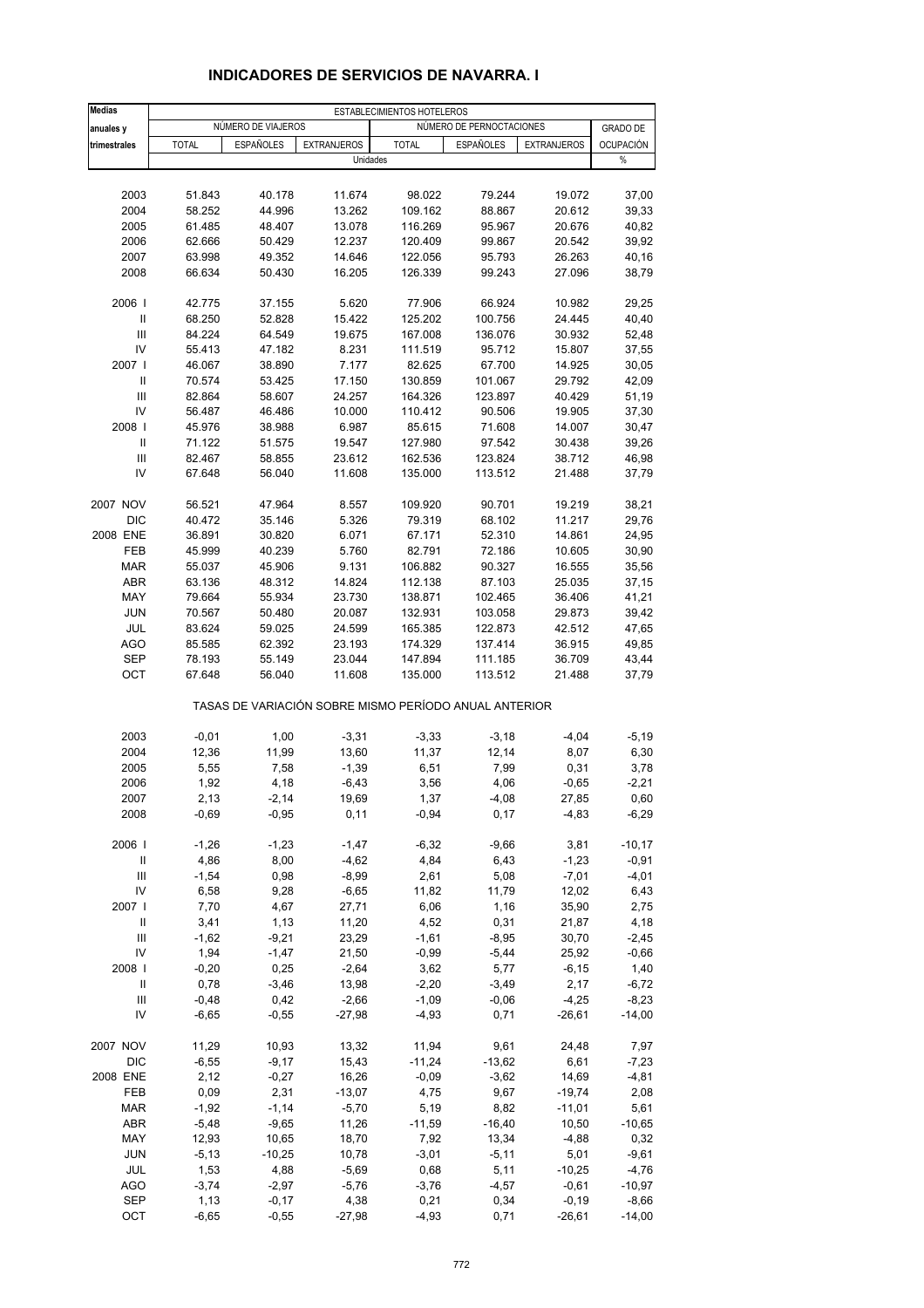| <b>Medias</b>              |                   |                    |                                                       | <b>ACAMPAMENTOS TURÍSTICOS (5)</b> |                          |                      |                     |
|----------------------------|-------------------|--------------------|-------------------------------------------------------|------------------------------------|--------------------------|----------------------|---------------------|
| anuales y                  |                   | NÚMERO DE VIAJEROS |                                                       |                                    | NÚMERO DE PERNOCTACIONES | <b>GRADO DE</b>      |                     |
| trimestrales               | <b>TOTAL</b>      | <b>ESPAÑOLES</b>   | <b>EXTRANJEROS</b>                                    | <b>TOTAL</b>                       | <b>ESPAÑOLES</b>         | <b>EXTRANJEROS</b>   | <b>OCUPACIÓN</b>    |
|                            |                   |                    | Unidades                                              |                                    |                          |                      | $\%$                |
| 2003                       | 12.643            | 10.499             | 2.144                                                 | 30.508                             | 26.308                   | 4.200                | 26,47               |
| 2004                       | 11.280            | 9.340              | 1.940                                                 | 28.504                             | 24.737                   | 3.766                | 26,55               |
| 2005                       | 12.762            | 10.561             | 2.201                                                 | 36.245                             | 31.196                   | 5.049                | 28,50               |
| 2006                       | 13.520            | 11.144             | 2.375                                                 | 36.754                             | 31.891                   | 4.863                | 30,26               |
| 2007                       | 9.309             | 6.801              | 2.508                                                 | 27.309                             | 20.843                   | 6.466                | 26,60               |
| 2008                       | 10.973            | 7.913              | 3.060                                                 | 32.563                             | 26.695                   | 5.867                | 34,34               |
| 2006                       | 4.705             | 4.652              | 53                                                    | 11.671                             | 11.355                   | 316                  | 22,95               |
| Ш                          | 15.013            | 12.830             | 2.183                                                 | 34.020                             | 29.917                   | 4.104                | 31,09               |
| Ш                          | 29.277            | 22.328             | 6.949                                                 | 88.787                             | 74.591                   | 14.196               | 43,18               |
| IV                         | 5.083             | 4.768              | 315                                                   | 12.538                             | 11.700                   | 838                  | 23,83               |
| 2007 l                     | 1.630             | 1.476              | 155                                                   | 3.872                              | 3.435                    | 438                  | 13,16               |
| $\mathbf{II}$              | 8.815             | 6.907              | 1.908                                                 | 21.453                             | 16.773                   | 4.680                | 26,71               |
| $\mathbf{III}$             | 23.390            | 15.701             | 7.689                                                 | 77.403                             | 57.148                   | 20.255               | 36,71               |
| IV                         | 3.400             | 3.121              | 279                                                   | 6.508                              | 6.017                    | 492                  | 29,83               |
| 2008                       | 1.971             | 1.815              | 156                                                   | 5.399                              | 5.117                    | 282                  | 26,26               |
| Ш                          | 8.686             | 6.548              | 2.138                                                 | 19.430                             | 15.675                   | 3.755                | 35,61               |
| Ш                          | 24.220            | 16.458             | 7.762                                                 | 80.576                             | 65.243                   | 15.333               | 45,23               |
| IV                         | 5.106             | 4.673              | 433                                                   | 9.410                              | 8.848                    | 562                  | 22,04               |
| 2007 NOV                   | 3.176             | 3.084              | 92                                                    | 5.982                              | 5.890                    | 92                   | 31,07               |
| DIC                        | 1.249             | 1.208              | 41                                                    | 2.833                              | 2.766                    | 67                   | 30,26               |
| 2008 ENE                   | 706               | 675                | 31                                                    | 1.382                              | 1.344                    | 38                   | 24,16               |
| FEB                        | 1.718             | 1.645              | 73                                                    | 3.400                              | 3.242                    | 158                  | 24,18               |
| <b>MAR</b>                 | 3.488             | 3.124              | 364                                                   | 11.416                             | 10.765                   | 651                  | 30,45               |
| ABR                        | 4.763             | 3.695              | 1.068                                                 | 8.519                              | 6.468                    | 2.051                | 34,39               |
| MAY                        | 9.266             | 5.976              | 3.290                                                 | 23.067                             | 17.363                   | 5.704                | 36,03               |
| <b>JUN</b>                 | 12.028            | 9.972              | 2.056                                                 | 26.704                             | 23.194                   | 3.510                | 36,41               |
| JUL                        | 34.076            | 21.174             | 12.902                                                | 97.640                             | 70.588                   | 27.052               | 50,21               |
| <b>AGO</b>                 | 29.450            | 21.272             | 8.178                                                 | 123.146                            | 108.348                  | 14.798               | 58,38               |
| <b>SEP</b>                 | 9.133             | 6.928              | 2.205                                                 | 20.943                             | 16.794                   | 4.149                | 27,11               |
| OCT                        | 5.106             | 4.673              | 433                                                   | 9.410                              | 8.848                    | 562                  | 22,04               |
|                            |                   |                    | TASAS DE VARIACIÓN SOBRE MISMO PERÍODO ANUAL ANTERIOR |                                    |                          |                      |                     |
| 2003                       | 44,31             | 69,83              | $-16,88$                                              | 28,49                              | 45,16                    | $-25,26$             | $-2,30$             |
| 2004                       | $-10,78$          | $-11,04$           | $-9,51$                                               | $-6,57$                            | $-5,97$                  | $-10,32$             | 0,30                |
| 2005                       | 13,15             | 13,08              | 13,48                                                 | 27,16                              | 26,11                    | 34,06                | 7,36                |
| 2006                       | 5,93              | 5,53               | 7,89                                                  | 1,41                               | 2,23                     | $-3,68$              | 6, 18               |
| 2007                       | $-31,14$          | $-38,97$           | 5,58                                                  | $-25,70$                           | $-34,64$                 | 32,96                | $-12,10$            |
| 2008                       | 2,29              | 2,34               | 2,14                                                  | 2,11                               | 10,56                    | $-24,23$             | 33,14               |
| 2006                       | 37,40             | 41,79              | $-62,88$                                              | 47,18                              | 49,35                    | $-3,36$              | 14,23               |
| $\ensuremath{\mathsf{II}}$ | 26,19             | 22,66              | 51,88                                                 | 22,69                              | 20,31                    | 43,30                | 17,52               |
| $\mathsf{III}$             | $-1,21$           | $-1,45$            | $-0,45$                                               | $-5,81$                            | $-4,33$                  | $-12,90$             | 1,21                |
| IV                         | $-16,54$          | $-18,45$           | 29,27                                                 | $-16,71$                           | $-18,45$                 | 18,58                | $-3,87$             |
| 2007 l                     | $-65,35$          | $-68,28$           | 190,00                                                | $-66,82$                           | $-69,75$                 | 38,50                | $-42,67$            |
| Ш                          | $-41,28$          | $-46, 16$          | $-12,61$                                              | $-36,94$                           | $-43,93$                 | 14,04                | $-14,08$            |
| Ш                          | $-20,11$          | $-29,68$           | 10,64                                                 | $-12,82$                           | $-23,39$                 | 42,69                | $-15,00$            |
| IV                         | $-33,10$          | $-34,54$           | $-11,32$                                              | $-48,09$                           | $-48,57$                 | $-41,33$             | 25,18               |
| 2008                       | 20,88             | 22,97              | 0,86                                                  | 39,43                              | 48,98                    | $-35,49$             | 99,57               |
| Ш                          | $-1,47$           | $-5,21$            | 12,07                                                 | $-9,43$                            | $-6,55$                  | $-19,76$             | 33,32               |
| $\mathsf{III}$             | 3,55              | 4,82               | 0,95                                                  | 4,10                               | 14,17                    | $-24,30$             | 23,23               |
| IV                         | $-11,60$          | $-7,85$            | $-38,58$                                              | $-12,14$                           | $-5,81$                  | $-57,29$             | $-21,73$            |
| 2007 NOV                   | $-35,06$          | $-33,42$           | $-64,48$                                              | $-43,96$                           | $-42, 15$                | $-81,38$             | 10,41               |
| DIC                        | $-36,60$          | $-36,92$           | $-25,45$                                              | $-51,75$                           | $-51,77$                 | $-51,09$             | 68,86               |
| 2008 ENE                   | 74,32             | 75,32              | 55,00                                                 | 29,40                              | 33,07                    | $-34,48$             | 190,73              |
| FEB                        | 13,47             | 25,48              | $-64,04$                                              | $-6,87$                            | 7,21                     | $-74,80$             | 64,04               |
| <b>MAR</b>                 | 17,36             | 14,39              | 51,04                                                 | 65,50                              | 71,69                    | 3,66                 | 85,33               |
| ABR                        | $-32,49$          | $-39,68$           | 14,96                                                 | $-54,26$                           | -61,61                   | 15,29                | 22,60               |
| MAY                        | 20,92             | 9,31               | 49,82                                                 | 20,13                              | 32,87                    | $-7,01$              | 55,10               |
| <b>JUN</b>                 | 2,57              | 9,23               | $-20,86$                                              | 0,65                               | 13,67                    | $-42,70$             | 26,20               |
| JUL                        | 2,17              | $-9,56$            | 29,77                                                 | $-0,66$                            | $-4,00$                  | 9,29                 | 32,52               |
| <b>AGO</b>                 | 2,86              | 14,17              | $-18,22$                                              | 4,83                               | 24,04                    | $-50,88$             | 33,99               |
| SEP<br>OCT                 | 11,58<br>$-11,60$ | 36,92<br>$-7,85$   | $-29,44$<br>$-38,58$                                  | 27,30<br>$-12,14$                  | 58,99<br>$-5,81$         | $-29,55$<br>$-57,29$ | $-5,41$<br>$-21,73$ |
|                            |                   |                    |                                                       |                                    |                          |                      |                     |

### **INDICADORES DE SERVICIOS DE NAVARRA. II**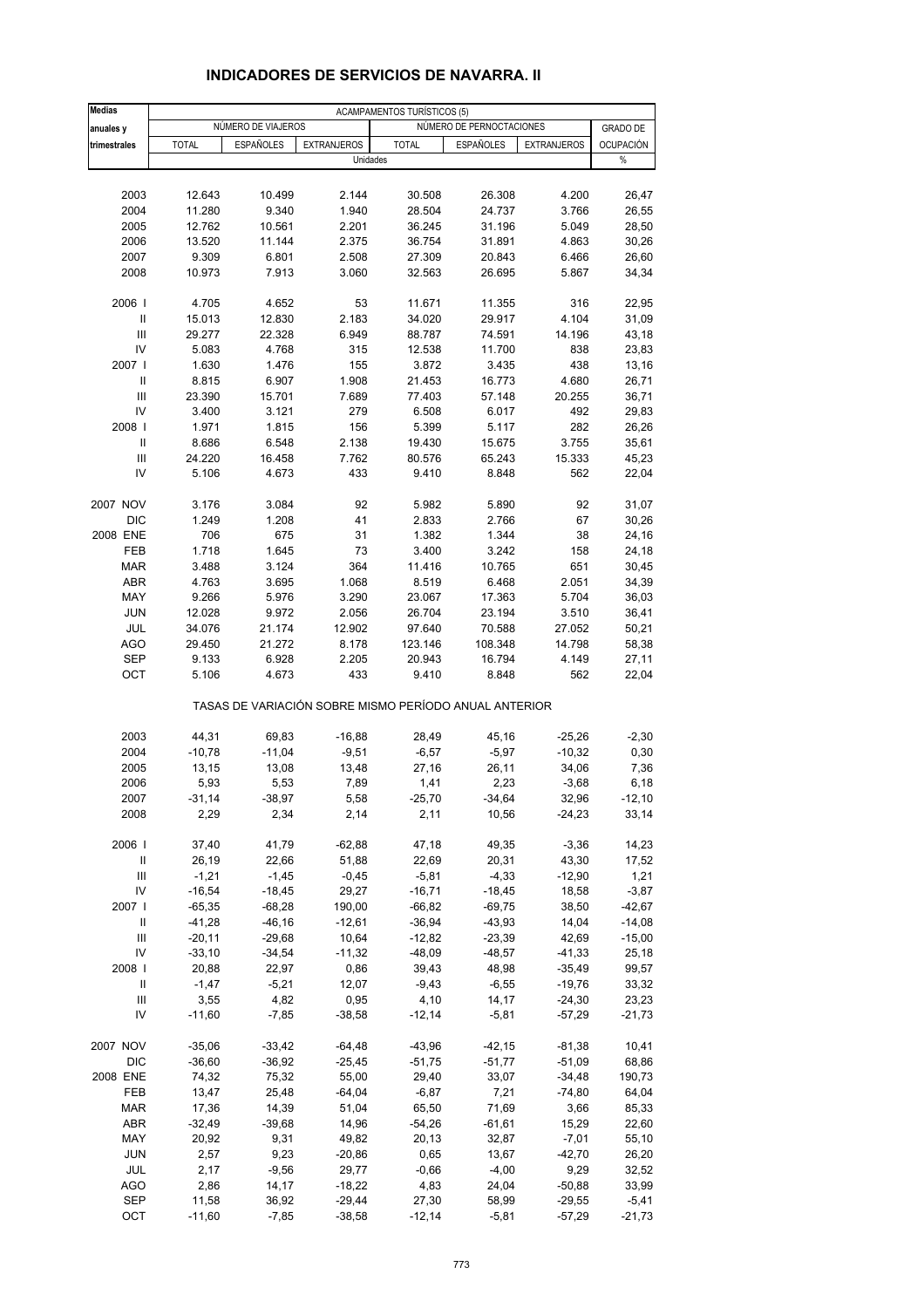| <b>Medias</b>              |              |                    | APARTAMENTOS TURÍSTICOS (5)    |              |                                                       |                    |                          |  |  |
|----------------------------|--------------|--------------------|--------------------------------|--------------|-------------------------------------------------------|--------------------|--------------------------|--|--|
| anuales y                  |              | NÚMERO DE VIAJEROS |                                |              | NÚMERO DE PERNOCTACIONES                              |                    | <b>GRADO DE</b>          |  |  |
| trimestrales               | <b>TOTAL</b> | <b>ESPAÑOLES</b>   | <b>EXTRANJEROS</b><br>Unidades | <b>TOTAL</b> | <b>ESPAÑOLES</b>                                      | <b>EXTRANJEROS</b> | <b>OCUPACIÓN</b><br>$\%$ |  |  |
|                            |              |                    |                                |              |                                                       |                    |                          |  |  |
| 2003                       | 1.609        | 1.455              | 154                            | 6.279        | 4.836                                                 | 1.443              | 37,50                    |  |  |
| 2004                       | 1.944        | 1.690              | 254                            | 6.721        | 5.682                                                 | 1.039              | 35,35                    |  |  |
| 2005                       | 2.208        | 1.924              | 283                            | 7.342        | 6.198                                                 | 1.144              | 33,73                    |  |  |
| 2006                       | 2.380        | 2.077              | 303                            | 8.239        | 6.539                                                 | 1.700              | 33,12                    |  |  |
| 2007                       | 2.374        | 2.018              | 356                            | 8.195        | 6.368                                                 | 1.826              | 32,66                    |  |  |
| 2008                       | 2.856        | 2.398              | 458                            | 9.849        | 7.832                                                 | 2.017              | 29,00                    |  |  |
| 2006                       | 1.855        | 1.718              | 137                            | 6.028        | 5.140                                                 | 888                | 26,75                    |  |  |
| Ш                          | 2.609        | 2.301              | 308                            | 8.468        | 6.740                                                 | 1.728              | 34,10                    |  |  |
| Ш                          | 2.804        | 2.268              | 536                            | 10.951       | 8.238                                                 | 2.713              | 42,32                    |  |  |
| IV                         | 2.250        | 2.022              | 229                            | 7.510        | 6.039                                                 | 1.472              | 29,31                    |  |  |
| 2007 l                     | 1.962        | 1.705              | 257                            | 6.514        | 4.804                                                 | 1.710              | 26,90                    |  |  |
| Ш                          | 2.462        | 2.030              | 432                            | 8.662        | 6.140                                                 | 2.522              | 35,29                    |  |  |
| Ш                          | 2.803        | 2.230              | 573                            | 10.678       | 8.503                                                 | 2.176              | 42,03                    |  |  |
| IV                         | 2.269        | 2.106              | 164                            | 6.924        | 6.026                                                 | 899                | 26,44                    |  |  |
| 2008                       | 1.866        | 1.669              | 196                            | 6.608        | 5.235                                                 | 1.373              | 25,86                    |  |  |
| Ш                          | 2.947        | 2.557              | 390                            | 8.621        | 6.835                                                 | 1.786              | 24,27                    |  |  |
| Ш                          | 3.604        | 2.802              | 802                            | 14.368       | 11.529                                                | 2.839              | 38,49                    |  |  |
| IV                         | 3.307        | 2.890              | 417                            | 9.697        | 7.519                                                 | 2.178              | 24,15                    |  |  |
| 2007 NOV                   | 2.154        | 1.970              | 184                            | 7.119        | 5.993                                                 | 1.126              | 27,51                    |  |  |
| DIC                        | 2.134        | 1.963              | 171                            | 6.630        | 5.596                                                 | 1.034              | 24,53                    |  |  |
| 2008 ENE                   | 1.435        | 1.243              | 192                            | 4.786        | 3.549                                                 | 1.237              | 18,79                    |  |  |
| FEB                        | 1.673        | 1.495              | 178                            | 6.286        | 4.884                                                 | 1.402              | 25,98                    |  |  |
| <b>MAR</b>                 | 2.489        | 2.270              | 219                            | 8.753        | 7.273                                                 | 1.480              | 32,80                    |  |  |
| ABR                        | 2.188        | 1.866              | 322                            | 7.421        | 5.753                                                 | 1.668              | 21,61                    |  |  |
| MAY                        | 3.905        | 3.318              | 587                            | 10.460       | 8.222                                                 | 2.238              | 29,62                    |  |  |
| <b>JUN</b>                 | 2.748        | 2.488              | 260                            | 7.983        | 6.530                                                 | 1.453              | 21,59                    |  |  |
| JUL                        | 3.483        | 2.591              | 892                            | 13.018       | 10.276                                                | 2.742              | 34,84                    |  |  |
| AGO                        | 4.576        | 3.531              | 1.045                          | 20.111       | 16.762                                                | 3.349              | 52,91                    |  |  |
| <b>SEP</b>                 | 2.753        | 2.284              | 469                            | 9.975        | 7.549                                                 | 2.426              | 27,71                    |  |  |
| OCT                        | 3.307        | 2.890              | 417                            | 9.697        | 7.519                                                 | 2.178              | 24,15                    |  |  |
|                            |              |                    |                                |              | TASAS DE VARIACIÓN SOBRE MISMO PERÍODO ANUAL ANTERIOR |                    |                          |  |  |
| 2003                       | 40,12        | 40,66              | 35,29                          | 12,44        | 20,38                                                 | $-7,91$            | $-3,32$                  |  |  |
| 2004                       | 20,84        | 16,18              | 64,88                          | 7,04         | 17,49                                                 | $-28,00$           | $-5,74$                  |  |  |
| 2005                       | 13,59        | 13,88              | 11,62                          | 9,25         | 9,10                                                  | 10, 10             | $-4,57$                  |  |  |
| 2006                       | 7,78         | 7,93               | 6,73                           | 12,21        | 5,50                                                  | 48,60              | $-1,80$                  |  |  |
| 2007                       | $-0,24$      | $-2,86$            | 17,74                          | $-0,54$      | $-2,62$                                               | 7,44               | $-1,39$                  |  |  |
| 2008                       | 18,01        | 18,22              | 16,89                          | 16,44        | 20,81                                                 | 2,11               | $-14,68$                 |  |  |
| 2006                       | 1,74         | 1,52               | 4,57                           | $-2,49$      | $-6,78$                                               | 32,95              | $-11,21$                 |  |  |
| $\ensuremath{\mathsf{II}}$ | 8,03         | 11,14              | $-10,63$                       | 12,75        | 5,56                                                  | 53,51              | 1,94                     |  |  |
| Ш                          | 15,55        | 19,07              | 2,68                           | 22,97        | 20,52                                                 | 31,05              | 2,62                     |  |  |
| IV                         | 3,88         | $-0,44$            | 68,55                          | 10,90        | $-0,34$                                               | 106,50             | $-2,60$                  |  |  |
| 2007                       | 5,77         | $-0,72$            | 86,89                          | 8,06         | $-6,54$                                               | 92,60              | 0,54                     |  |  |
| Ш                          | $-5,65$      | $-11,76$           | 40,00                          | 2,29         | $-8,90$                                               | 45,93              | 3,48                     |  |  |
| Ш                          | $-0,05$      | $-1,69$            | 6,91                           | $-2,49$      | 3,21                                                  | $-19,80$           | $-0,70$                  |  |  |
| IV                         | 0,84         | 4,15               | $-28,43$                       | $-7,80$      | $-0,22$                                               | $-38,94$           | $-9,80$                  |  |  |
| 2008                       | $-4,91$      | $-2,11$            | $-23,51$                       | 1,45         | 8,98                                                  | $-19,69$           | $-3,87$                  |  |  |
| Ш                          | 19,72        | 25,98              | $-9,73$                        | $-0,47$      | 11,31                                                 | $-29,16$           | $-31,21$                 |  |  |
| Ш                          | 28,59        | 25,65              | 40,05                          | 34,55        | 35,59                                                 | 30,49              | $-8,42$                  |  |  |
| IV                         | 31,23        | 21,22              | 206,62                         | 38,06        | 15,89                                                 | 306,34             | $-11,47$                 |  |  |
| 2007 NOV                   | 12,89        | 17,40              | $-20,00$                       | 13,65        | 27,73                                                 | $-28,37$           | 8,74                     |  |  |
| DIC                        | $-0,51$      | $-2,24$            | 24,82                          | $-12,23$     | $-12,90$                                              | $-8,41$            | $-15,27$                 |  |  |
| 2008 ENE                   | $-18,00$     | $-19,44$           | $-7,25$                        | $-25,67$     | $-26,46$                                              | $-23,31$           | $-28,26$                 |  |  |
| FEB                        | $-10,82$     | $-11,96$           | 0,00                           | 1,26         | 3,74                                                  | $-6,53$            | $-4,66$                  |  |  |
| <b>MAR</b>                 | 10,13        | 21,07              | $-43, 12$                      | 26,97        | 49,10                                                 | $-26,59$           | 20,37                    |  |  |
| ABR                        | $-19,44$     | $-16,32$           | $-33,74$                       | $-25,61$     | $-20,67$                                              | $-38,77$           | $-46,81$                 |  |  |
| MAY                        | 81,21        | 98,33              | 21,78                          | 34,46        | 53,17                                                 | $-7,18$            | $-4,70$                  |  |  |
| <b>JUN</b>                 | 9,31         | 13,76              | $-20,49$                       | $-3,01$      | 12,57                                                 | $-40,21$           | $-36,78$                 |  |  |
| JUL                        | 24,22        | 29,68              | 10,67                          | 28,65        | 42,80                                                 | $-6,19$            | $-13,51$                 |  |  |
| <b>AGO</b>                 | 51,42        | 40,57              | 104,90                         | 42,31        | 37,39                                                 | 73,34              | $-3,06$                  |  |  |
| <b>SEP</b>                 | 6,62         | 4,77               | 16,67                          | 28,15        | 23,51                                                 | 45,10              | $-11,24$                 |  |  |
| OCT                        | 31,23        | 21,22              | 206,62                         | 38,06        | 15,89                                                 | 306,34             | $-11,47$                 |  |  |

## **INDICADORES DE SERVICIOS DE NAVARRA. III**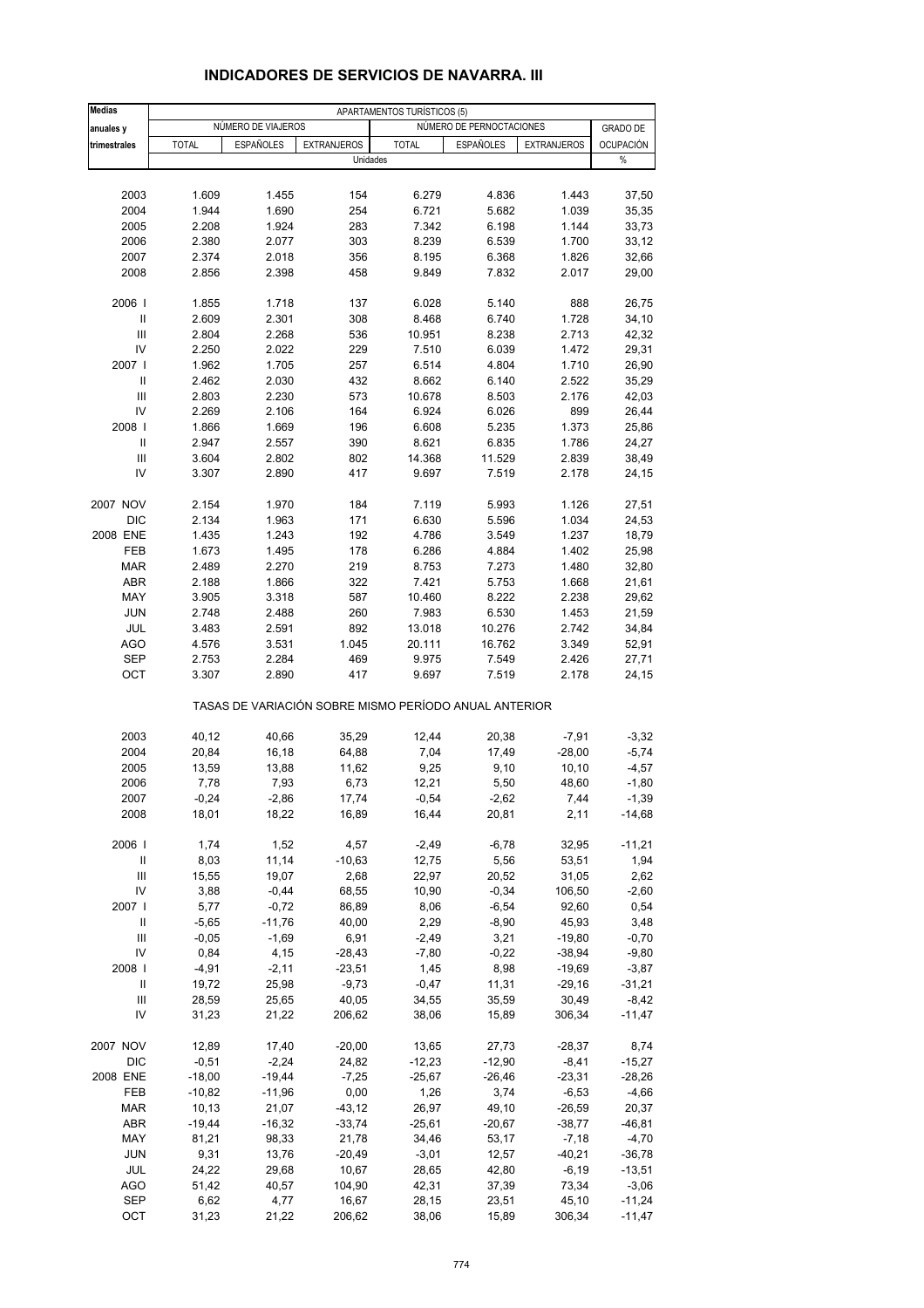| <b>Medias</b>                      | TRANSPORTE AÉREO DE PASAJEROS |                                                       |                  |              |                |                |              |  |
|------------------------------------|-------------------------------|-------------------------------------------------------|------------------|--------------|----------------|----------------|--------------|--|
| anuales y                          | <b>TOTAL</b>                  |                                                       | <b>INTERIOR</b>  |              |                | INTERNACIONAL  |              |  |
| trimestrales                       |                               | <b>TOTAL</b>                                          | <b>REGULAR</b>   | NO REGULAR   | <b>TOTAL</b>   | <b>REGULAR</b> | NO REGULAR   |  |
|                                    |                               |                                                       |                  | Unidades     |                |                |              |  |
|                                    |                               |                                                       |                  |              |                |                |              |  |
| 2003                               | 25.499                        | 25.285                                                | 24.840           | 445          | 214            | 0              | 214          |  |
| 2004                               | 26.177                        | 25.956                                                | 25.427           | 529          | 220            | 17             | 204          |  |
| 2005                               | 27.980                        | 27.169                                                | 26.532           | 637          | 811            | 320            | 491          |  |
| 2006                               | 30.657                        | 29.345                                                | 28.491           | 855          | 1.312          | 597            | 715          |  |
| 2007<br>2008                       | 40.959<br>37.245              | 39.674<br>35.977                                      | 39.034<br>35.207 | 640<br>770   | 1.285<br>1.268 | 601<br>657     | 684<br>611   |  |
|                                    |                               |                                                       |                  |              |                |                |              |  |
| 2006                               | 27.910                        | 27.490                                                | 27.047           | 442          | 420            | 310            | 110          |  |
| Ш                                  | 32.019                        | 30.340                                                | 30.094           | 246          | 1.679          | 704            | 975          |  |
| Ш                                  | 27.724                        | 25.975                                                | 23.675           | 2.300        | 1.749          | 722            | 1.028        |  |
| IV                                 | 34.974                        | 33.577                                                | 33.148           | 429          | 1.397          | 651            | 746          |  |
| 2007 l<br>$\mathbf{I}$             | 33.332                        | 31.862                                                | 31.542           | 320          | 1.470          | 582            | 888<br>854   |  |
| $\mathbf{III}$                     | 46.479                        | 44.997                                                | 44.250           | 747          | 1.482          | 627<br>630     | 602          |  |
| IV                                 | 41.582<br>42.444              | 40.350<br>41.487                                      | 39.278<br>41.067 | 1.072<br>420 | 1.232<br>957   | 566            | 391          |  |
| 2008                               | 39.456                        | 38.477                                                | 38.022           | 456          | 979            | 624            | 355          |  |
| Ш                                  | 41.694                        | 40.053                                                | 39.827           | 227          | 1.641          | 687            | 954          |  |
| Ш                                  | 31.891                        | 30.560                                                | 28.717           | 1.843        | 1.331          | 675            | 656          |  |
| IV                                 | 33.324                        | 32.496                                                | 32.374           | 122          | 828            | 608            | 220          |  |
|                                    |                               |                                                       |                  |              |                |                |              |  |
| 2007 NOV                           | 42.872                        | 42.388                                                | 42.079           | 309          | 484            | 453            | 31           |  |
| <b>DIC</b>                         | 36.584                        | 35.992                                                | 35.427           | 565          | 592            | 563            | 29           |  |
| 2008 ENE                           | 36.455                        | 35.815                                                | 35.388           | 427          | 640            | 617            | 23           |  |
| FEB                                | 42.294                        | 41.656                                                | 41.216           | 440          | 638            | 531            | 107          |  |
| <b>MAR</b>                         | 39.620                        | 37.961                                                | 37.461           | 500          | 1.659          | 724            | 935          |  |
| <b>ABR</b>                         | 44.158                        | 42.766                                                | 42.607           | 159          | 1.392          | 648            | 744<br>511   |  |
| MAY                                | 40.142                        | 38.902                                                | 38.472           | 430<br>91    | 1.240          | 729            |              |  |
| <b>JUN</b><br>JUL                  | 40.783<br>39.038              | 38.492<br>37.770                                      | 38.401<br>35.770 | 2.000        | 2.291<br>1.268 | 685<br>724     | 1.606<br>544 |  |
| AGO                                | 22.475                        | 21.697                                                | 19.073           | 2.624        | 778            | 679            | 99           |  |
| SEP                                | 34.161                        | 32.214                                                | 31.308           | 906          | 1.947          | 623            | 1.324        |  |
| OCT                                | 33.324                        | 32.496                                                | 32.374           | 122          | 828            | 608            | 220          |  |
|                                    |                               | TASAS DE VARIACIÓN SOBRE MISMO PERÍODO ANUAL ANTERIOR |                  |              |                |                |              |  |
| 2003                               | $-1,35$                       | $-0,88$                                               | $-1,10$          | 13,60        | $-36,73$       |                | $-36,68$     |  |
| 2004                               | 2,66                          | 2,66                                                  | 2,36             | 18,95        | 2,80           |                | $-4,98$      |  |
| 2005                               | 6,89                          | 4,67                                                  | 4,35             | 20,43        | 268,08         |                | 141,12       |  |
| 2006                               | 9,57                          | 8,01                                                  | 7,38             | 34,14        | 61,71          | 86,53          | 45,55        |  |
| 2007                               | 33,61                         | 35,20                                                 | 37,01            | $-25,11$     | $-2,02$        | 0,75           | $-4,34$      |  |
| 2008                               | $-9,61$                       | $-9,54$                                               | $-9,93$          | 13,14        | $-11,59$       | 5,95           | $-24,95$     |  |
| 2006                               | 20,33                         | 20,45                                                 | 21,39            | $-18,34$     | 12,69          |                | $-69,92$     |  |
| $\ensuremath{\mathsf{II}}$         | 0,06                          | $-2,47$                                               | $-2,15$          | $-30,28$     | 87,91          | 110,15         | 74,58        |  |
| $\ensuremath{\mathsf{III}}\xspace$ | $-1,96$                       | $-3,89$                                               | $-7,64$          | 65,21        | 39,57          | 14,19          | 65,40        |  |
| IV                                 | 22,95                         | 21,12                                                 | 20,71            | 64,58        | 92,96          | 113,21         | 78,18        |  |
| 2007                               | 19,43                         | 15,91                                                 | 16,62            | $-27,58$     | 249,64         | 87,43          | 707,27       |  |
| Ш                                  | 45,16                         | 48,31                                                 | 47,04            | 203,38       | $-11,77$       | $-10,89$       | $-12,41$     |  |
| Ш                                  | 49,98                         | 55,34                                                 | 65,91            | $-53,40$     | $-29,57$       | $-12,66$       | -41,45       |  |
| IV                                 | 21,36                         | 23,56                                                 | 23,89            | $-2,10$      | $-31,52$       | $-13,11$       | $-47,59$     |  |
| 2008                               | 18,37                         | 20,76                                                 | 20,54            | 42,25        | $-33,39$       | 7,28           | $-60,02$     |  |
| Ш                                  | $-10,29$                      | $-10,99$                                              | $-10,00$         | $-69,67$     | 10,75          | 9,56           | 11,63        |  |
| Ш                                  | $-23,31$                      | $-24,26$                                              | $-26,89$         | 71,95        | 8,04           | 7,14           | 8,98         |  |
| IV                                 | $-30,40$                      | $-29,48$                                              | $-29,15$         | $-68,39$     | $-53,85$       | $-10,72$       | $-80,23$     |  |
| 2007 NOV                           | 17,06                         | 19,65                                                 | 20,24            | $-28,31$     | $-59,63$       | $-37,17$       | $-93,51$     |  |
| DIC                                | 20,35                         | 24,56                                                 | 24,97            | 3,29         | $-60,64$       | 1,81           | $-96,95$     |  |
| 2008 ENE                           | 25,81                         | 26,53                                                 | 26,13            | 71,49        | $-4,48$        | 1,31           | $-62,30$     |  |
| FEB                                | 30,72                         | 32,54                                                 | 32,43            | 44,26        | $-31,10$       | $-1,85$        | $-72,21$     |  |
| <b>MAR</b>                         | 2,47                          | 5,88                                                  | 5,68             | 22,85        | $-41,02$       | 21,68          | $-57,84$     |  |
| ABR                                | 8,13                          | 11,09                                                 | 12,69            | $-76,92$     | $-40,46$       | 4,01           | $-56,62$     |  |
| MAY                                | $-17,27$                      | $-17,83$                                              | $-16,69$         | $-63,06$     | 5,08           | 13,20          | $-4,66$      |  |
| <b>JUN</b>                         | $-18,56$                      | $-21,68$                                              | $-21,25$         | $-76,61$     | 147,14         | 11,38          | 414,74       |  |
| JUL                                | $-20,95$                      | $-20,43$                                              | $-23,22$         | 127,01       | $-33,89$       | 13,84          | $-57,57$     |  |
| <b>AGO</b>                         | $-29,53$                      | $-29,58$                                              | $-34,77$         | 67,13        | $-28,29$       | $-9,22$        | $-70,62$     |  |
| SEP                                | $-21,41$                      | $-24,69$                                              | $-25,47$         | 18,43        | 180,95         | 22,88          | 611,83       |  |
| OCT                                | $-30,40$                      | $-29,48$                                              | $-29,15$         | $-68,39$     | $-53,85$       | $-10,72$       | $-80,23$     |  |

### **INDICADORES DE SERVICIOS DE NAVARRA. IV**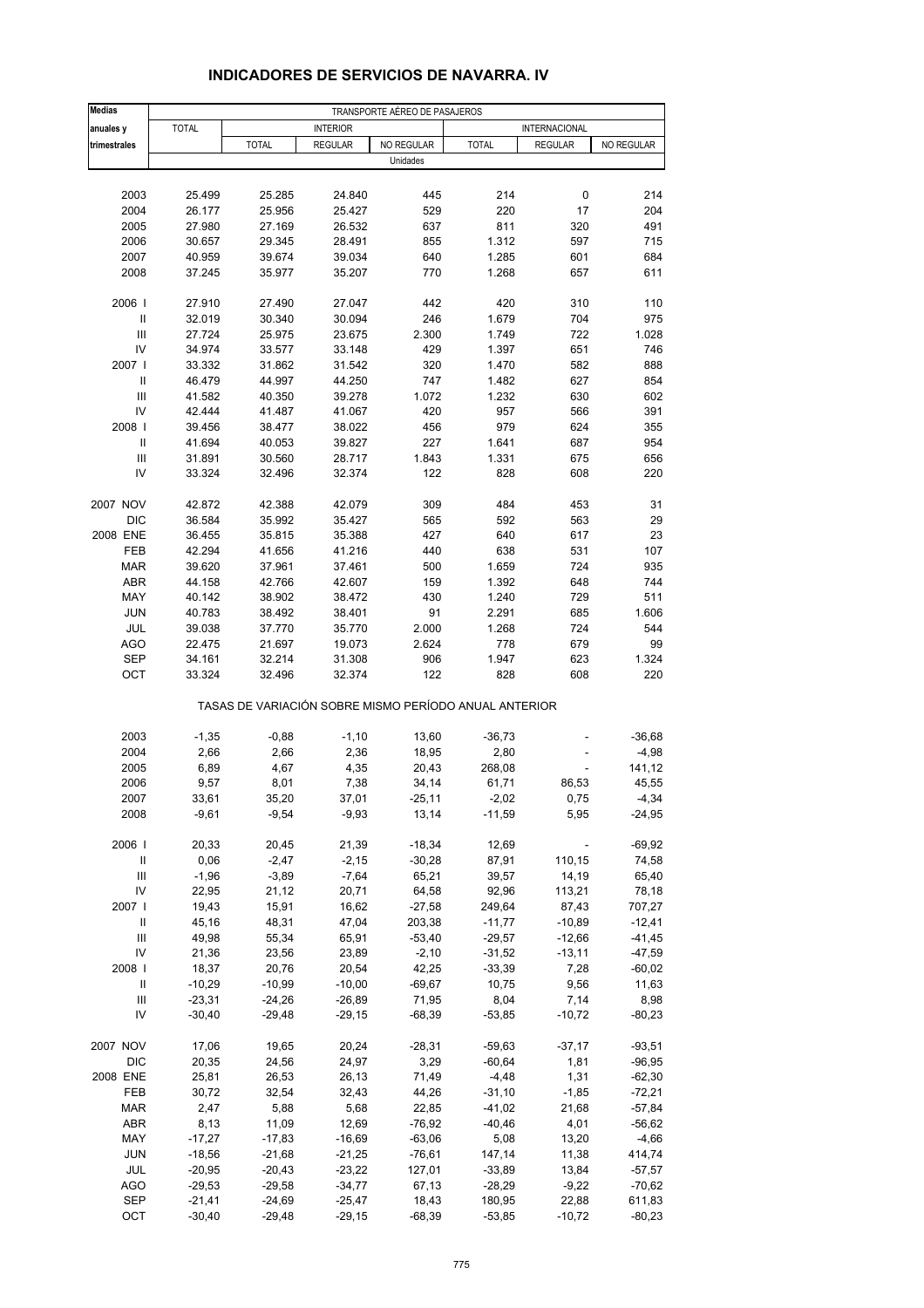| <b>Medias</b>  |                  |                    | CONSUMO         |                                                       |                  |
|----------------|------------------|--------------------|-----------------|-------------------------------------------------------|------------------|
| anuales y      | IPI. INE         | <b>GASOLINA</b>    | MATRICULACIÓN   | E. ELÉCTRICA                                          | <b>ÍNDICE</b>    |
| trimestrales   | <b>B.CONSUMO</b> | <b>AUTO</b>        | <b>TURISMOS</b> | USOS DOMEST.                                          | COMERC. MENOR    |
|                | <b>Base 2000</b> | Toneladas          | Unidades        | Gwh                                                   | <b>Base 2005</b> |
|                |                  |                    |                 |                                                       |                  |
| 2003           | 103,5            | 8.948              | 1.371           | 59,917                                                | 91,23            |
| 2004           | 106,8            | 8.834              | 1.420           | 61,863                                                | 95,35            |
| 2005           | 107,2            | 8.395              | 1.427           | 64,255                                                | 100,01           |
| 2006           | 117,7            | 8.234              | 1.402           | 64,693                                                | 106,85           |
| 2007           | 115,8            | 7.826              | 1.405           | 67,220                                                | 111,53           |
| 2008           | 113,9            | 7.646              | 1.081           | 67,913                                                | 111,64           |
|                |                  |                    |                 |                                                       |                  |
| 2006           | 102,8            | 7.625              | 1.493           | 73,384                                                | 99,29            |
| Ш              | 125,2            | 8.484              | 1.466           | 57,423                                                | 106,84           |
| Ш              | 123,0            | 8.821              | 1.211           | 60,844                                                | 107,28           |
| IV             | 119,8            | 8.007              | 1.439           | 67,121                                                | 113,98           |
| 2007           | 113,5            | 7.158              | 1.371           | 74,806                                                | 104,90           |
| Ш              | 123,2            | 8.107              | 1.394           | 63,637                                                | 110,80           |
| $\mathsf{III}$ | 116,0            | 8.274              | 1.297           |                                                       |                  |
| IV             |                  |                    |                 | 58,524                                                | 110,78           |
|                | 110,4            | 7.763              | 1.557           | 71,912                                                | 119,65           |
| 2008           | 107,8            | 7.082              | 1.188           | 78,338                                                | 111,37           |
| Ш              | 122,0            | 7.746              | 1.242           | 60,864                                                | 110,07           |
| Ш              | 108,2            | 8.109              | 882             | 64,538                                                | 112,25           |
| IV             | 124,8            |                    | 980             |                                                       | 115,38           |
|                |                  |                    |                 |                                                       |                  |
| 2007 DIC       | 95,8             | 7.412              | 1.718           | 86,998                                                | 131,78           |
| 2008 ENE       | 112,6            | 6.919              | 1.210           | 86,537                                                | 115,32           |
| FEB            | 110,5            | 7.140              | 1.231           | 53,495                                                | 115,32           |
| MAR            | 100,4            | 7.186              | 1.122           | 94,981                                                | 103,47           |
| ABR            | 124,0            | 7.719              | 1.332           | 65,880                                                | 103,82           |
| MAY            | 119,5            | 8.051              | 1.189           | 66,324                                                | 110,59           |
| <b>JUN</b>     | 122,4            | 7.468              | 1.205           | 50,387                                                | 115,81           |
| <b>JUL</b>     | 111,3            | 8.007              | 986             | 65,268                                                | 114,07           |
| <b>AGO</b>     | 93,0             | 8.321              | 796             | 56,159                                                | 108,88           |
| <b>SEP</b>     | 120,4            | 8.000              | 865             | 72,186                                                | 113,79           |
| ОСТ            | 124,8            |                    | 1.070           |                                                       | 115,38           |
| <b>NOV</b>     |                  |                    | 890             |                                                       |                  |
|                |                  |                    |                 | TASAS DE VARIACIÓN SOBRE MISMO PERÍODO ANUAL ANTERIOR |                  |
|                |                  |                    |                 |                                                       |                  |
| 2003           | 2,82<br>3,20     | $-1,48$<br>$-1,28$ | $-0,60$         | 7,84                                                  | 8,61<br>4,52     |
| 2004           |                  |                    | 3,58            | 3,25                                                  |                  |
| 2005           | 0,34             | $-4,97$            | 0,52            | 3,87                                                  | 4,89             |
| 2006           | 9,84             | $-1,91$            | $-1,72$         | 0,68                                                  | 6,84             |
| 2007           | $-1,66$          | $-4,96$            | 0,16            | 3,91                                                  | 4,39             |
| 2008           | $-3,70$          | $-2,56$            | -21,42          | 3,44                                                  | 1,80             |
| 2006           | 12,18            | $-0,75$            | 16,95           | $-6,09$                                               | 8,67             |
| Ш              | 3,56             | $-1,73$            | $-5,28$         | 7,19                                                  | 6,73             |
| $\mathsf{III}$ | 9,95             | $-4,01$            | $-12,31$        | 2,80                                                  |                  |
| IV             | 14,93            | $-0,82$            | $-4,19$         | 1,52                                                  | 9,39<br>3,15     |
|                |                  |                    |                 |                                                       |                  |
| 2007 l         | 10,41            | $-6, 12$           | $-8,17$         | 1,94                                                  | 5,65             |
| Ш              | $-1,65$          | $-4,44$            | $-4,93$         | 10,82                                                 | 3,71             |
| Ш              | $-5,74$          | $-6,20$            | 7,07            | $-3,81$                                               | 3,27             |
| IV             | $-7,82$          | $-3,04$            | 8,18            | 7,14                                                  | 4,98             |
| 2008           | $-5,02$          | $-1,07$            | $-13,37$        | 4,72                                                  | 6,17             |
| Ш              | $-0,97$          | $-4,45$            | $-10,90$        | $-4,36$                                               | $-0,66$          |
| Ш              | $-6,67$          | $-1,98$            | -31,97          | 10,28                                                 | 1,32             |
| IV             | 0, 16            |                    | $-33,60$        |                                                       | $-1,64$          |
|                |                  |                    |                 |                                                       |                  |
| 2007 DIC       | $-3,33$          | $-9,47$            | 13,25           | 10,55                                                 | 2,21             |
| 2008 ENE       | 2,83             | $-0,74$            | $-13,45$        | 1,77                                                  | 4,94             |
| FEB            | 2,60             | 8,30               | $-0,08$         | $-29,99$                                              | 20,18            |
| MAR            | $-18,64$         | $-9,17$            | $-24,34$        | 50,81                                                 | $-4,94$          |
| ABR            | 21,93            | $-5,57$            | 8,29            | $-9,98$                                               | $-2,49$          |
| MAY            | $-16,55$         | 0, 19              | $-14,95$        | 5,85                                                  | $-0,90$          |
| <b>JUN</b>     | $-1,77$          | $-7,91$            | $-22,46$        | $-8,51$                                               | 1,28             |
| JUL            | 1,09             | $-2,64$            | $-31,00$        | 5,38                                                  | 4,27             |
| <b>AGO</b>     | $-16,67$         | $-6,81$            |                 | 1,32                                                  | $-3,72$          |
|                |                  |                    | -36,32          |                                                       |                  |
| <b>SEP</b>     | $-4,60$          | 4,34               | $-28,63$        | 24,01                                                 | 3,59             |
| OCT            | 0, 16            |                    | $-28,90$        |                                                       | $-1,64$          |
| <b>NOV</b>     |                  |                    | $-38,49$        |                                                       |                  |

#### **INDICADORES DE DEMANDA DE NAVARRA. I**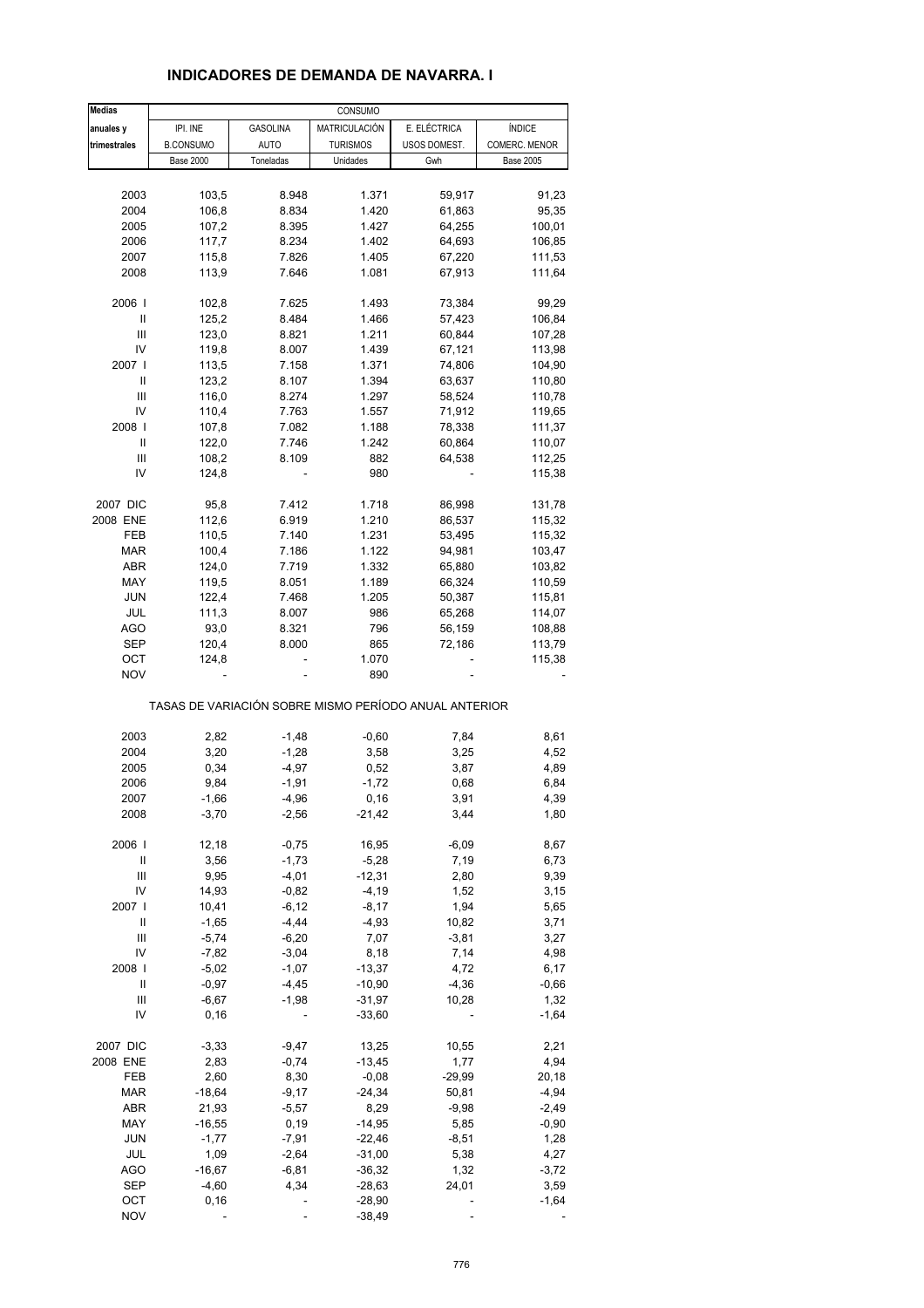| <b>Medias</b> |                  |                       | <b>INVERSIÓN</b> |                                                       |                     |
|---------------|------------------|-----------------------|------------------|-------------------------------------------------------|---------------------|
| anuales y     |                  | IPI. INE              |                  | MATRICULACIÓN                                         | <b>INSCRIPCIÓN</b>  |
| trimestrales  | <b>B. EQUIPO</b> | <b>B. INTERMEDIOS</b> | <b>ENERGÍA</b>   | <b>VEHÍCULOS CARGA</b>                                | MAQUINARIA AGRÍCOLA |
|               |                  | <b>Base 2000</b>      |                  |                                                       | Unidades            |
|               |                  |                       |                  |                                                       |                     |
|               |                  |                       |                  | 417                                                   | 33                  |
| 2003          | 115,7            | 94,9                  | 65,6             |                                                       |                     |
| 2004          | 121,7            | 99,7                  | 87,6             | 467                                                   | 40                  |
| 2005          | 125,8            | 95,7                  | 89,0             | 513                                                   | 31                  |
| 2006          | 125,6            | 98,3                  | 86,9             | 503                                                   | 30                  |
| 2007          | 129,6            | 96,9                  | 77,2             | 519                                                   | 29                  |
| 2008          | 138,2            | 94,2                  | 88,1             | 282                                                   | 34                  |
|               |                  |                       |                  |                                                       |                     |
| 2006          | 124,4            | 100,2                 | 94,7             | 532                                                   | 28                  |
| Ш             | 140,6            | 105,8                 | 107,3            | 536                                                   | 36                  |
|               |                  |                       |                  |                                                       |                     |
| Ш             | 109,3            | 90,8                  | 72,2             | 415                                                   | 26                  |
| IV            | 127,9            | 96,4                  | 73,4             | 529                                                   | 27                  |
| 2007          | 138,0            | 101,1                 | 82,6             | 489                                                   | 22                  |
| Ш             | 137,6            | 102,6                 | 75,4             | 533                                                   | 35                  |
| Ш             | 114,0            | 89,5                  | 67,7             | 441                                                   | 26                  |
| IV            | 128,9            | 94,4                  | 83,2             | 610                                                   | 34                  |
|               |                  |                       |                  |                                                       |                     |
| 2008          | 137,7            | 97,0                  | 100,4            | 334                                                   | 24                  |
| Ш             | 147,5            | 101,7                 | 90,0             | 337                                                   | 38                  |
| Ш             | 121,0            | 83,0                  | 77,0             | 222                                                   | 35                  |
| IV            | 163,3            | 96,7                  | 78,6             | 214                                                   | 54                  |
|               |                  |                       |                  |                                                       |                     |
| 2007 DIC      | 96,6             | 76,8                  | 92,1             | 765                                                   | 44                  |
| 2008 ENE      | 142,1            | 100,7                 | 109,1            | 358                                                   | 32                  |
| FEB           | 147,2            | 101,5                 | 94,2             | 351                                                   | 14                  |
|               |                  |                       |                  |                                                       |                     |
| <b>MAR</b>    | 123,9            | 88,9                  | 97,9             | 293                                                   | 25                  |
| ABR           | 152,1            | 106,1                 | 101,1            | 395                                                   | 47                  |
| MAY           | 154,9            | 100,2                 | 84,6             | 309                                                   | 32                  |
| <b>JUN</b>    | 135,5            | 98,8                  | 84,3             | 306                                                   | 34                  |
| JUL           | 134,5            | 91,9                  | 78,9             | 253                                                   | 37                  |
| AGO           | 77,7             | 62,8                  | 72,8             | 196                                                   | 34                  |
|               |                  |                       |                  |                                                       |                     |
| <b>SEP</b>    | 150,9            | 94,3                  | 79,3             | 217                                                   | 34                  |
| ОСТ           | 163,3            | 96,7                  | 78,6             | 247                                                   | 54                  |
| <b>NOV</b>    |                  |                       |                  | 180                                                   |                     |
|               |                  |                       |                  | TASAS DE VARIACIÓN SOBRE MISMO PERÍODO ANUAL ANTERIOR |                     |
|               |                  |                       |                  |                                                       |                     |
| 2003          | 9,08             | 0,36                  | $-32,20$         | 6,52                                                  | $-4,16$             |
| 2004          | 5,18             | 5,00                  | 33,52            | 12,06                                                 | 21,94               |
| 2005          | 3,33             | $-4,01$               | 1,54             | 9,78                                                  | $-21,55$            |
| 2006          | $-0,17$          | 2,77                  | $-2,31$          | $-1,90$                                               | $-5,60$             |
| 2007          | 3,21             | $-1,42$               | $-11,15$         | 3,08                                                  | $-0,85$             |
| 2008          | 5,14             | $-4,44$               | 18,09            | $-43, 10$                                             | 16,67               |
|               |                  |                       |                  |                                                       |                     |
| 2006          | $-1,14$          | 4,37                  | $-4,95$          | 13,83                                                 | $-10,53$            |
| Ш             | $-4,53$          | 0,54                  | 22,30            | $-8,58$                                               | $-16, 15$           |
| Ш             |                  |                       | $-10,79$         |                                                       |                     |
|               | $-0,12$          | 2,68                  |                  | $-1,97$                                               | 19,70               |
| IV            | 6,14             | 3,73                  | $-16, 14$        | $-7,84$                                               | $-3,57$             |
| 2007          | 10,91            | 0,83                  | $-12,81$         | $-8,08$                                               | $-23,53$            |
| Ш             | $-2,18$          | $-2,99$               | $-29,73$         | $-0,50$                                               | $-3,67$             |
| Ш             | 4,24             | $-1,40$               | $-6,28$          | 6,43                                                  | 0,00                |
| IV            | 0,76             | $-2,07$               | 13,35            | 15,31                                                 | 25,93               |
| 2008          | $-0,17$          | $-3,99$               | 21,60            | $-31,74$                                              | 9,23                |
|               |                  |                       |                  |                                                       |                     |
| Ш             | 7,22             | $-0,91$               | 19,36            | $-36,88$                                              | 7,62                |
| Ш             | 6,20             | $-7,26$               | 13,74            | $-49,70$                                              | 32,91               |
| IV            | 11,85            | $-8,86$               | 14,08            | $-59,91$                                              | 20,00               |
|               |                  |                       |                  |                                                       |                     |
| 2007 DIC      | 0,42             | $-1,03$               | 27,21            | 43,53                                                 | 91,30               |
| 2008 ENE      | 0,85             | 2,44                  | 26,86            | $-27,82$                                              | 128,57              |
| FEB           | 13,14            | 4,64                  | 8,15             | $-23,70$                                              | $-48,15$            |
| <b>MAR</b>    | $-13,30$         | $-17,61$              | 31,23            | $-42,77$                                              | 4,17                |
|               |                  |                       |                  |                                                       |                     |
| ABR           | 31,92            | 17,89                 | 34,80            | $-15,78$                                              | 42,42               |
| MAY           | 5,30             | $-9,65$               | 5,49             | $-42,57$                                              | $-11,11$            |
| <b>JUN</b>    | $-9,85$          | $-7,66$               | 18,73            | $-48,40$                                              | $-5,56$             |
| JUL           | 16,15            | $-4,27$               | 12,39            | $-45,71$                                              | 5,71                |
| AGO           | $-7,94$          | $-15,02$              | 12,35            | $-55,86$                                              | 41,67               |
| <b>SEP</b>    | 6,49             | $-4,36$               | 16,45            | $-47,58$                                              | 70,00               |
|               |                  |                       |                  |                                                       |                     |
| OCT           | 11,85            | $-8,86$               | 14,08            | $-54,00$                                              | 20,00               |
| <b>NOV</b>    |                  |                       |                  | $-65,91$                                              |                     |

## **INDICADORES DE DEMANDA DE NAVARRA. II**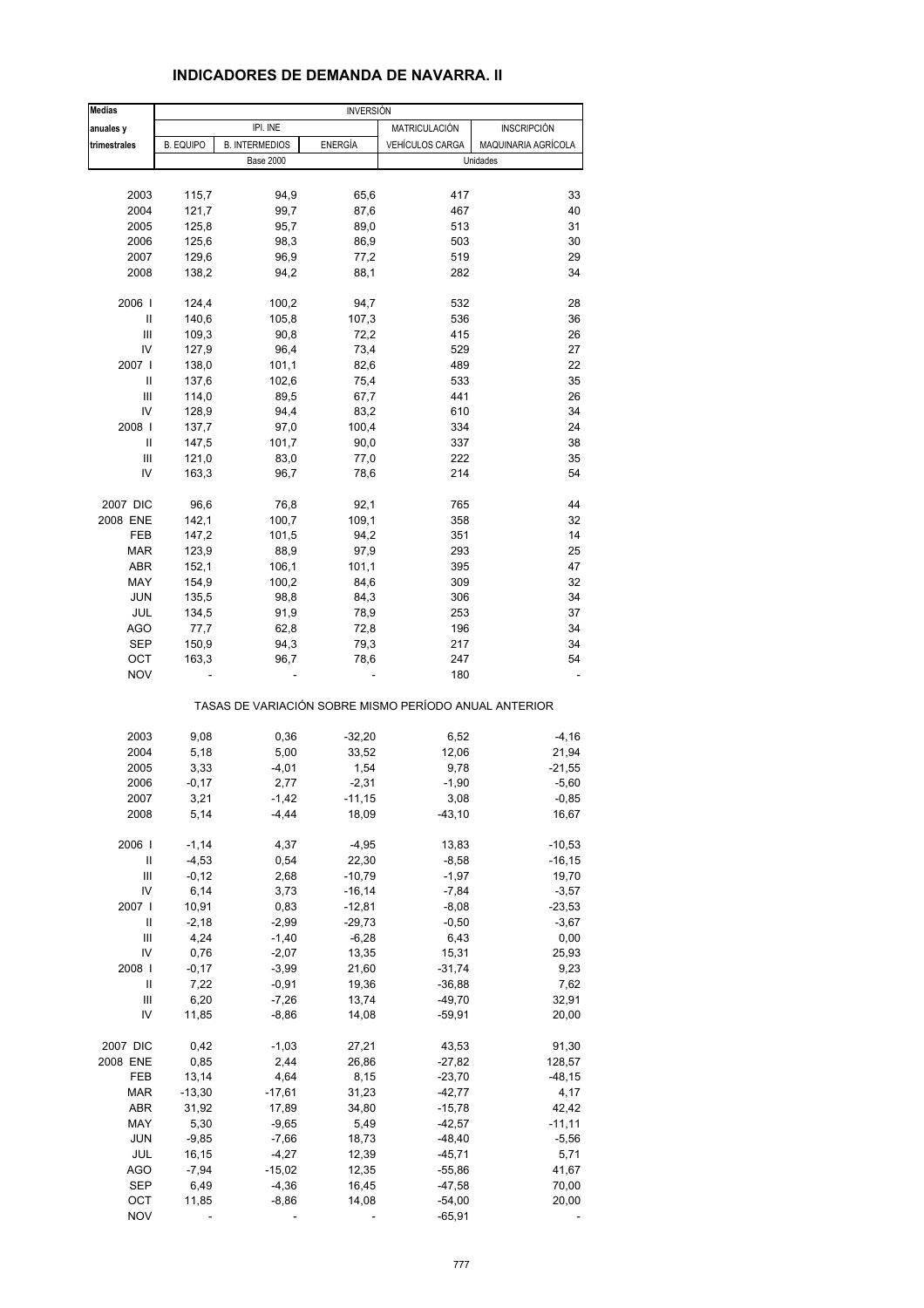# **INDICADORES DEL MERCADO DE TRABAJO DE NAVARRA. I**

| <b>Medias</b>                          | POBLACIÓN OCUPADA (9)<br>POBLACIÓN ACTIVA (9) |              |                 |                   |                                                       |                  |               |                  |
|----------------------------------------|-----------------------------------------------|--------------|-----------------|-------------------|-------------------------------------------------------|------------------|---------------|------------------|
| anuales y                              |                                               |              |                 |                   |                                                       |                  |               |                  |
| trimestrales                           | <b>TOTAL</b>                                  | VARONES      | <b>MUJERES</b>  | <b>TOTAL</b>      | AGRICULT.                                             | <b>INDUSTRIA</b> | CONSTRUC.     | <b>SERVICIOS</b> |
|                                        |                                               |              |                 | Miles de personas |                                                       |                  |               |                  |
|                                        |                                               |              |                 |                   |                                                       |                  |               |                  |
| 2003                                   | 268.370                                       | 159.248      | 109.123         | 253.005           | 15.025                                                | 71.265           | 25.745        | 140.968          |
| 2004                                   | 276.113                                       | 164.535      | 111.578         | 260.820           | 14.745                                                | 77.130           | 26.238        | 142.713          |
| 2005                                   | 290.850                                       | 169.025      | 121.850         | 274.425           | 13.650                                                | 70.400           | 30.200        | 160.225          |
| 2006                                   | 299.525                                       | 172.575      | 126.950         | 283.625           | 13.450                                                | 72.175           | 30.800        | 167.200          |
| 2007                                   | 304.300                                       | 176.150      | 128.225         | 289.825           | 12.925                                                | 72.000           | 36.650        | 168.225          |
| 2008                                   | 310.633                                       | 177.100      | 133.500         | 291.200           | 13.067                                                | 79.100           | 32.833        | 166.167          |
|                                        |                                               |              |                 |                   |                                                       |                  |               |                  |
| 2005 IV                                | 299.300                                       | 170.500      | 128.800         | 281.500           | 12.500                                                | 68.500           | 30.300        | 170.300          |
| 2006                                   | 295.900                                       | 170.800      | 125.100         | 277.200           | 15.000                                                | 68.600           | 28.400        | 165.200          |
| Ш                                      | 297.000                                       | 171.500      | 125.500         | 280.500           | 12.500                                                | 71.600           | 30.500        | 165.800          |
| $\mathbf{III}$                         | 303.900                                       | 174.600      | 129.200         | 289.300           | 12.700                                                | 72.400           | 32.500        | 171.800          |
| IV                                     | 301.300                                       | 173.400      | 128.000         | 287.500           | 13.600                                                | 76.100           | 31.800        | 166.000          |
| 2007 l                                 | 304.700                                       | 175.700      | 129.000         | 289.000           | 14.600                                                | 70.600           | 35.000        | 168.700          |
| $\mathbf{II}$                          | 306.000                                       | 177.700      | 128.400         | 289.900           | 15.200                                                | 73.600           | 37.900        | 163.200          |
| III                                    | 303.000                                       | 176.300      | 126.800         | 289.800           | 12.400                                                | 72.000           | 36.900        | 168.500          |
| IV                                     | 303.500                                       | 174.900      | 128.700         | 290.600           | 9.500                                                 | 71.800           | 36.800        | 172.500          |
| 2008                                   | 310.100                                       | 176.000      | 134.000         | 291.300           | 13.000                                                | 78.300           | 34.400        | 165.600          |
| $\, \parallel$                         | 309.400                                       | 177.400      | 132.000         | 292.000           | 13.600                                                | 77.900           | 34.900        | 165.600          |
| Ш                                      | 312.400                                       | 177.900      | 134.500         | 290.300           | 12.600                                                | 81.100           | 29.200        | 167.300          |
|                                        |                                               |              |                 |                   |                                                       |                  |               |                  |
| 2007 OCT<br><b>NOV</b>                 |                                               |              |                 |                   |                                                       |                  |               |                  |
| <b>DIC</b>                             |                                               |              |                 |                   |                                                       |                  |               |                  |
| 2008 ENE                               |                                               |              |                 |                   |                                                       |                  |               |                  |
| FEB                                    |                                               |              |                 |                   |                                                       |                  |               |                  |
| <b>MAR</b>                             |                                               |              |                 |                   |                                                       |                  |               |                  |
| <b>ABR</b>                             |                                               |              |                 |                   |                                                       |                  |               |                  |
| MAY                                    |                                               |              |                 |                   |                                                       |                  |               |                  |
| JUN                                    |                                               |              |                 |                   |                                                       |                  |               |                  |
| JUL                                    |                                               |              |                 |                   |                                                       |                  |               |                  |
| <b>AGO</b>                             |                                               |              |                 |                   |                                                       |                  |               |                  |
| <b>SEP</b>                             |                                               |              |                 |                   |                                                       |                  |               |                  |
|                                        |                                               |              |                 |                   |                                                       |                  |               |                  |
|                                        |                                               |              |                 |                   | TASAS DE VARIACIÓN SOBRE MISMO PERÍODO ANUAL ANTERIOR |                  |               |                  |
|                                        |                                               |              |                 |                   |                                                       |                  |               |                  |
| 2003                                   | 2.35                                          | 0.55         | 5.10            | 2.34              | $-8.33$                                               | 2.97             | 8.34          | 2.25             |
| 2004                                   | 2.89                                          | 3.32         | 2.25            | 3.09              | $-1.86$                                               | 8.23             | 1.91          | 1.24             |
| 2005                                   | 5.34                                          | 2.73         | 9.21            | 5.22              | $-7.43$                                               | $-8.73$          | 15.10         | 12.27            |
| 2006                                   | 2.98                                          | 2.10         | 4.19            | 3.35              | $-1.47$                                               | 2.52             | 1.99          | 4.35             |
| 2007                                   | 1.59                                          | 2.07         | 1.00            | 2.19              | $-3.90$                                               | $-0.24$          | 18.99         | 0.61             |
| 2008                                   | 1.99                                          | 0.30         | 4.24            | 0.56              | $-7.11$                                               | 9.76             | $-10.29$      | $-0.38$          |
|                                        |                                               |              |                 |                   |                                                       |                  |               |                  |
| 2005 IV                                | 6.63                                          | 1.88         | 13.64           | 5.72              | $-12.22$                                              | $-11.21$         | 11.23         | 15.35            |
| 2006                                   | 2.89                                          | 1.01         | 5.48            | 2.86              | $-3.23$                                               | $-3.92$          | $-8.09$       | 8.90             |
| Ш                                      | 3.70                                          | 2.63         | 5.20            | 3.24              | $-11.97$                                              | 2.29             | $-3.48$       | 6.28             |
| $\mathop{\mathrm{III}}\nolimits$<br>IV | 4.76                                          | 3.07         | 7.04            | 5.20              | 2.42                                                  | 0.98             | 16.07         | 5.46             |
| 2007 l                                 | 0.67<br>2.97                                  | 1.70<br>2.87 | $-0.62$<br>3.12 | 2.13<br>4.26      | 8.80<br>$-2.67$                                       | 11.09<br>2.92    | 4.95<br>23.24 | $-2.52$<br>2.12  |
| $\ensuremath{\mathsf{II}}$             | 3.03                                          | 3.62         | 2.31            | 3.35              | 21.60                                                 | 2.79             | 24.26         | $-1.57$          |
| $\ensuremath{\mathsf{III}}\xspace$     | $-0.30$                                       | 0.97         | $-1.86$         | 0.17              | $-2.36$                                               | $-0.55$          | 13.54         | $-1.92$          |
| IV                                     | 0.73                                          | 0.87         | 0.55            | 1.08              | $-30.15$                                              | $-5.65$          | 15.72         | 3.92             |
| 2008                                   | 1.77                                          | 0.17         | 3.88            | 0.80              | $-10.96$                                              | 10.91            | $-1.71$       | $-1.84$          |
| $\mathbf{II}$                          | 1.11                                          | $-0.17$      | 2.80            | 0.72              | $-10.53$                                              | 5.84             | $-7.92$       | 1.47             |
| Ш                                      | 3.10                                          | 0.91         | 6.07            | 0.17              | 1.61                                                  | 12.64            | $-20.87$      | $-0.71$          |
|                                        |                                               |              |                 |                   |                                                       |                  |               |                  |
| 2007 OCT                               |                                               |              |                 |                   |                                                       |                  |               |                  |
| <b>NOV</b>                             |                                               |              |                 |                   |                                                       |                  |               |                  |
| <b>DIC</b>                             |                                               |              |                 |                   |                                                       |                  |               |                  |
| 2008 ENE                               |                                               |              |                 |                   |                                                       |                  |               |                  |
| FEB                                    |                                               |              |                 |                   |                                                       |                  |               |                  |
| <b>MAR</b>                             |                                               |              |                 |                   |                                                       |                  |               |                  |
| <b>ABR</b>                             |                                               |              |                 |                   |                                                       |                  |               |                  |
| MAY                                    |                                               |              |                 |                   |                                                       |                  |               |                  |
| <b>JUN</b>                             |                                               |              |                 |                   |                                                       |                  |               |                  |
| JUL                                    |                                               |              |                 |                   |                                                       |                  |               |                  |
| <b>AGO</b>                             |                                               |              |                 |                   |                                                       |                  |               |                  |
| <b>SEP</b>                             |                                               |              |                 |                   |                                                       |                  |               |                  |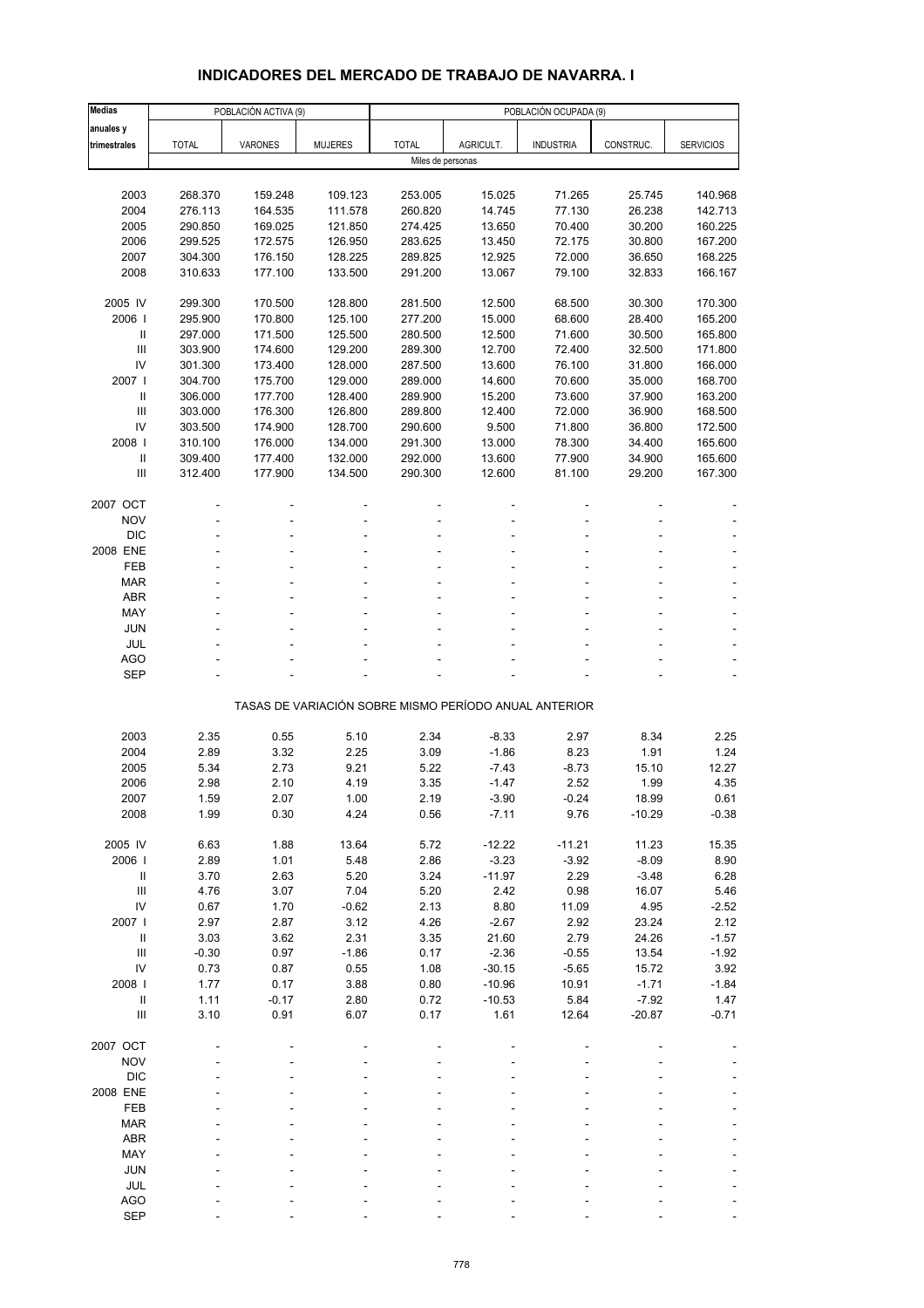# **INDICADORES DEL MERCADO DE TRABAJO DE NAVARRA. II**

| <b>Medias</b>                      |              | POBLACIÓN ASALARIADA (9) |                                                       |           |                  |
|------------------------------------|--------------|--------------------------|-------------------------------------------------------|-----------|------------------|
| anuales y                          |              |                          |                                                       |           |                  |
| trimestrales                       | <b>TOTAL</b> | AGRICULT.                | <b>INDUSTRIA</b>                                      | CONSTRUC. | <b>SERVICIOS</b> |
|                                    |              |                          | Miles de Personas                                     |           |                  |
|                                    |              |                          |                                                       |           |                  |
| 2003                               | 198.030      | 4.433                    | 65.448                                                | 17.565    | 110.585          |
| 2004                               | 207.210      | 4.383                    | 71.298                                                | 18.288    | 113.243          |
| 2005                               | 217.425      | 4.200                    | 64.075                                                | 21.575    | 127.575          |
| 2006                               | 225.825      | 2.475                    | 65.450                                                | 22.500    | 135.400          |
| 2007                               | 234.875      | 2.700                    | 66.050                                                | 27.575    | 138.550          |
| 2008                               | 236.367      | 4.167                    | 71.933                                                | 23.133    | 137.133          |
| 2005 IV                            | 227.700      | 4.200                    | 62.700                                                | 21.000    | 139.800          |
| 2006                               | 218.000      | 3.900                    | 62.600                                                | 20.500    | 131.000          |
| Ш                                  | 220.200      | 1.000                    | 64.100                                                | 22.100    | 133.000          |
| Ш                                  | 233.900      | 1.800                    | 65.900                                                | 24.700    | 141.500          |
| IV                                 | 231.200      | 3.200                    | 69.200                                                | 22.700    | 136.100          |
| 2007 l                             | 233.100      | 3.200                    | 63.600                                                | 27.200    | 139.100          |
| Ш                                  | 233.600      | 3.000                    | 67.400                                                | 29.300    | 133.900          |
| Ш                                  | 235.000      | 2.300                    | 66.400                                                | 26.400    | 139.900          |
| IV                                 | 237.800      | 2.300                    | 66.800                                                | 27.400    | 141.300          |
| 2008                               | 234.600      | 3.400                    | 71.400                                                | 23.500    | 136.300          |
| Ш                                  | 236.500      | 4.600                    | 70.900                                                |           |                  |
|                                    |              |                          |                                                       | 24.900    | 136.100          |
| Ш                                  | 238.000      | 4.500                    | 73.500                                                | 21.000    | 139.000          |
| 2007 OCT                           |              |                          |                                                       |           |                  |
| <b>NOV</b>                         |              | Ĭ.                       | Ĭ.                                                    |           |                  |
| <b>DIC</b>                         |              |                          |                                                       |           |                  |
| 2008 ENE                           | ä,           | ٠                        | ä,                                                    | ä,        |                  |
| <b>FEB</b>                         | ۰            |                          | Ĭ.                                                    |           |                  |
| <b>MAR</b>                         |              |                          |                                                       |           |                  |
| <b>ABR</b>                         | ä,           | ۰                        | ä,                                                    | ۰         | ٠                |
| MAY                                | ۰            |                          | L,                                                    |           |                  |
| <b>JUN</b>                         |              |                          |                                                       |           |                  |
| JUL                                | ä,           | ٠                        | L,                                                    | ä,        |                  |
|                                    |              |                          |                                                       |           |                  |
| AGO                                |              |                          |                                                       |           |                  |
| <b>SEP</b>                         |              |                          |                                                       |           |                  |
|                                    |              |                          | TASAS DE VARIACIÓN SOBRE MISMO PERÍODO ANUAL ANTERIOR |           |                  |
|                                    |              |                          |                                                       |           |                  |
| 2003                               | 2.71         | $-2.31$                  | 3.09                                                  | 14.37     | 1.06             |
| 2004                               | 4.64         | $-1.13$                  | 8.94                                                  | 4.11      | 2.40             |
| 2005                               | 4.93         | $-4.16$                  | $-10.13$                                              | 17.98     | 12.66            |
| 2006                               | 3.86         | $-41.07$                 | 2.15                                                  | 4.29      | 6.13             |
| 2007                               | 4.01         | 9.09                     | 0.92                                                  | 22.56     | 2.33             |
| 2008                               | 1.05         | 47.06                    | 9.32                                                  | $-16.28$  | $-0.36$          |
| 2005 IV                            | 6.54         | 6.60                     | $-12.92$                                              | 2.34      | 19.21            |
| 2006                               | 3.71         | $-18.75$                 | $-3.99$                                               | $-8.89$   | 11.30            |
| Ш                                  | 4.16         | $-76.74$                 | 2.23                                                  | $-5.56$   | 9.92             |
| $\ensuremath{\mathsf{III}}\xspace$ | 6.13         | $-48.57$                 | 0.30                                                  | 27.32     | 7.36             |
| IV                                 | 1.54         | $-23.81$                 | 10.37                                                 | 8.10      | $-2.65$          |
| 2007 l                             | 6.93         | $-17.95$                 | 1.60                                                  | 32.68     | 6.18             |
| Ш                                  | 6.09         |                          | 5.15                                                  | 32.58     | 0.68             |
|                                    |              | 200.00                   |                                                       |           |                  |
| $\ensuremath{\mathsf{III}}\xspace$ | 0.47         | 27.78                    | 0.76                                                  | 6.88      | $-1.13$          |
| IV                                 | 2.85         | $-28.13$                 | $-3.47$                                               | 20.70     | 3.82             |
| 2008                               | 0.64         | 6.25                     | 12.26                                                 | $-13.60$  | $-2.01$          |
| Ш                                  | 1.24         | 53.33                    | 5.19                                                  | $-15.02$  | 1.64             |
| Ш                                  | 1.28         | 95.65                    | 10.69                                                 | $-20.45$  | $-0.64$          |
| 2007 OCT                           |              |                          |                                                       |           |                  |
| <b>NOV</b>                         |              |                          |                                                       |           |                  |
| DIC                                |              |                          |                                                       |           |                  |
| 2008 ENE                           |              |                          |                                                       |           |                  |
| FEB                                |              |                          |                                                       |           |                  |
|                                    |              |                          |                                                       |           |                  |
| <b>MAR</b>                         |              |                          |                                                       |           |                  |
| <b>ABR</b>                         |              |                          |                                                       |           |                  |
| MAY                                |              |                          |                                                       |           |                  |
| <b>JUN</b>                         |              |                          |                                                       |           |                  |
| JUL                                |              |                          |                                                       |           |                  |
| <b>AGO</b>                         |              |                          |                                                       |           |                  |
| <b>SEP</b>                         |              |                          |                                                       |           |                  |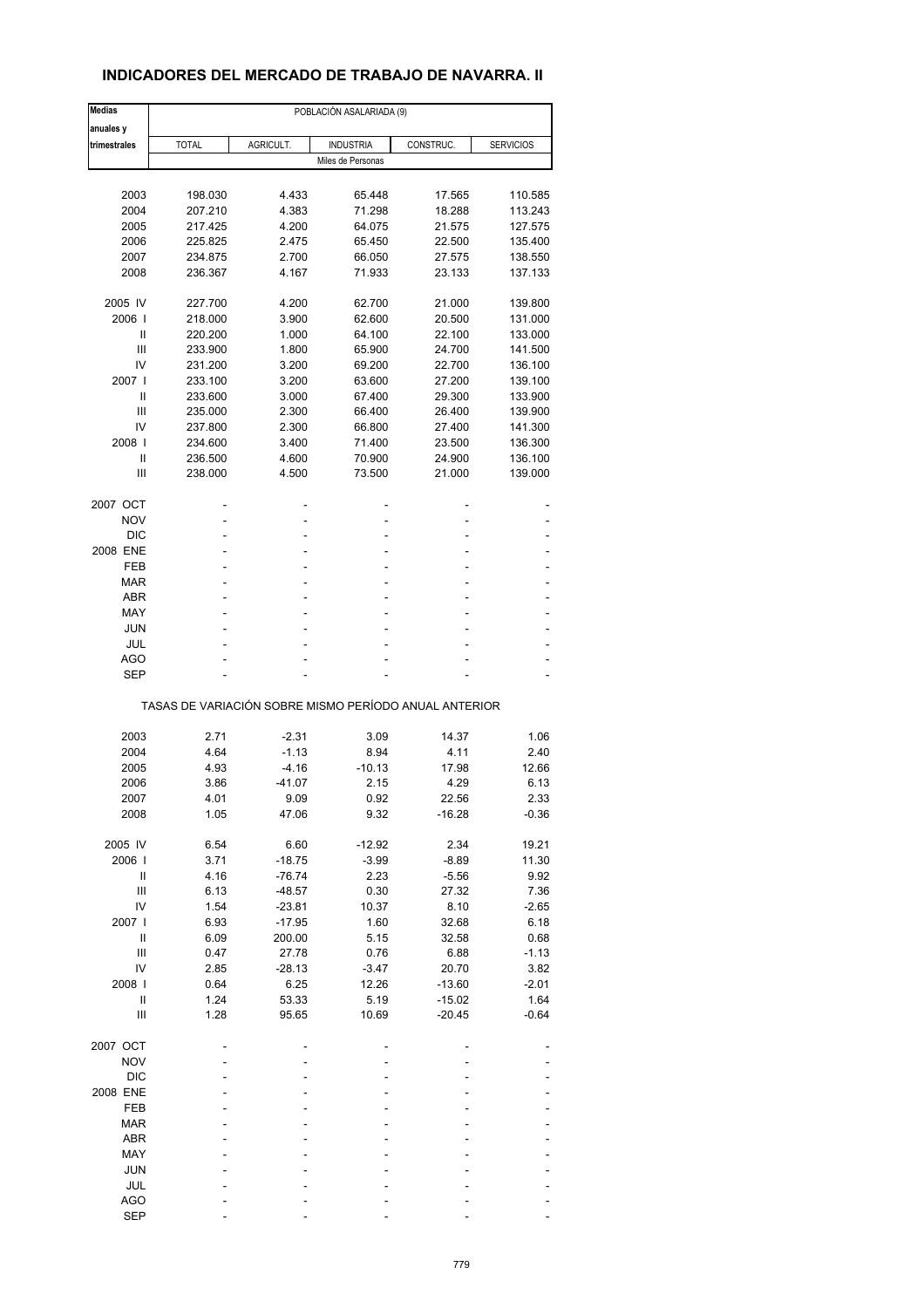# **INDICADORES DEL MERCADO DE TRABAJO DE NAVARRA. III**

| <b>Medias</b>                      |              | PARADOS (9)       |                |                                                       | TASA DE ACTIVIDAD (9) |                | TASA DE PARO (9) |                |                |
|------------------------------------|--------------|-------------------|----------------|-------------------------------------------------------|-----------------------|----------------|------------------|----------------|----------------|
| anuales y                          |              |                   |                |                                                       | <b>MENORES</b>        |                |                  | <b>MENORES</b> |                |
| trimestrales                       | <b>TOTAL</b> | VARONES           | <b>MUJERES</b> | <b>TOTAL</b>                                          | 20 AÑOS               | <b>MUJERES</b> | <b>TOTAL</b>     | 20 AÑOS        | <b>MUJERES</b> |
|                                    |              | Miles de personas |                |                                                       |                       | Porcentaje     |                  |                |                |
|                                    |              |                   |                |                                                       |                       |                |                  |                |                |
| 2003                               | 15.363       | 6.433             | 8.930          | 56.34                                                 | 17.45                 | 45.47          | 5.72             | 20.39          | 8.19           |
| 2004                               | 15.295       | 6.875             | 8.423          | 57.25                                                 | 17.55                 | 45.92          | 5.54             | 25.67          | 7.54           |
| 2005                               | 16.425       | 7.175             | 9.275          | 59.59                                                 | 22.95                 | 49.55          | 5.64             | 20.10          | 7.60           |
| 2006                               | 15.900       | 6.850             | 9.050          | 60.67                                                 | 26.36                 | 51.06          | 5.31             | 15.75          | 7.15           |
| 2007                               | 14.525       | 5.600             | 8.925          | 60.82                                                 | 26.57                 | 50.90          | 4.76             | 19.98          | 6.94           |
| 2008                               | 19.400       | 8.833             | 10.633         | 61.32                                                 | 23.93                 | 52.37          | 6.25             | 37.42          | 7.94           |
|                                    |              |                   |                |                                                       |                       |                |                  |                |                |
| 2005 IV                            | 17.800       | 8.300             | 9.600          | 61.05                                                 | 21.32                 | 52.15          | 5.95             | 16.84          | 7.43           |
| 2006                               | 18.700       | 8.800             | 9.900          | 60.19                                                 | 19.97                 | 50.52          | 6.32             | 15.95          | 7.95           |
| Ш                                  | 16.500       | 8.700             | 7.800          | 60.24                                                 | 29.84                 | 50.55          | 5.55             | 14.58          | 6.22           |
| $\ensuremath{\mathsf{III}}\xspace$ | 14.600       | 5.900             | 8.700          | 61.48                                                 | 31.50                 | 51.92          | 4.79             | 14.85          | 6.73           |
| ${\sf IV}$                         | 13.800       | 4.000             | 9.800          | 60.77                                                 | 24.12                 | 51.25          | 4.58             | 17.63          | 7.69           |
| 2007                               | 15.700       | 5.500             | 10.200         |                                                       | 22.79                 |                | 5.14             | 22.68          |                |
|                                    |              |                   |                | 61.21                                                 |                       | 51.48          |                  |                | 7.90           |
| Ш                                  | 16.100       | 4.800             | 11.300         | 61.28                                                 | 33.16                 | 51.06<br>50.25 | 5.26             | 29.86          | 8.77           |
| $\ensuremath{\mathsf{III}}\xspace$ | 13.300       | 5.300             | 8.000          | 60.48                                                 | 29.30                 |                | 4.38             | 14.13          | 6.31           |
| IV                                 | 13.000       | 6.800             | 6.200          | 60.31                                                 | 21.03                 | 50.79          | 4.27             | 13.24          | 4.78           |
| 2008                               | 18.700       | 9.200             | 9.600          | 61.39                                                 | 20.27                 | 52.73          | 6.05             | 38.62          | 7.16           |
| Ш                                  | 17.400       | 8.200             | 9.200          | 61.08                                                 | 22.18                 | 51.76          | 5.62             | 30.30          | 6.94           |
| Ш                                  | 22.100       | 9.100             | 13.100         | 61.49                                                 | 29.33                 | 52.62          | 7.09             | 43.34          | 9.72           |
|                                    |              |                   |                |                                                       |                       |                |                  |                |                |
| 2007 OCT                           |              |                   |                |                                                       |                       |                |                  |                |                |
| <b>NOV</b>                         |              |                   |                |                                                       |                       |                |                  |                |                |
| <b>DIC</b>                         |              |                   |                |                                                       |                       |                |                  |                |                |
| 2008 ENE                           |              |                   |                |                                                       |                       |                |                  |                |                |
| FEB                                |              |                   |                |                                                       |                       |                |                  |                |                |
| <b>MAR</b>                         |              |                   |                |                                                       |                       |                |                  |                |                |
| ABR                                |              |                   |                |                                                       |                       |                |                  |                |                |
| MAY                                |              |                   |                |                                                       |                       |                |                  |                |                |
| JUN                                |              |                   |                |                                                       |                       |                |                  |                |                |
| JUL                                |              |                   |                |                                                       |                       |                |                  |                |                |
| AGO                                |              |                   |                |                                                       |                       |                |                  |                |                |
| SEP                                |              |                   |                |                                                       |                       |                |                  |                |                |
|                                    |              |                   |                |                                                       |                       |                |                  |                |                |
|                                    |              |                   |                | TASAS DE VARIACIÓN SOBRE MISMO PERÍODO ANUAL ANTERIOR |                       |                |                  |                |                |
|                                    |              |                   |                |                                                       |                       |                |                  |                |                |
| 2003                               | 2.52         | 29.04             | $-10.70$       |                                                       |                       |                |                  |                |                |
| 2004                               | $-0.44$      | 6.88              | $-5.68$        |                                                       |                       |                |                  |                |                |
| 2005                               | 7.39         | 4.36              | 10.12          |                                                       |                       |                |                  |                |                |
| 2006                               | $-3.20$      | $-4.53$           | $-2.43$        |                                                       |                       |                |                  |                |                |
| 2007                               | -8.65        | $-18.25$          | -1.38          |                                                       |                       |                |                  |                |                |
| 2008                               | 29.05        | 69.87             | 8.14           |                                                       |                       |                |                  |                |                |
|                                    |              |                   |                |                                                       |                       |                |                  |                |                |
| 2005 IV                            | 23.35        | 23.70             | 24.35          |                                                       |                       |                |                  |                |                |
| 2006                               | 3.31         | 11.39             | $-2.94$        |                                                       |                       |                |                  |                |                |
| $\ensuremath{\mathsf{II}}$         | 12.24        | 33.85             | $-4.88$        |                                                       |                       |                |                  |                |                |
| $\ensuremath{\mathsf{III}}\xspace$ | $-3.31$      | $-1.67$           | $-4.40$        |                                                       |                       |                |                  |                |                |
| IV                                 | $-22.47$     | $-51.81$          | 2.08           |                                                       |                       |                |                  |                |                |
| 2007                               | $-16.04$     | $-37.50$          | 3.03           |                                                       |                       |                |                  |                |                |
| Ш                                  | $-2.42$      | $-44.83$          | 44.87          |                                                       |                       |                |                  |                |                |
| $\ensuremath{\mathsf{III}}\xspace$ | $-8.90$      | $-10.17$          | $-8.05$        |                                                       |                       |                |                  |                |                |
| IV                                 | $-5.80$      | 70.00             | $-36.73$       |                                                       |                       |                |                  |                |                |
| 2008                               | 19.11        | 67.27             | $-5.88$        |                                                       |                       |                |                  |                |                |
| Ш                                  | 8.07         | 70.83             | $-18.58$       |                                                       |                       |                |                  |                |                |
| $\ensuremath{\mathsf{III}}\xspace$ | 66.17        | 71.70             | 63.75          |                                                       |                       |                |                  |                |                |
|                                    |              |                   |                |                                                       |                       |                |                  |                |                |
| 2007 OCT                           |              |                   |                |                                                       |                       |                |                  |                |                |
| <b>NOV</b>                         |              |                   |                |                                                       |                       |                |                  |                |                |
| <b>DIC</b>                         |              |                   |                |                                                       |                       |                |                  |                |                |
| 2008 ENE                           |              |                   |                |                                                       |                       |                |                  |                |                |
| FEB                                |              |                   |                |                                                       |                       |                |                  |                |                |
| <b>MAR</b>                         |              |                   |                |                                                       |                       |                |                  |                |                |
| ABR                                |              |                   |                |                                                       |                       |                |                  |                |                |
| MAY                                |              |                   |                |                                                       |                       |                |                  |                |                |
| JUN                                |              |                   |                |                                                       |                       |                |                  |                |                |
| JUL                                |              |                   |                |                                                       |                       |                |                  |                |                |
| AGO                                |              |                   |                |                                                       |                       |                |                  |                |                |
| SEP                                |              |                   |                |                                                       |                       |                |                  |                |                |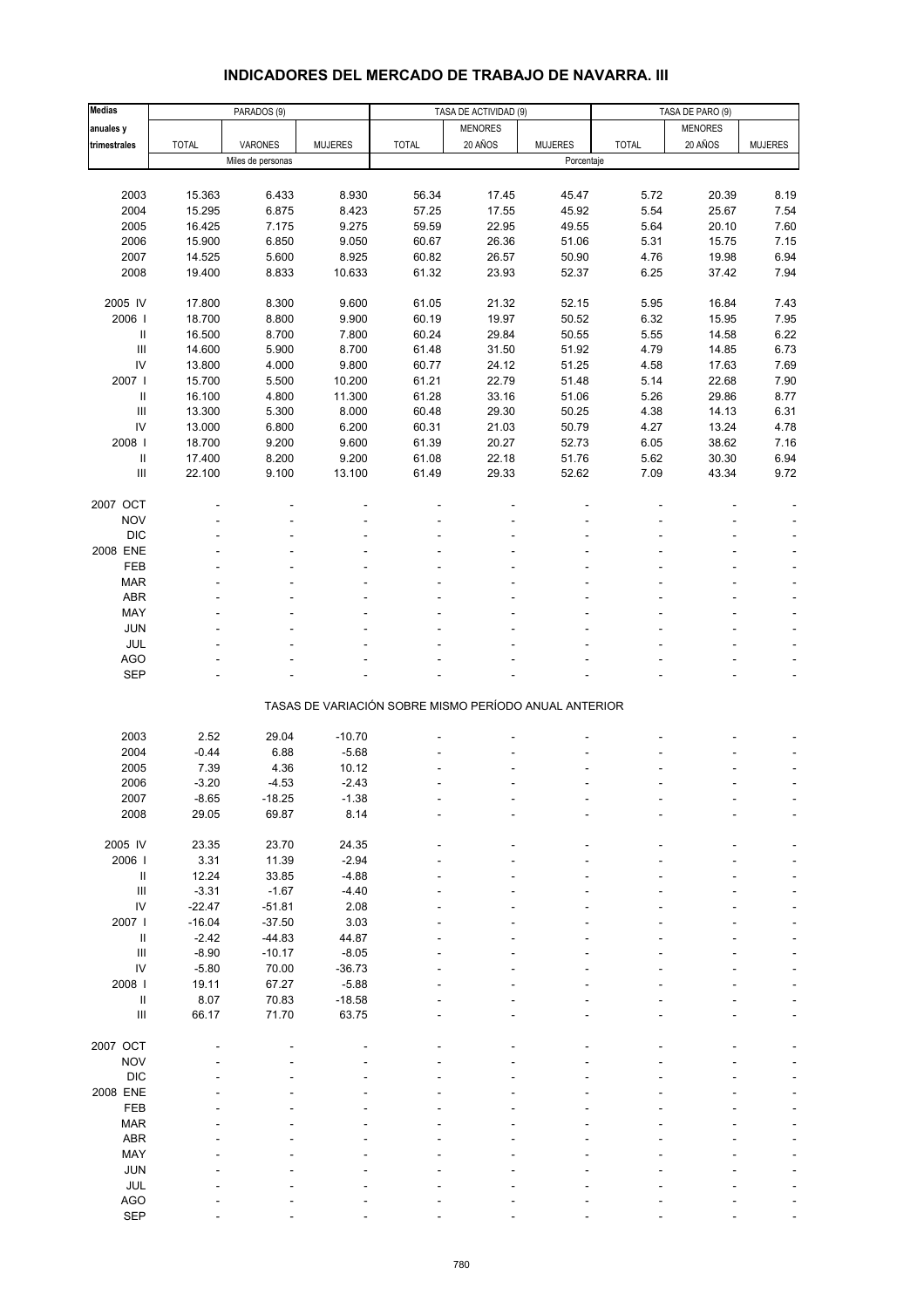| <b>Medias</b>                        | PARO REGISTRADO |                                                       |                  |              |                  |            |
|--------------------------------------|-----------------|-------------------------------------------------------|------------------|--------------|------------------|------------|
| anuales y                            |                 |                                                       |                  |              |                  | SIN EMPLEO |
| trimestrales                         | <b>TOTAL</b>    | <b>AGRICULTURA</b>                                    | <b>INDUSTRIA</b> | CONSTRUCCIÓN | <b>SERVICIOS</b> | ANTERIOR   |
|                                      |                 |                                                       | Personas         |              |                  |            |
|                                      |                 |                                                       |                  |              |                  |            |
| 2003                                 | 21.662          | 365                                                   | 4.961            | 1.656        | 12.837           | 1.842      |
| 2004                                 | 21.739          | 407                                                   | 4.865            | 1.742        | 13.130           | 1.596      |
| 2005                                 | 22.255          | 410                                                   | 4.800            | 1.913        | 13.808           | 1.324      |
| 2006                                 | 20.986          | 429                                                   | 4.204            | 1.959        | 13.324           | 1.070      |
| 2007                                 | 20.642          | 389                                                   | 4.011            | 1.957        | 13.309           | 977        |
| 2008                                 | 24.625          | 528                                                   | 4.707            | 3.046        | 15.263           | 1.081      |
| 2006                                 | 23.043          | 554                                                   | 4.709            | 2.078        | 14.496           | 1.206      |
| Ш                                    | 20.253          | 404                                                   | 4.127            | 1.816        | 12.775           | 1.131      |
| Ш                                    | 20.360          | 368                                                   | 4.041            | 1.961        | 13.004           | 986        |
| IV                                   | 20.289          | 388                                                   | 3.939            | 1.982        | 13.020           | 959        |
| 2007 l                               | 22.128          | 428                                                   | 4.371            | 2.053        | 14.245           | 1.031      |
| Ш                                    | 19.326          | 374                                                   | 3.792            | 1.652        | 12.493           | 1.015      |
| $\ensuremath{\mathsf{III}}\xspace$   | 20.258          | 363                                                   | 3.861            | 2.004        | 13.088           | 942        |
| IV                                   | 20.855          | 390                                                   | 4.020            | 2.117        | 13.408           | 920        |
|                                      |                 |                                                       |                  |              | 15.239           |            |
| 2008  <br>$\ensuremath{\mathsf{II}}$ | 23.981          | 527                                                   | 4.589            | 2.621        |                  | 1.004      |
|                                      | 22.664          | 469                                                   | 4.314            | 2.699        | 14.125           | 1.057      |
| Ш                                    | 24.462          | 507                                                   | 4.630            | 3.252        | 15.011           | 1.061      |
| IV                                   | 28.777          | 649                                                   | 5.591            | 3.895        | 17.383           | 1.260      |
| 2007 DIC                             | 21.575          | 398                                                   | 4.242            | 2.455        | 13.570           | 910        |
| 2008 ENE                             | 23.765          | 507                                                   | 4.572            | 2.559        | 15.164           | 963        |
| FEB                                  | 24.592          | 591                                                   | 4.657            | 2.633        | 15.674           | 1.037      |
| <b>MAR</b>                           | 23.586          | 483                                                   | 4.539            | 2.672        | 14.879           | 1.013      |
| <b>ABR</b>                           | 22.968          | 478                                                   | 4.331            | 2.619        | 14.518           | 1.022      |
| MAY                                  | 22.287          | 432                                                   | 4.256            | 2.617        | 13.945           | 1.037      |
| <b>JUN</b>                           | 22.737          | 498                                                   | 4.354            | 2.862        | 13.912           | 1.111      |
| JUL                                  |                 | 534                                                   | 4.517            | 3.121        | 14.712           | 1.058      |
|                                      | 23.942          |                                                       |                  |              |                  |            |
| <b>AGO</b>                           | 24.458          | 504                                                   | 4.632            | 3.292        | 14.994           | 1.036      |
| SEP                                  | 24.985          | 483                                                   | 4.741            | 3.343        | 15.328           | 1.090      |
| OCT<br><b>NOV</b>                    | 27.386          | 597                                                   | 5.222            | 3.616        | 16.717           | 1.234      |
|                                      | 30.168          | 701                                                   | 5.960            | 4.174        | 18.048           | 1.285      |
|                                      |                 | TASAS DE VARIACIÓN SOBRE MISMO PERÍODO ANUAL ANTERIOR |                  |              |                  |            |
| 2003                                 | $-0.94$         | 6.46                                                  | $-5.53$          | 7.71         | 1.57             | $-12.10$   |
| 2004                                 | 0.36            | 11.43                                                 | $-1.93$          | 5.18         | 2.28             | $-13.38$   |
| 2005                                 | 2.37            | 0.59                                                  | $-1.32$          | 9.80         | 5.17             | $-17.01$   |
| 2006                                 | $-5.70$         | 4.62                                                  | -12.42           | 2.45         | $-3.51$          | $-19.17$   |
| 2007                                 | -1.64           | -9.28                                                 | -4.59            | -0.14        | -0.11            | -8.73      |
| 2008                                 | 19.79           | 36.11                                                 | 17.98            | 59.38        | 14.89            | 9.92       |
|                                      |                 |                                                       |                  |              |                  |            |
| 2006  <br>$\ensuremath{\mathsf{II}}$ | $-3.82$         | 37.78                                                 | $-11.36$         | 3.43         | $-1.94$          | $-16.91$   |
| $\ensuremath{\mathsf{III}}\xspace$   | $-5.95$         | 1.17                                                  | $-11.67$         | 6.43         | $-4.24$          | $-20.08$   |
|                                      | $-6.56$         | $-2.30$                                               | $-13.03$         | 0.44         | $-3.92$          | $-22.88$   |
| IV                                   | $-6.67$         | $-15.72$                                              | $-13.81$         | 0.02         | $-4.07$          | $-16.78$   |
| 2007                                 | $-3.97$         | $-22.85$                                              | $-7.16$          | $-1.20$      | $-1.73$          | $-14.51$   |
| $\ensuremath{\mathsf{II}}$           | $-4.58$         | $-7.50$                                               | $-8.12$          | $-9.03$      | $-2.20$          | $-10.23$   |
| $\ensuremath{\mathsf{III}}\xspace$   | $-0.50$         | $-1.18$                                               | $-4.46$          | 2.19         | 0.64             | $-4.53$    |
| IV                                   | 2.79            | 0.60                                                  | 2.05             | 6.79         | 2.98             | $-4.03$    |
| 2008                                 | 8.37            | 23.23                                                 | 4.99             | 27.66        | 6.98             | $-2.55$    |
| Ш                                    | 17.27           | 25.49                                                 | 13.77            | 63.36        | 13.06            | 4.11       |
| $\ensuremath{\mathsf{III}}\xspace$   | 20.75           | 39.54                                                 | 19.92            | 62.30        | 14.70            | 12.71      |
| IV                                   | 40.41           | 68.13                                                 | 43.03            | 99.95        | 30.43            | 36.09      |
| 2007 DIC                             | 2.45            | $-0.25$                                               | $-0.19$          | 9.21         | 2.54             | $-2.05$    |
| 2008 ENE                             | 5.58            | 21.29                                                 | 1.58             | 18.31        | 4.98             | $-1.93$    |
| FEB                                  | 10.45           | 41.39                                                 | 5.94             | 28.31        | 9.14             | 0.00       |
| <b>MAR</b>                           | 9.14            | 8.05                                                  | 7.64             | 37.38        | 6.82             | $-5.59$    |
| ABR                                  | 15.20           | 21.63                                                 | 10.74            | 50.17        | 12.86            | $-0.39$    |
| MAY                                  | 18.26           | 30.51                                                 | 14.59            | 66.58        | 13.86            | 5.60       |
| <b>JUN</b>                           |                 |                                                       |                  | 74.30        |                  | 7.14       |
|                                      | 18.45           | 25.13                                                 | 16.11            |              | 12.47            |            |
| JUL                                  | 18.03           | 35.19                                                 | 15.02            | 62.30        | 12.59            | 8.74       |
| AGO                                  | 19.44           | 41.97                                                 | 18.62            | 56.54        | 13.77            | 10.80      |
| SEP                                  | 24.86           | 42.06                                                 | 26.39            | 68.41        | 17.74            | 18.87      |
| OCT                                  | 35.42           | 60.48                                                 | 35.88            | 90.62        | 26.80            | 33.12      |
| <b>NOV</b>                           | 45.26           | 75.25                                                 | 49.94            | 108.80       | 33.99            | 39.07      |

### **INDICADORES DEL MERCADO DE TRABAJO DE NAVARRA. IV**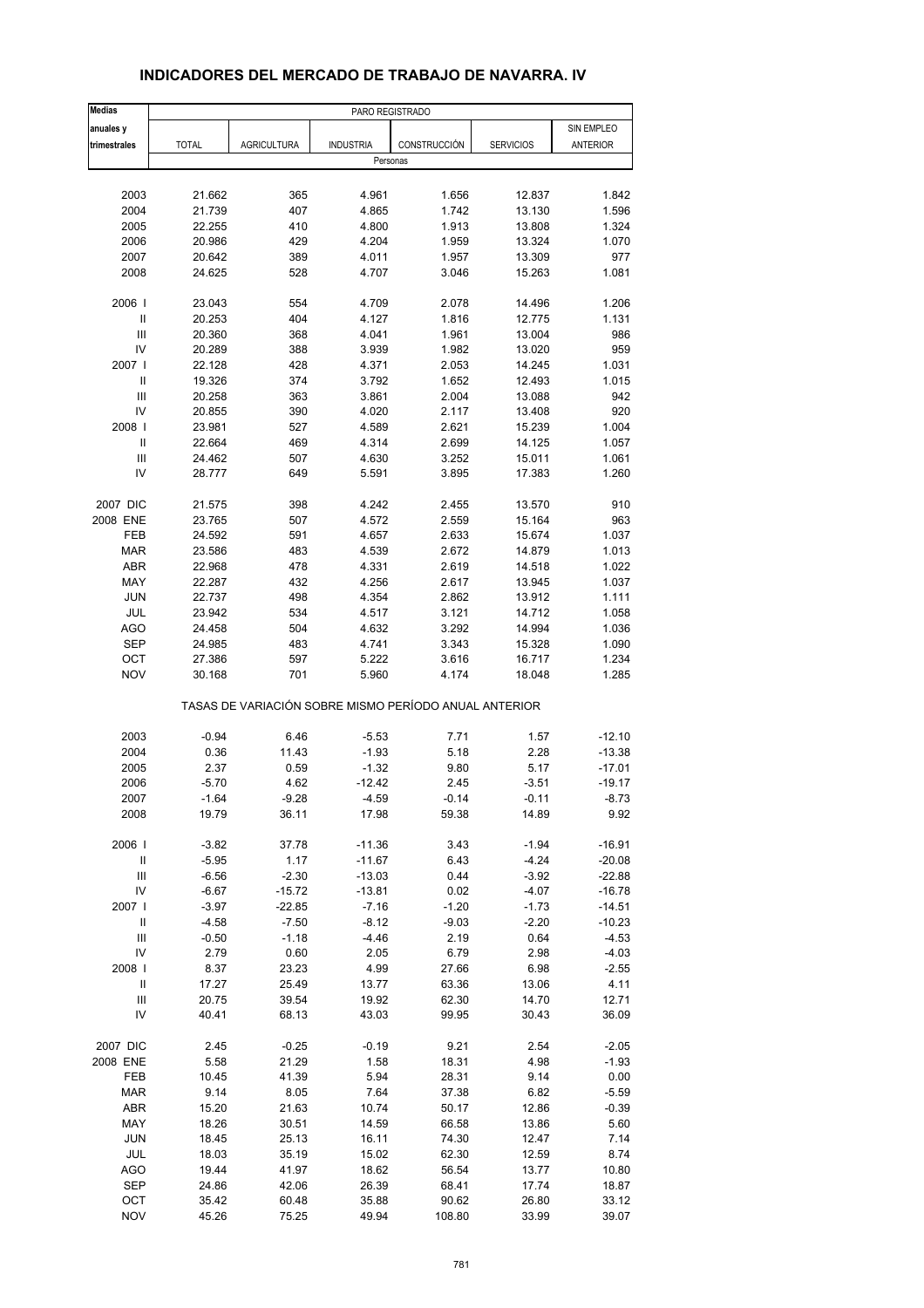# **INDICADORES DEL MERCADO DE TRABAJO DE NAVARRA. V**

| <b>Medias</b>  | AFILIADOS A LA SEGURIDAD SOCIAL EN ALTA LABORAL |                                                       |                    |                  |                    |  |  |  |  |
|----------------|-------------------------------------------------|-------------------------------------------------------|--------------------|------------------|--------------------|--|--|--|--|
| anuales y      |                                                 |                                                       | <b>TOTAL</b>       |                  |                    |  |  |  |  |
| trimestrales   | <b>TOTAL</b>                                    | <b>AGRICULTURA</b>                                    | <b>INDUSTRIA</b>   | CONSTRUCCIÓN     | <b>SERVICIOS</b>   |  |  |  |  |
|                |                                                 |                                                       | Personas           |                  |                    |  |  |  |  |
|                |                                                 |                                                       |                    |                  |                    |  |  |  |  |
| 2003<br>2004   | 246.523                                         | 13.675                                                | 70.086<br>69.751   | 27.031           | 135.602<br>141.856 |  |  |  |  |
| 2005           | 253.303<br>261.747                              | 13.170<br>12.860                                      | 69.716             | 28.426<br>30.547 | 148.578            |  |  |  |  |
| 2006           | 269.695                                         | 12.289                                                | 69.908             | 31.780           | 155.712            |  |  |  |  |
| 2007           | 279.630                                         | 12.053                                                | 73.622             | 33.117           | 160.838            |  |  |  |  |
| 2008           | 282.880                                         | 12.023                                                | 74.340             | 31.978           | 164.540            |  |  |  |  |
|                |                                                 |                                                       |                    |                  |                    |  |  |  |  |
| 2006           | 264.892                                         | 12.542                                                | 69.171             | 31.289           | 151.865            |  |  |  |  |
| Ш              | 269.411                                         | 12.313                                                | 70.186             | 31.872           | 155.040            |  |  |  |  |
| Ш              | 271.050                                         | 12.121                                                | 70.581             | 31.866           | 156.481            |  |  |  |  |
| IV             | 273.429                                         | 12.181                                                | 69.693             | 32.095           | 159.460            |  |  |  |  |
| 2007 l         | 273.854                                         | 12.158                                                | 70.988             | 32.378           | 158.330            |  |  |  |  |
| Ш              | 280.683                                         | 12.095                                                | 74.499             | 33.250           | 160.839            |  |  |  |  |
| Ш              | 280.939                                         | 11.920                                                | 74.830             | 33.464           | 160.725            |  |  |  |  |
| IV             | 283.042                                         | 12.037                                                | 74.170             | 33.377           | 163.458            |  |  |  |  |
| 2008           | 282.061                                         | 11.977                                                | 73.757             | 33.290           | 163.037            |  |  |  |  |
| Ш              | 285.384                                         | 12.086                                                | 74.920             | 32.769           | 165.609            |  |  |  |  |
| Ш              | 283.343                                         | 11.928                                                | 74.991             | 31.227           | 165.198            |  |  |  |  |
| IV             | 279.660                                         | 12.142                                                | 73.369             | 29.947           | 164.203            |  |  |  |  |
|                |                                                 |                                                       |                    |                  |                    |  |  |  |  |
| 2007 DIC       | 280.714                                         | 12.048                                                | 72.445             | 32.342           | 163.879            |  |  |  |  |
| 2008 ENE       | 281.464                                         | 12.028                                                | 73.667             | 33.306           | 162.463            |  |  |  |  |
| FEB            | 281.985                                         | 12.002                                                | 73.715             | 33.428           | 162.840            |  |  |  |  |
| <b>MAR</b>     | 282.733                                         | 11.900                                                | 73.890             | 33.136           | 163.807            |  |  |  |  |
| ABR            | 284.488                                         | 11.996                                                | 74.599             | 33.018           | 164.875            |  |  |  |  |
| MAY            | 286.970                                         | 12.223                                                | 75.081             | 32.949           | 166.717            |  |  |  |  |
| <b>JUN</b>     | 284.694                                         | 12.038                                                | 75.079             | 32.341           | 165.236            |  |  |  |  |
| JUL            | 284.345                                         | 11.763                                                | 74.814             | 31.660           | 166.108            |  |  |  |  |
| AGO            | 284.790                                         | 12.020                                                | 75.227             | 31.322           | 166.221            |  |  |  |  |
| <b>SEP</b>     | 280.895                                         | 12.000                                                | 74.932             | 30.699           | 163.264            |  |  |  |  |
| OCT            | 280.679                                         | 12.139                                                | 74.023             | 30.208           | 164.309            |  |  |  |  |
| <b>NOV</b>     | 278.640                                         | 12.144                                                | 72.714             | 29.686           | 164.096            |  |  |  |  |
|                |                                                 | TASAS DE VARIACIÓN SOBRE MISMO PERÍODO ANUAL ANTERIOR |                    |                  |                    |  |  |  |  |
|                |                                                 |                                                       |                    |                  |                    |  |  |  |  |
| 2003<br>2004   | 3.11<br>2.75                                    | 5.18<br>$-3.69$                                       | 0.92               | 5.63<br>5.16     | 3.57               |  |  |  |  |
| 2005           | 3.33                                            | $-2.36$                                               | $-0.48$<br>$-0.05$ | 7.46             | 4.61<br>4.74       |  |  |  |  |
| 2006           | 3.04                                            | $-4.44$                                               | 0.28               | 4.04             | 4.80               |  |  |  |  |
| 2007           | 3.68                                            | $-1.93$                                               | 5.31               | 4.21             | 3.29               |  |  |  |  |
| 2008           | 1.20                                            | $-0.25$                                               | 0.83               | $-3.65$          | 2.48               |  |  |  |  |
|                |                                                 |                                                       |                    |                  |                    |  |  |  |  |
| 2006           | 4.14                                            | 0.71                                                  | 0.56               | 6.97             | 5.58               |  |  |  |  |
| $\sf II$       | 2.66                                            | $-6.08$                                               | 0.15               | 3.47             | 4.48               |  |  |  |  |
| Ш              | 2.45                                            | $-7.25$                                               | 0.40               | 2.42             | 4.30               |  |  |  |  |
| IV             | 2.94                                            | $-4.89$                                               | 0.00               | 3.44             | 4.88               |  |  |  |  |
| 2007 l         | 3.38                                            | $-3.06$                                               | 2.63               | 3.48             | 4.26               |  |  |  |  |
| $\mathsf{I}$   | 4.18                                            | $-1.77$                                               | 6.15               | 4.33             | 3.74               |  |  |  |  |
| $\mathsf{III}$ | 3.65                                            | $-1.66$                                               | 6.02               | 5.01             | 2.71               |  |  |  |  |
| IV             | 3.52                                            | $-1.18$                                               | 6.42               | 3.99             | 2.51               |  |  |  |  |
| 2008           | 3.00                                            | $-1.49$                                               | 3.90               | 2.82             | 2.97               |  |  |  |  |
| Ш              | 1.67                                            | $-0.07$                                               | 0.56               | $-1.45$          | 2.97               |  |  |  |  |
| Ш              | 0.86                                            | 0.06                                                  | 0.22               | $-6.69$          | 2.78               |  |  |  |  |
| IV             | $-1.60$                                         | 0.91                                                  | $-2.22$            | $-11.65$         | 0.59               |  |  |  |  |
| 2007 DIC       | 3.56                                            | $-1.86$                                               | 6.83               | 2.87             | 2.72               |  |  |  |  |
| 2008 ENE       | 3.52                                            | $-2.04$                                               | 7.01               | 3.23             | 2.50               |  |  |  |  |
| FEB            | 3.12                                            | $-1.43$                                               | 3.72               | 3.51             | 3.12               |  |  |  |  |
| <b>MAR</b>     | 2.36                                            | $-1.01$                                               | 1.15               | 1.73             | 3.30               |  |  |  |  |
| ABR            | 2.08                                            | $-0.07$                                               | 0.68               | 0.98             | 3.12               |  |  |  |  |
| MAY            | 2.22                                            | 0.22                                                  | 0.87               | $-1.11$          | 3.70               |  |  |  |  |
| <b>JUN</b>     | 0.73                                            | $-0.37$                                               | 0.15               | $-4.13$          | 2.09               |  |  |  |  |
| JUL            | 1.29                                            | $-0.40$                                               | 0.49               | $-5.36$          | 3.17               |  |  |  |  |
| AGO            | 1.91                                            | 0.69                                                  | 0.74               | $-6.13$          | 4.23               |  |  |  |  |
| <b>SEP</b>     | $-0.62$                                         | $-0.10$                                               | $-0.58$            | $-8.56$          | 0.98               |  |  |  |  |
| OCT            | $-1.06$                                         | 1.18                                                  | $-1.41$            | $-10.99$         | 1.01               |  |  |  |  |
| <b>NOV</b>     | $-2.14$                                         | 0.65                                                  | $-3.03$            | $-12.30$         | 0.17               |  |  |  |  |
|                |                                                 |                                                       |                    |                  |                    |  |  |  |  |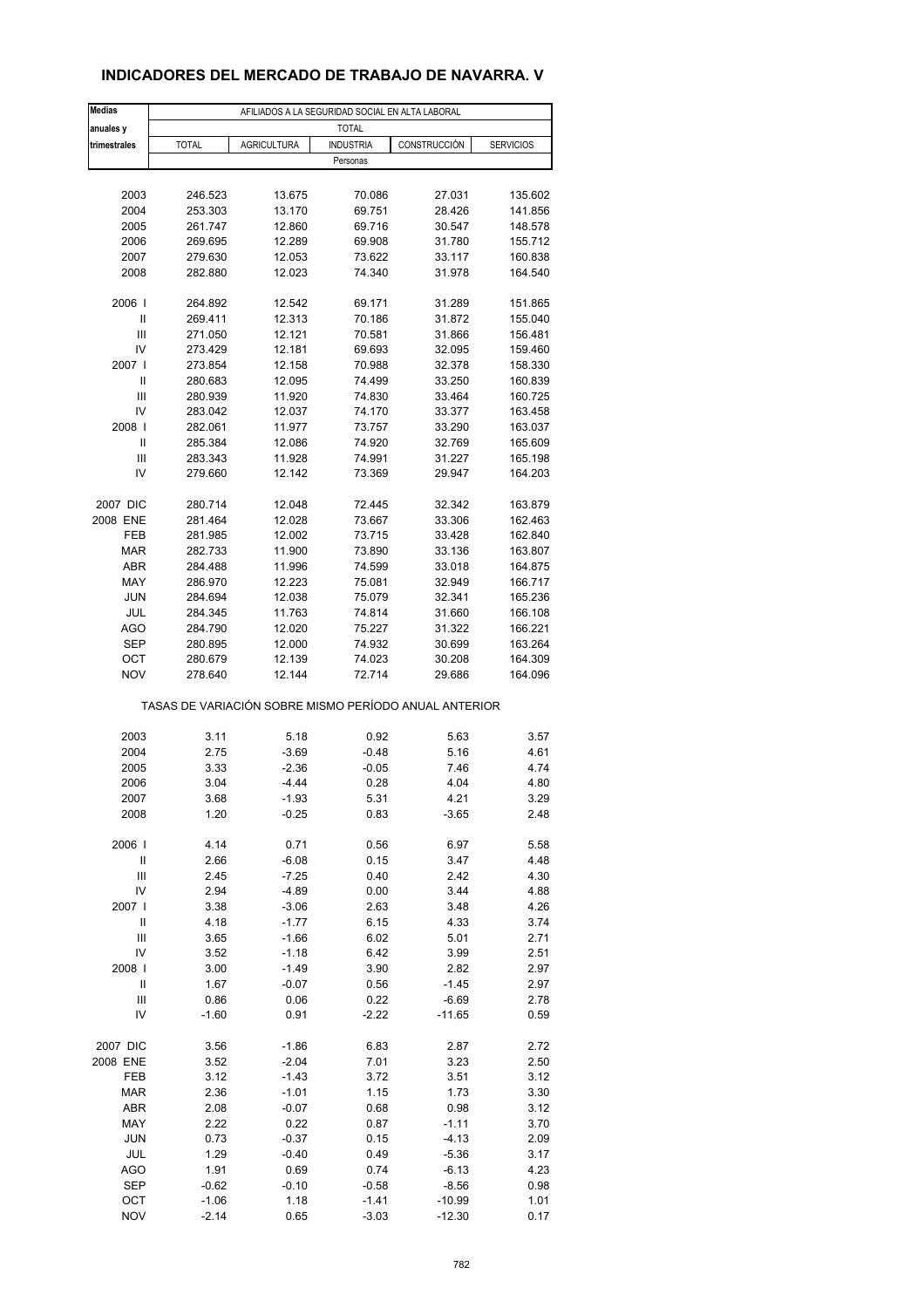# **INDICADORES DEL MERCADO DE TRABAJO DE NAVARRA. VI**

| <b>Medias</b>                      |                                                       |                    | AFILIADOS A LA SEGURIDAD SOCIAL EN ALTA LABORAL |                  |                    |
|------------------------------------|-------------------------------------------------------|--------------------|-------------------------------------------------|------------------|--------------------|
| anuales y                          |                                                       |                    | <b>CUENTA AJENA</b>                             |                  |                    |
| trimestrales                       | <b>TOTAL</b>                                          | <b>AGRICULTURA</b> | <b>INDUSTRIA</b>                                | CONSTRUCCIÓN     | <b>SERVICIOS</b>   |
|                                    |                                                       |                    | Personas                                        |                  |                    |
|                                    |                                                       |                    |                                                 |                  |                    |
| 2003                               | 197.554                                               | 5.757              | 65.640                                          | 19.197           | 106.880            |
| 2004                               | 203.665                                               | 5.477              | 65.352                                          | 20.318           | 112.464            |
| 2005                               | 210.980                                               | 5.438              | 65.370                                          | 22.052           | 118.114            |
| 2006                               | 218.547                                               | 5.137              | 65.603                                          | 22.954           | 124.851            |
| 2007<br>2008                       | 228.110<br>231.929                                    | 5.177<br>5.469     | 69.309<br>70.096                                | 23.677<br>22.617 | 129.947<br>133.746 |
|                                    |                                                       |                    |                                                 |                  |                    |
| 2006                               | 213.656                                               | 5.295              | 64.846                                          | 22.605           | 120.906            |
| Ш                                  | 218.082                                               | 5.119              | 65.865                                          | 23.049           | 124.049            |
| Ш                                  | 220.071                                               | 5.004              | 66.294                                          | 23.000           | 125.772            |
| IV                                 | 222.379                                               | 5.131              | 65.408                                          | 23.162           | 128.679            |
| 2007 I                             | 222.699                                               | 5.186              | 66.688                                          | 23.283           | 127.541            |
| Ш                                  | 229.109                                               | 5.176              | 70.158                                          | 23.864           | 129.911            |
| Ш                                  | 229.351                                               | 5.077              | 70.508                                          | 23.893           | 129.873            |
| IV                                 | 231.283                                               | 5.270              | 69.880                                          | 23.668           | 132.464            |
| 2008                               | 230.489                                               | 5.325              | 69.478                                          | 23.598           | 132.088            |
| Ш                                  | 234.128                                               | 5.502              | 70.676                                          | 23.265           | 134.685            |
| Ш<br>IV                            | 232.747                                               | 5.425<br>5.703     | 70.764                                          | 22.036           | 134.522            |
|                                    | 229.560                                               |                    | 69.153                                          | 21.045           | 133.660            |
| 2007 DIC                           | 229.039                                               | 5.307              | 68.168                                          | 22.683           | 132.881            |
| 2008 ENE                           | 229.927                                               | 5.372              | 69.385                                          | 23.633           | 131.537            |
| FEB                                | 230.383                                               | 5.345              | 69.449                                          | 23.696           | 131.893            |
| <b>MAR</b>                         | 231.158                                               | 5.257              | 69.601                                          | 23.465           | 132.835            |
| <b>ABR</b>                         | 233.108                                               | 5.379              | 70.340                                          | 23.453           | 133.936            |
| MAY                                | 235.626                                               | 5.641              | 70.834                                          | 23.420           | 135.731            |
| <b>JUN</b>                         | 233.651                                               | 5.486              | 70.854                                          | 22.923           | 134.388            |
| JUL                                | 233.488                                               | 5.246              | 70.562                                          | 22.366           | 135.314            |
| AGO                                | 234.142                                               | 5.510              | 71.002                                          | 22.119           | 135.511            |
| <b>SEP</b>                         | 230.612                                               | 5.520              | 70.727                                          | 21.624           | 132.741            |
| OCT                                | 230.484                                               | 5.698              | 69.850                                          | 21.210           | 133.726            |
| <b>NOV</b>                         | 228.636                                               | 5.707              | 68.456                                          | 20.880           | 133.593            |
|                                    | TASAS DE VARIACIÓN SOBRE MISMO PERÍODO ANUAL ANTERIOR |                    |                                                 |                  |                    |
|                                    |                                                       |                    |                                                 |                  |                    |
| 2003                               | 3.69                                                  | 19.44              | 1.12                                            | 6.98             | 4.00               |
| 2004                               | 3.09                                                  | $-4.87$            | $-0.44$                                         | 5.84             | 5.22               |
| 2005                               | 3.59                                                  | $-0.70$            | 0.03                                            | 8.53             | 5.02               |
| 2006                               | 3.59                                                  | $-5.53$            | 0.36                                            | 4.09             | 5.70               |
| 2007                               | 4.38                                                  | 0.78               | 5.65                                            | 3.15             | 4.08               |
| 2008                               | 1.71                                                  | 5.88               | 0.99                                            | $-4.84$          | 3.13               |
| 2006                               | 4.54                                                  | 7.39               | 0.64                                            | 7.96             | 5.99               |
| Ш                                  | 3.05                                                  | $-9.26$            | 0.23                                            | 3.26             | 5.18               |
| $\ensuremath{\mathsf{III}}\xspace$ | 3.08                                                  | $-11.91$           | 0.50                                            | 1.99             | 5.43               |
| IV                                 | 3.71                                                  | $-6.68$            | 0.06                                            | 3.42             | 6.21               |
| 2007 l                             | 4.23                                                  | $-2.06$            | 2.84                                            | 3.00             | 5.49               |
| Ш                                  | 5.06                                                  | 1.10               | 6.52                                            | 3.54             | 4.73               |
| $\ensuremath{\mathsf{III}}\xspace$ | 4.22                                                  | 1.46               | 6.36                                            | 3.88             | 3.26               |
| IV                                 | 4.00                                                  | 2.72               | 6.84                                            | 2.19             | 2.94               |
| 2008                               | 3.50                                                  | 2.67               | 4.18                                            | 1.35             | 3.57               |
| Ш                                  | 2.19                                                  | 6.31               | 0.74                                            | $-2.51$          | 3.67               |
| Ш                                  | 1.48                                                  | 6.85               | 0.36                                            | $-7.77$          | 3.58               |
| IV                                 | $-1.22$                                               | 8.58               | $-2.24$                                         | $-12.90$         | 1.06               |
| 2007 DIC                           | 4.08                                                  | 1.10               | 7.30                                            | 0.75             | 3.20               |
| 2008 ENE                           | 4.12                                                  | 1.68               | 7.47                                            | 1.54             | 2.99               |
| FEB                                | 3.63                                                  | 2.63               | 4.02                                            | 2.11             | 3.74               |
| MAR                                | 2.77                                                  | 3.75               | 1.26                                            | 0.42             | 3.97               |
| <b>ABR</b>                         | 2.60                                                  | 6.20               | 0.85                                            | 0.18             | 3.84               |
| MAY                                | 2.84                                                  | 6.94               | 1.06                                            | $-2.08$          | 4.54               |
| <b>JUN</b>                         | 1.15                                                  | 5.76               | 0.31                                            | $-5.53$          | 2.66               |
| JUL                                | 1.89                                                  | 6.00               | 0.63                                            | $-6.67$          | 3.99               |
| AGO                                | 2.75                                                  | 8.10               | 0.92                                            | $-7.01$          | 5.34               |
| <b>SEP</b>                         | $-0.17$                                               | 6.44               | $-0.45$                                         | $-9.63$          | 1.44               |
| OCT                                | $-0.62$                                               | 9.51               | $-1.32$                                         | $-12.45$         | 1.53               |
| <b>NOV</b>                         | $-1.83$                                               | 7.66               | $-3.16$                                         | $-13.35$         | 0.60               |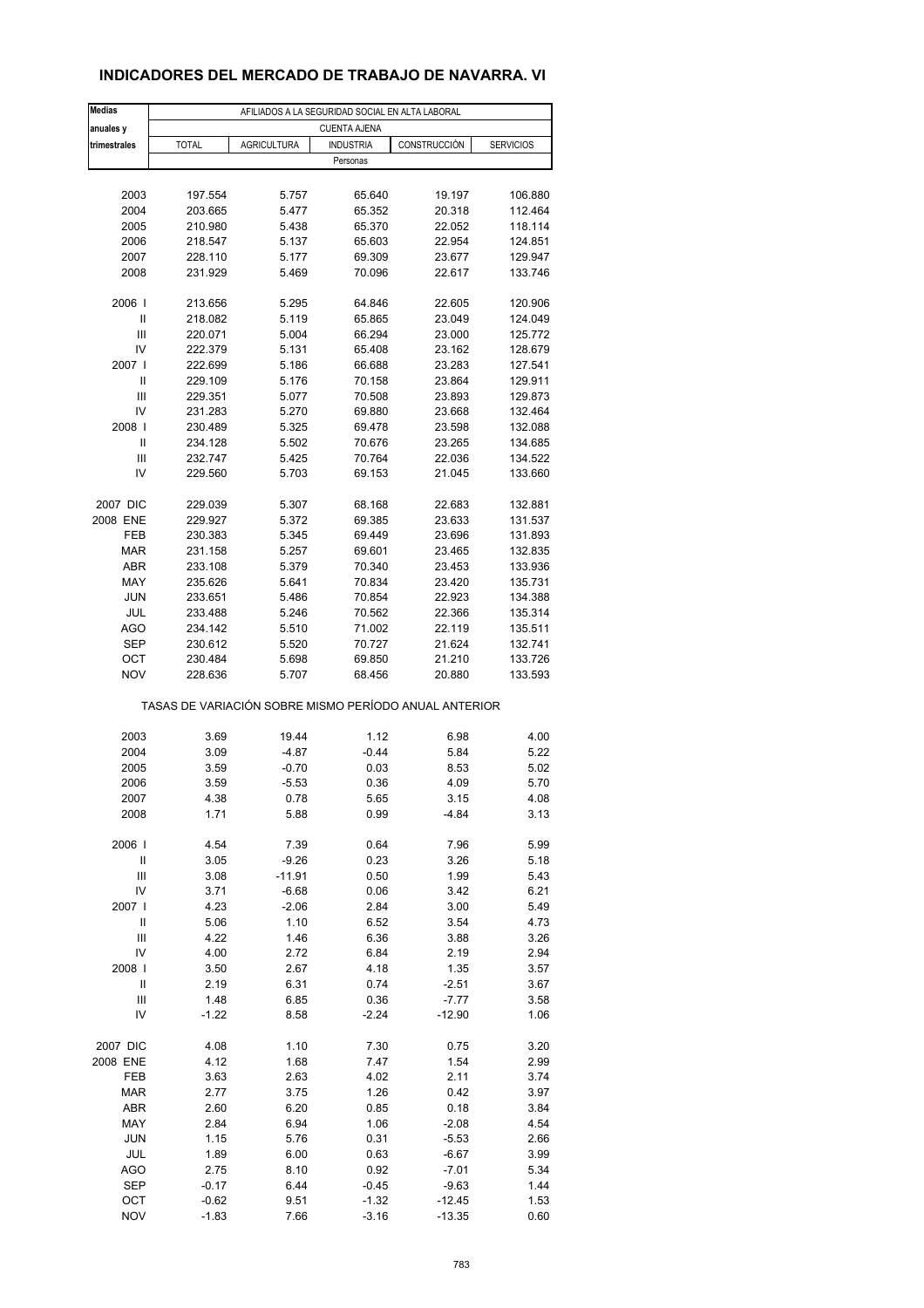# **INDICADORES DEL MERCADO DE TRABAJO DE NAVARRA. VII**

| <b>Medias</b>                      |                                                       |                    | AFILIADOS A LA SEGURIDAD SOCIAL EN ALTA LABORAL |              |                  |
|------------------------------------|-------------------------------------------------------|--------------------|-------------------------------------------------|--------------|------------------|
| anuales y                          |                                                       |                    | <b>CUENTA PROPIA</b>                            |              |                  |
| trimestrales                       | <b>TOTAL</b>                                          | <b>AGRICULTURA</b> | <b>INDUSTRIA</b>                                | CONSTRUCCIÓN | <b>SERVICIOS</b> |
|                                    |                                                       |                    | Personas                                        |              |                  |
|                                    |                                                       |                    |                                                 |              |                  |
|                                    |                                                       |                    |                                                 |              |                  |
| 2003                               | 48.969                                                | 7.918              | 4.445                                           | 7.834        | 28.722           |
| 2004                               | 49.638                                                | 7.694              | 4.399                                           | 8.109        | 29.393           |
| 2005                               | 50.768                                                | 7.422              | 4.346                                           | 8.496        | 30.464           |
| 2006<br>2007                       | 51.149                                                | 7.152              | 4.305                                           | 8.826        | 30.860           |
|                                    | 51.519                                                | 6.875              | 4.313                                           | 9.440        | 30.891           |
| 2008                               | 50.952                                                | 6.554              | 4.244                                           | 9.360        | 30.794           |
|                                    |                                                       |                    |                                                 |              |                  |
| 2006 l                             | 51.237                                                | 7.247              | 4.325                                           | 8.684        | 30.960           |
| Ш                                  | 51.329                                                | 7.194              | 4.321                                           | 8.823        | 30.992           |
| Ш                                  | 50.979                                                | 7.117              | 4.287                                           | 8.866        | 30.709           |
| IV                                 | 51.049                                                | 7.050              | 4.285                                           | 8.933        | 30.781           |
| 2007 l                             | 51.155                                                | 6.972              | 4.300                                           | 9.095        | 30.788           |
| Ш                                  | 51.574                                                | 6.919              | 4.341                                           | 9.386        | 30.928           |
| Ш                                  | 51.588                                                | 6.843              | 4.322                                           | 9.571        | 30.852           |
| IV                                 | 51.759                                                | 6.767              | 4.290                                           | 9.708        | 30.994           |
| 2008                               | 51.571                                                | 6.652              | 4.279                                           | 9.692        | 30.948           |
| Ш                                  | 51.256                                                | 6.584              | 4.244                                           | 9.504        | 30.924           |
| Ш                                  | 50.596                                                | 6.502              | 4.227                                           | 9.191        | 30.676           |
| IV                                 | 50.100                                                | 6.439              | 4.216                                           | 8.902        | 30.543           |
|                                    |                                                       |                    |                                                 |              |                  |
| 2007 DIC                           | 51.675                                                | 6.741              | 4.277                                           | 9.659        | 30.998           |
| 2008 ENE                           | 51.537                                                | 6.656              | 4.282                                           | 9.673        | 30.926           |
| FEB                                | 51.602                                                | 6.657              | 4.266                                           | 9.732        | 30.947           |
| <b>MAR</b>                         | 51.575                                                | 6.643              | 4.289                                           | 9.671        | 30.972           |
| ABR                                | 51.380                                                | 6.617              | 4.259                                           | 9.565        | 30.939           |
| MAY                                | 51.344                                                | 6.582              | 4.247                                           | 9.529        | 30.986           |
| <b>JUN</b>                         | 51.043                                                | 6.552              | 4.225                                           | 9.418        | 30.848           |
| JUL                                | 50.857                                                | 6.517              | 4.252                                           | 9.294        | 30.794           |
| <b>AGO</b>                         | 50.648                                                | 6.510              | 4.225                                           | 9.203        | 30.710           |
| <b>SEP</b>                         | 50.283                                                | 6.480              | 4.205                                           | 9.075        | 30.523           |
| ОСТ                                | 50.195                                                | 6.441              | 4.173                                           | 8.998        | 30.583           |
| <b>NOV</b>                         | 50.004                                                | 6.437              | 4.258                                           | 8.806        | 30.503           |
|                                    | TASAS DE VARIACIÓN SOBRE MISMO PERÍODO ANUAL ANTERIOR |                    |                                                 |              |                  |
| 2003                               | 0.83                                                  | $-3.22$            | $-1.92$                                         | 2.48         | 2.01             |
| 2004                               | 1.37                                                  | $-2.83$            | $-1.05$                                         | 3.50         | 2.33             |
| 2005                               | 2.28                                                  | $-3.54$            | $-1.20$                                         | 4.77         | 3.64             |
| 2006                               | 0.75                                                  | $-3.63$            | $-0.95$                                         | 3.89         | 1.30             |
| 2007                               | 0.72                                                  | -3.87              | 0.20                                            | 6.95         | 0.10             |
| 2008                               | $-1.07$                                               | -4.84              | $-1.68$                                         | $-0.64$      | $-0.28$          |
|                                    |                                                       |                    |                                                 |              |                  |
| 2006                               | 2.50                                                  | $-3.66$            | $-0.59$                                         | 4.50         | 4.02             |
| $\ensuremath{\mathsf{II}}$         | 1.01                                                  | $-3.67$            | $-1.12$                                         | 4.04         | 1.75             |
| Ш                                  | $-0.17$                                               | $-3.66$            | $-1.18$                                         | 3.56         | $-0.09$          |
| IV                                 | $-0.30$                                               | $-3.54$            | $-0.92$                                         | 3.49         | $-0.38$          |
| 2007 l                             | $-0.16$                                               | $-3.79$            | $-0.59$                                         | 4.73         | $-0.55$          |
| $\ensuremath{\mathsf{II}}$         | 0.48                                                  | $-3.82$            | 0.46                                            | 6.39         | $-0.21$          |
| $\ensuremath{\mathsf{III}}\xspace$ | 1.20                                                  | $-3.85$            | 0.81                                            | 7.96         | 0.47             |
| IV                                 | 1.39                                                  | $-4.02$            | 0.11                                            | 8.68         | 0.69             |
| 2008                               | 0.81                                                  | $-4.59$            | $-0.48$                                         | 6.57         | 0.52             |
| $\ensuremath{\mathsf{II}}$         | $-0.62$                                               | $-4.85$            | $-2.24$                                         | 1.26         | $-0.01$          |
| $\ensuremath{\mathsf{III}}\xspace$ | $-1.92$                                               | $-4.97$            | $-2.19$                                         | $-3.98$      | $-0.57$          |
| IV                                 | $-3.29$                                               | -5.02              | $-1.89$                                         | $-8.54$      | -1.45            |
|                                    |                                                       |                    |                                                 |              |                  |
| 2007 DIC                           | 1.30                                                  | $-4.07$            | $-0.09$                                         | 8.21         | 0.72             |
| 2008 ENE                           | 0.96                                                  | $-4.85$            | 0.09                                            | 7.59         | 0.47             |
| FEB                                | 0.91                                                  | $-4.46$            | $-0.88$                                         | 7.07         | 0.55             |
| <b>MAR</b>                         | 0.57                                                  | $-4.47$            | $-0.65$                                         | 5.07         | 0.54             |
| ABR                                | $-0.19$                                               | $-4.65$            | $-2.00$                                         | 3.00         | 0.10             |
| MAY                                | $-0.50$                                               | $-4.90$            | $-2.28$                                         | 1.35         | 0.16             |
| <b>JUN</b>                         | $-1.15$                                               | $-4.99$            | $-2.45$                                         | $-0.55$      | $-0.30$          |
| JUL                                | $-1.35$                                               | $-5.01$            | $-1.71$                                         | $-2.03$      | $-0.28$          |
| <b>AGO</b>                         | $-1.81$                                               | $-4.84$            | $-2.22$                                         | $-3.94$      | $-0.43$          |
| <b>SEP</b>                         | $-2.60$                                               | $-5.07$            | $-2.64$                                         | $-5.93$      | $-1.01$          |
| OCT                                | $-3.03$                                               | $-5.20$            | $-2.84$                                         | $-7.35$      | $-1.22$          |
| <b>NOV</b>                         | $-3.54$                                               | $-4.85$            | $-0.93$                                         | $-9.72$      | $-1.68$          |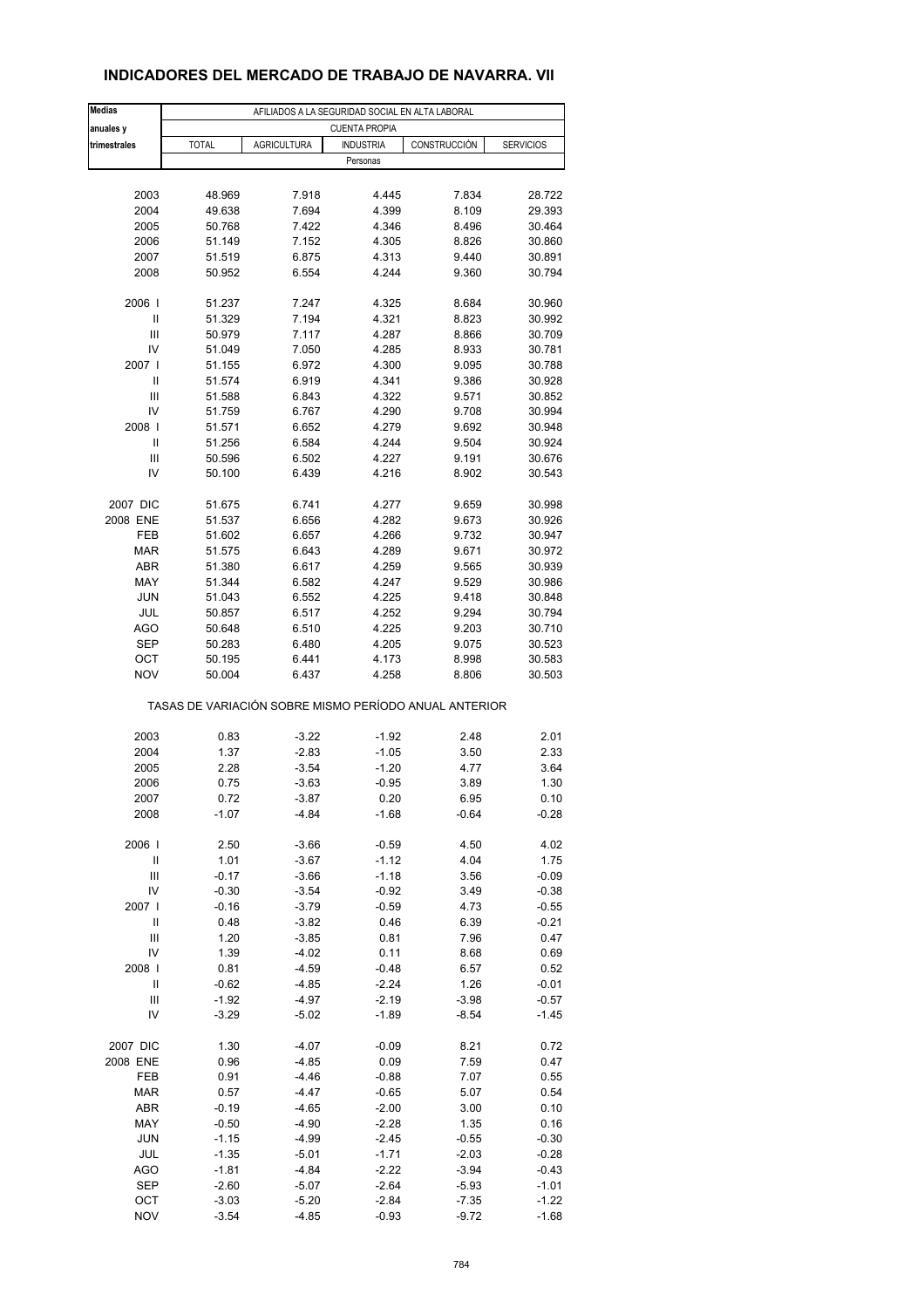| <b>Medias</b>                      |              |                  | EFECTIVOS LABORALES |                  |                                                       |                 |              | JORNADA MEDIA POR TRABAJADOR Y TRIM. |                          |
|------------------------------------|--------------|------------------|---------------------|------------------|-------------------------------------------------------|-----------------|--------------|--------------------------------------|--------------------------|
| anuales y                          | <b>TOTAL</b> |                  | <b>SECTORES</b>     |                  | CONTRATO                                              | CONTRATO        | <b>TOTAL</b> | A TIEMPO                             | A TIEMPO                 |
| trimestrales                       |              | <b>INDUSTRIA</b> | CONSTRUC.           | <b>SERVICIOS</b> | <b>INDEFINIDO</b>                                     | <b>TEMPORAL</b> |              | COMPLETO                             | <b>PARCIAL</b>           |
|                                    |              |                  | Miles de personas   |                  |                                                       |                 |              | Horas                                |                          |
|                                    |              |                  |                     |                  |                                                       |                 |              |                                      |                          |
| 2003                               | 181.5        | 64.6             | 19.0                | 97.8             | 123.4                                                 | 58.1            | 405.3        | 429.5                                | 242.7                    |
| 2004                               | 187.5        | 63.3             | 20.3                | 103.9            | 126.4                                                 | 61.0            | 400.9        | 429.1                                | 242.0                    |
| 2005                               | 195.3        | 62.5             | 22.0                | 110.8            | 130.0                                                 | 65.3            | 401.4        | 429.9                                | 248.0                    |
| 2006                               | 205.4        | 63.6             | 22.7                | 119.1            | 137.3                                                 | 68.2            | 398.1        | 426.4                                | 243.7                    |
| 2007                               | 214.8        | 68.8             | 23.5                | 122.5            | 147.8                                                 | 67.0            | 393.5        | 424.0                                | 236.2                    |
|                                    |              |                  |                     |                  |                                                       |                 |              |                                      |                          |
| 2008                               | 217.3        | 69.5             | 23.1                | 124.8            | 149.2                                                 | 68.1            | 407.4        | 440.5                                | 242.9                    |
|                                    |              |                  |                     |                  |                                                       |                 |              |                                      |                          |
| 2005 III                           | 198.0        | 64.3             | 22.8                | 110.9            | 131.3                                                 | 66.7            | 360.1        | 383.3                                | 236.6                    |
| IV                                 | 196.7        | 60.2             | 22.0                | 114.5            | 132.7                                                 | 64.0            | 406.8        | 434.9                                | 244.8                    |
| 2006                               | 201.5        | 63.5             | 22.5                | 115.5            | 136.3                                                 | 65.2            | 416.8        | 445.3                                | 253.0                    |
| Ш                                  | 203.9        | 62.4             | 23.4                | 118.1            | 132.7                                                 | 71.2            | 413.2        | 443.3                                | 252.5                    |
| $\mathsf{III}$                     | 209.7        | 66.3             | 22.9                | 120.5            | 138.8                                                 | 70.9            | 358.8        | 381.2                                | 233.7                    |
| IV                                 | 206.7        | 62.3             | 22.2                | 122.2            | 141.4                                                 | 65.3            | 403.5        | 435.7                                | 235.6                    |
| 2007                               | 211.3        | 67.0             | 23.6                | 120.8            | 144.9                                                 | 66.4            | 410.1        | 443.4                                | 241.9                    |
| Ш                                  | 216.8        | 68.6             | 24.7                | 123.5            | 145.4                                                 | 71.4            | 410.6        | 442.7                                | 250.2                    |
| $\ensuremath{\mathsf{III}}\xspace$ | 216.6        | 71.3             | 23.6                | 121.8            | 150.9                                                 | 65.8            | 353.5        | 378.2                                | 219.7                    |
| IV                                 | 214.4        | 68.3             | 22.3                | 123.9            | 150.0                                                 | 64.4            | 399.9        | 431.7                                | 233.1                    |
| 2008                               | 217.1        | 69.4             | 23.6                | 124.1            | 150.7                                                 | 66.4            | 406.5        | 440.9                                | 238.1                    |
| $\ensuremath{\mathsf{II}}$         | 217.5        | 69.6             | 22.5                | 125.4            | 147.8                                                 | 69.7            | 408.2        | 440.1                                | 247.7                    |
|                                    |              |                  |                     |                  |                                                       |                 |              |                                      |                          |
| 2007 JUL                           |              |                  |                     |                  |                                                       |                 |              |                                      |                          |
| AGO                                |              |                  |                     |                  |                                                       |                 |              |                                      |                          |
| <b>SEP</b>                         |              |                  |                     |                  |                                                       |                 |              |                                      |                          |
| OCT                                |              |                  |                     |                  |                                                       |                 |              |                                      |                          |
| <b>NOV</b>                         |              |                  |                     |                  |                                                       |                 |              |                                      |                          |
| <b>DIC</b>                         |              |                  |                     |                  |                                                       |                 |              |                                      |                          |
|                                    |              |                  |                     |                  |                                                       |                 |              |                                      | $\blacksquare$           |
| 2008 ENE                           |              |                  |                     |                  |                                                       |                 |              |                                      | $\Box$                   |
| FEB                                |              |                  |                     |                  |                                                       |                 |              |                                      | ÷,                       |
| <b>MAR</b>                         |              |                  |                     |                  |                                                       |                 |              |                                      | $\overline{\phantom{a}}$ |
| <b>ABR</b>                         |              |                  |                     |                  |                                                       |                 |              |                                      |                          |
| MAY                                |              |                  |                     |                  |                                                       |                 |              |                                      |                          |
| <b>JUN</b>                         |              |                  |                     |                  |                                                       |                 |              |                                      | $\overline{\phantom{a}}$ |
|                                    |              |                  |                     |                  |                                                       |                 |              |                                      |                          |
|                                    |              |                  |                     |                  | TASAS DE VARIACIÓN SOBRE MISMO PERÍODO ANUAL ANTERIOR |                 |              |                                      |                          |
|                                    |              |                  |                     |                  |                                                       |                 |              |                                      |                          |
| 2003                               | 3.07         | $-0.77$          | 7.20                | 4.85             | 1.61                                                  | 6.32            | $-2.43$      | $-1.11$                              | $-1.49$                  |
| 2004                               | 3.31         | $-2.05$          | 6.85                | 6.21             | 2.47                                                  | 5.08            | $-1.09$      | $-0.10$                              | $-0.31$                  |
| 2005                               | 4.19         | $-1.24$          | 8.65                | 6.60             | 2.85                                                  | 6.96            | 0.11         | 0.19                                 | 2.51                     |
| 2006                               | 5.18         | 1.75             | 3.25                | 7.51             | 5.57                                                  | 4.42            | $-0.82$      | $-0.82$                              | $-1.75$                  |
| 2007                               | 4.55         | 8.10             | 3.54                | 2.85             | 7.66                                                  | $-1.71$         | $-1.15$      | $-0.56$                              | $-3.05$                  |
| 2008                               | 1.53         | 2.53             | $-4.55$             | 2.17             | 2.83                                                  | $-1.21$         | $-0.72$      | $-0.57$                              | $-1.29$                  |
|                                    |              |                  |                     |                  |                                                       |                 |              |                                      |                          |
| 2005 III                           | 4.82         | $-0.92$          | 10.68               | 7.25             | 3.39                                                  | 7.75            | 1.69         | 1.67                                 | 5.16                     |
| ${\sf IV}$                         | 5.14         | $-1.05$          | 8.44                | 7.96             | 3.13                                                  | 9.59            | $-1.24$      | $-1.21$                              | $-5.38$                  |
| 2006                               | 5.99         | 1.71             | 8.10                | 8.08             | 6.63                                                  | 4.69            | $-0.17$      | $-0.99$                              | 2.24                     |
| Ш                                  | 3.80         | $-1.26$          | 4.05                | 6.64             | 3.39                                                  | 4.58            | $-1.88$      | $-1.83$                              | $-4.11$                  |
| $\ensuremath{\mathsf{III}}\xspace$ |              | 3.04             | 0.29                |                  |                                                       |                 | $-0.35$      |                                      |                          |
|                                    | 5.89         |                  |                     | 8.70             | 5.70                                                  | 6.27            |              | $-0.54$                              | $-1.23$                  |
| ${\sf IV}$                         | 5.07         | 3.56             | 0.90                | 6.67             | 6.52                                                  | 2.08            | $-0.82$      | 0.18                                 | $-3.75$                  |
| 2007                               | 4.86         | 5.52             | 4.79                | 4.52             | 6.33                                                  | 1.80            | $-1.62$      | $-0.44$                              | $-4.39$                  |
| Ш.                                 | 6.32         | 9.86             | 5.68                | 4.59             | 9.59                                                  | 0.25            | $-0.63$      | $-0.13$                              | $-0.88$                  |
| $\ensuremath{\mathsf{III}}\xspace$ | 3.32         | 7.55             | 3.08                | 1.05             | 8.71                                                  | $-7.22$         | $-1.50$      | $-0.78$                              | $-5.97$                  |
| IV                                 | 3.75         | 9.55             | 0.47                | 1.38             | 6.10                                                  | $-1.35$         | $-0.89$      | $-0.91$                              | $-1.06$                  |
| 2008                               | 2.73         | 3.57             | $-0.01$             | 2.79             | 3.97                                                  | 0.01            | $-0.86$      | $-0.55$                              | $-1.58$                  |
| $\ensuremath{\mathsf{II}}$         | 0.35         | 1.52             | $-8.87$             | 1.56             | 1.68                                                  | $-2.35$         | $-0.59$      | $-0.59$                              | $-1.02$                  |
|                                    |              |                  |                     |                  |                                                       |                 |              |                                      |                          |
| 2007 JUL                           |              |                  |                     |                  |                                                       |                 |              |                                      |                          |
| AGO                                |              |                  |                     |                  |                                                       |                 |              |                                      |                          |
| <b>SEP</b>                         |              |                  |                     |                  |                                                       |                 |              |                                      |                          |
| OCT                                |              |                  |                     |                  |                                                       |                 |              |                                      |                          |
| <b>NOV</b>                         |              |                  |                     |                  |                                                       |                 |              |                                      |                          |
| <b>DIC</b>                         |              |                  |                     |                  |                                                       |                 |              |                                      |                          |
| 2008 ENE                           |              |                  |                     |                  |                                                       |                 |              |                                      |                          |
| FEB                                |              |                  |                     |                  |                                                       |                 |              |                                      |                          |
| <b>MAR</b>                         |              |                  |                     |                  |                                                       |                 |              |                                      |                          |
| ABR                                |              |                  |                     |                  |                                                       |                 |              |                                      |                          |
|                                    |              |                  |                     |                  |                                                       |                 |              |                                      |                          |

#### **INDICADORES DEL MERCADO DE TRABAJO DE NAVARRA. VIII**

 MAY - - - - - - - - - JUN - - - - - - - - -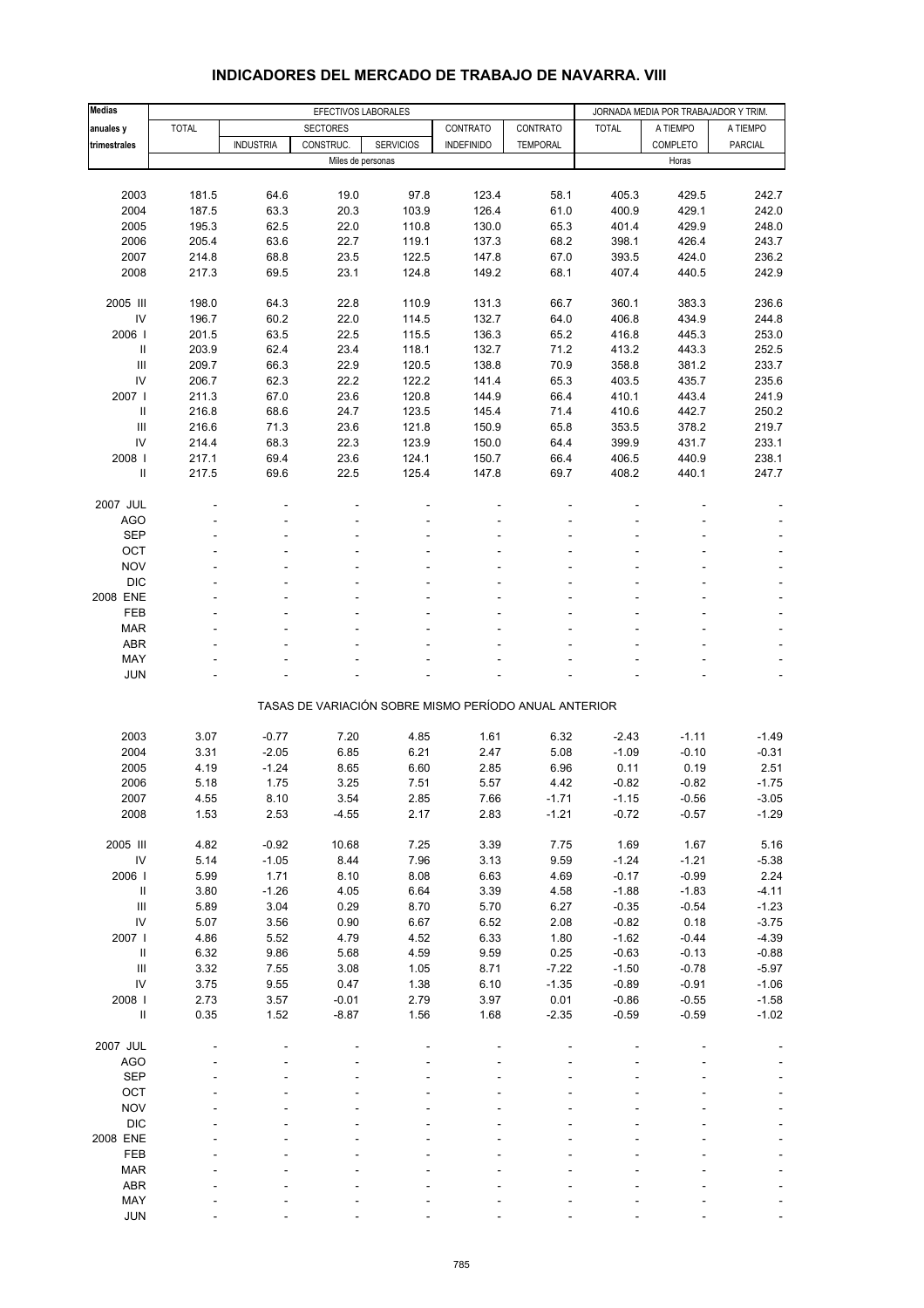# **INDICADORES DE PRECIOS DE NAVARRA. I**

| <b>Medias</b> |                                                       | INDICES DE PRECIOS DE CONSUMO (10) |                     | DIFERENCIAL DE |
|---------------|-------------------------------------------------------|------------------------------------|---------------------|----------------|
| anuales y     | <b>GENERAL</b>                                        | <b>ALIMENTACIÓN</b>                | SIN                 | INFLACIÓN      |
| trimestrales  |                                                       | <b>AGREGADO</b>                    | <b>ALIMENTACIÓN</b> | RTO. ESPAÑA    |
|               |                                                       | <b>Base 2006</b>                   |                     | P.Porcentuales |
|               |                                                       |                                    |                     |                |
| 2003          | 90.914                                                | 89.494                             | 91.319              | 0.04           |
| 2004          | 93.659                                                | 92.995                             | 93.850              | $-0.02$        |
| 2005          | 96.820                                                | 96.264                             | 96.981              | 0.01           |
| 2006          | 100.000                                               | 100.000                            | 100.000             | $-0.23$        |
| 2007          | 102.436                                               | 103.363                            | 102.175             | $-0.35$        |
| 2008          | 106.427                                               | 108.951                            | 105.706             | $-0.17$        |
|               |                                                       |                                    |                     |                |
| 2006          | 98.418                                                | 99.143                             | 98.216              | 0.07           |
| Ш             | 100.584                                               | 99.699                             | 100.831             | $-0.05$        |
| Ш             | 100.302                                               | 100.420                            | 100.269             | $-0.34$        |
| IV            | 100.696                                               | 100.738                            | 100.685             | $-0.58$        |
| 2007 l        | 100.314                                               | 101.538                            | 99.968              | $-0.50$        |
| Ш             | 102.498                                               | 102.003                            | 102.638             | $-0.48$        |
| Ш             | 102.355                                               | 102.916                            | 102.197             | $-0.32$        |
| IV            | 104.578                                               | 106.995                            | 103.895             | $-0.10$        |
| 2008          | 104.503                                               | 108.081                            | 103.523             | $-0.21$        |
| Ш             | 107.062                                               | 108.682                            | 106.564             | $-0.15$        |
| Ш             | 107.254                                               | 109.428                            | 106.619             | $-0.12$        |
| IV            | 107.121                                               | 109.946                            | 106.326             | $-0.23$        |
|               |                                                       |                                    |                     |                |
| 2007 DIC      | 105.197                                               | 107.897                            | 104.434             | $-0.05$        |
| 2008 ENE      | 104.037                                               | 108.158                            | 102.923             | $-0.08$        |
| FEB           | 104.262                                               | 108.010                            | 103.241             | $-0.03$        |
| <b>MAR</b>    | 105.209                                               | 108.076                            | 104.404             | $-0.51$        |
| ABR           | 106.186                                               | 108.445                            | 105.531             | $-0.19$        |
| MAY           | 107.184                                               | 108.514                            | 106.758             | $-0.09$        |
| <b>JUN</b>    | 107.815                                               | 109.086                            | 107.403             | $-0.17$        |
| JUL           | 107.747                                               | 109.137                            | 107.306             | 0.03           |
| AGO           | 106.986                                               | 109.422                            | 106.286             | $-0.24$        |
| SEP           | 107.030                                               | 109.726                            | 106.265             | $-0.14$        |
| OCT           | 107.191                                               | 109.870                            | 106.431             | $-0.21$        |
| <b>NOV</b>    | 107.051                                               | 110.021                            | 106.220             | $-0.25$        |
|               | TASAS DE VARIACIÓN SOBRE MISMO PERÍODO ANUAL ANTERIOR |                                    |                     |                |
| 2003          | 3.07                                                  | 3.65                               | 2.92                |                |
| 2004          | 3.02                                                  | 3.91                               | 2.77                |                |
| 2005          | 3.38                                                  | 3.52                               | 3.34                |                |
| 2006          | 3.28                                                  | 3.88                               | 3.11                |                |
| 2007          | 2.44                                                  | 3.36                               | 2.17                |                |
| 2008          | 4.15                                                  | 5.83                               | 3.66                |                |
|               |                                                       |                                    |                     |                |
| 2006          | 4.09                                                  | 4.61                               | 3.94                |                |
| Ш             | 3.89                                                  | 4.16                               | 3.81                |                |
| Ш             | 3.19                                                  | 4.11                               | 2.92                |                |
| IV            | 2.01                                                  | 2.67                               | 1.82                |                |
| 2007 l        | 1.93                                                  | 2.42                               | 1.78                |                |
| Ш             | 1.90                                                  | 2.31                               | 1.79                |                |
| Ш             | 2.05                                                  | 2.49                               | 1.92                |                |
| IV            | 3.85                                                  | 6.21                               | 3.19                |                |
| 2008          | 4.18                                                  | 6.44                               | 3.56                |                |
| Ш             | 4.45                                                  | 6.55                               | 3.83                |                |
| Ш             | 4.79                                                  | 6.33                               | 4.33                |                |
| IV            | 2.74                                                  | 3.19                               | 2.61                |                |
| 2007 DIC      | 4.17                                                  | 6.67                               | 3.46                |                |
| 2008 ENE      | 4.20                                                  | 6.24                               | 3.66                |                |
| FEB           | 4.34                                                  | 6.69                               | 3.70                |                |
| <b>MAR</b>    | 3.99                                                  | 6.41                               | 3.30                |                |
| ABR           | 3.99                                                  | 6.43                               | 3.29                |                |
| MAY           | 4.52                                                  | 6.46                               | 3.93                |                |
| <b>JUN</b>    | 4.84                                                  | 6.76                               | 4.25                |                |
| JUL           | 5.30                                                  | 6.58                               | 4.89                |                |
| AGO           | 4.66                                                  | 6.37                               | 4.17                |                |
| <b>SEP</b>    | 4.40                                                  | 6.04                               | 3.92                |                |
| OCT           | 3.35                                                  | 3.68                               | 3.25                |                |
| <b>NOV</b>    | 2.13                                                  | 2.71                               | 1.97                |                |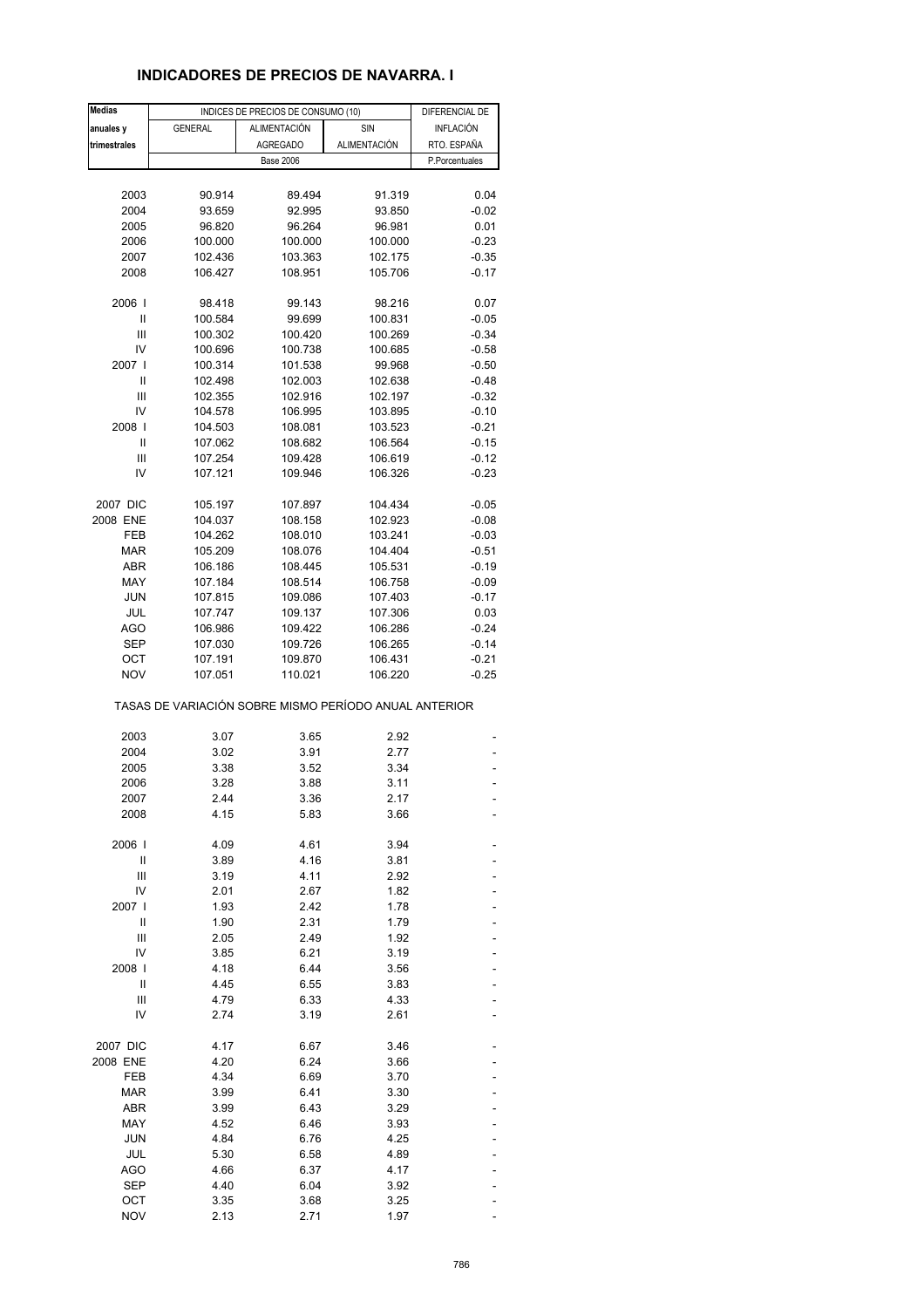# **INDICADORES DE PRECIOS DE NAVARRA. II**

| Medias                     | INDICES DE PRECIOS DE CONSUMO (10) |                    |                                                       |                    |                    |                    |
|----------------------------|------------------------------------|--------------------|-------------------------------------------------------|--------------------|--------------------|--------------------|
| anuales y                  | <b>ALIMENTOS Y</b>                 | BEBIDAS ALC.       | <b>VESTIDO Y</b>                                      | <b>VIVIENDA</b>    | <b>MENAJE</b>      | <b>MEDICINA</b>    |
| trimestrales               | BEB.NO ALCOH.                      | Y TABACO           | CALZADO                                               |                    |                    |                    |
|                            |                                    |                    | <b>Base 2006</b>                                      |                    |                    |                    |
|                            |                                    |                    |                                                       |                    |                    |                    |
| 2003                       | 89.358                             | 90.551             | 93.307                                                | 85.559             | 95.859             | 94.542             |
| 2004                       | 92.910                             | 93.684             | 96.174                                                | 88.413             | 97.230             | 96.170             |
| 2005                       | 95.986                             | 98.446             | 98.398                                                | 94.011             | 98.373             | 97.783             |
| 2006                       | 100.000                            | 100.000            | 100.000                                               | 100.000            | 100.000            | 100.000            |
| 2007                       | 102.993                            | 106.720            | 101.206                                               | 103.105            | 102.056            | 100.648            |
| 2008                       | 108.691                            | 111.196            | 101.403                                               | 110.699            | 104.967            | 101.478            |
|                            |                                    |                    |                                                       |                    |                    |                    |
| 2006                       | 99.316                             | 97.768             | 93.301                                                | 98.278             | 98.944             | 99.285             |
| Ш                          | 99.568                             | 100.740            | 105.288                                               | 100.602            | 100.232            | 99.985             |
| Ш                          | 100.420                            | 100.425            | 95.430                                                | 101.088            | 100.234            | 100.341            |
| IV                         | 100.696                            | 101.067            | 105.981                                               | 100.032            | 100.589            | 100.389            |
| 2007                       | 101.001                            | 106.449            | 94.599                                                | 100.900            | 100.425            | 100.659            |
| Ш                          | 101.505                            | 106.556            | 106.518                                               | 102.630            | 102.398            | 100.101            |
| $\mathsf{III}$             | 102.503                            | 106.675            | 96.292                                                | 103.695            | 102.129            | 100.672            |
| IV                         | 106.965                            | 107.200            | 107.417                                               | 105.194            | 103.271            | 101.160            |
| 2008                       | 107.805                            | 110.478            | 95.541                                                | 107.646            | 103.696            | 101.365            |
| Ш<br>Ш                     | 108.393<br>109.197                 | 111.186<br>111.414 | 107.565                                               | 110.639<br>113.188 | 105.317            | 101.181<br>101.557 |
| IV                         | 109.711                            | 111.963            | 96.859<br>107.768                                     | 111.632            | 105.239<br>105.939 | 101.975            |
|                            |                                    |                    |                                                       |                    |                    |                    |
| 2007 DIC                   | 107.935                            | 107.476            | 108.528                                               | 105.712            | 103.472            | 101.305            |
| 2008 ENE                   | 107.968                            | 109.784            | 94.512                                                | 106.976            | 103.512            | 101.415            |
| FEB                        | 107.698                            | 110.717            | 94.037                                                | 107.413            | 103.558            | 101.808            |
| <b>MAR</b>                 | 107.748                            | 110.934            | 98.075                                                | 108.549            | 104.019            | 100.872            |
| <b>ABR</b>                 | 108.132                            | 111.170            | 105.112                                               | 109.212            | 105.371            | 101.407            |
| MAY                        | 108.211                            | 111.144            | 109.114                                               | 110.634            | 105.085            | 100.957            |
| JUN                        | 108.835                            | 111.244            | 108.469                                               | 112.072            | 105.494            | 101.179            |
| JUL                        | 108.900                            | 111.176            | 96.873                                                | 113.813            | 104.982            | 101.545            |
| AGO                        | 109.188                            | 111.437            | 94.756                                                | 112.677            | 105.080            | 101.545            |
| SEP                        | 109.504                            | 111.630            | 98.949                                                | 113.074            | 105.654            | 101.580            |
| ОСТ                        | 109.641                            | 111.834            | 104.377                                               | 112.316            | 105.684            | 101.850            |
| <b>NOV</b>                 | 109.781                            | 112.091            | 111.159                                               | 110.948            | 106.193            | 102.100            |
|                            |                                    |                    | TASAS DE VARIACIÓN SOBRE MISMO PERÍODO ANUAL ANTERIOR |                    |                    |                    |
|                            |                                    |                    |                                                       |                    |                    |                    |
| 2003<br>2004               | 3.72<br>3.98                       | 3.10               | 3.96<br>3.07                                          | 3.26<br>3.34       | 1.82               | 3.64<br>1.72       |
| 2005                       | 3.31                               | 3.46<br>5.08       | 2.31                                                  | 6.33               | 1.43<br>1.18       | 1.68               |
| 2006                       | 4.18                               | 1.58               | 1.63                                                  | 6.37               | 1.65               | 2.27               |
| 2007                       | 2.99                               | 6.72               | 1.21                                                  | 3.10               | 2.06               | 0.65               |
| 2008                       | 5.99                               | 4.26               | 0.86                                                  | 7.61               | 2.98               | 0.88               |
|                            |                                    |                    |                                                       |                    |                    |                    |
| 2006                       | 4.92                               | 2.21               | 1.77                                                  | 8.32               | 1.47               | 2.32               |
| $\ensuremath{\mathsf{II}}$ | 4.44                               | 2.07               | 1.77                                                  | 7.67               | 1.77               | 2.21               |
| $\mathsf{III}$             | 4.50                               | 1.20               | 1.50                                                  | 5.78               | 1.69               | 2.36               |
| IV                         | 2.91                               | 0.87               | 1.48                                                  | 3.86               | 1.69               | 2.18               |
| 2007 l                     | 1.70                               | 8.88               | 1.39                                                  | 2.67               | 1.50               | 1.38               |
| $\sf II$                   | 1.95                               | 5.77               | 1.17                                                  | 2.02               | 2.16               | 0.12               |
| $\mathsf{III}$             | 2.07                               | 6.22               | 0.90                                                  | 2.58               | 1.89               | 0.33               |
| IV                         | 6.23                               | 6.07               | 1.35                                                  | 5.16               | 2.67               | 0.77               |
| 2008                       | 6.74                               | 3.78               | 1.00                                                  | 6.69               | 3.26               | 0.70               |
| $\ensuremath{\mathsf{II}}$ | 6.79                               | 4.34               | 0.98                                                  | 7.80               | 2.85               | 1.08               |
| $\mathsf{III}$             | 6.53                               | 4.44               | 0.59                                                  | 9.15               | 3.04               | 0.88               |
| IV                         | 3.03                               | 4.58               | 0.85                                                  | 6.38               | 2.68               | 0.88               |
| 2007 DIC                   | 6.76                               | 5.84               | 1.42                                                  | 5.72               | 2.92               | 0.69               |
| 2008 ENE                   | 6.58                               | 3.19               | 1.03                                                  | 6.39               | 3.35               | 0.42               |
| FEB                        | 6.98                               | 4.01               | 0.87                                                  | 6.63               | 3.51               | 0.26               |
| <b>MAR</b>                 | 6.65                               | 4.16               | 1.09                                                  | 7.04               | 2.92               | 1.44               |
| ABR                        | 6.66                               | 4.25               | 1.01                                                  | 6.80               | 3.27               | 1.46               |
| MAY                        | 6.67                               | 4.42               | 1.06                                                  | 7.92               | 2.52               | 0.89               |
| <b>JUN</b>                 | 7.02                               | 4.37               | 0.88                                                  | 8.69               | 2.76               | 0.89               |
| JUL                        | 6.84                               | 4.17               | 0.82                                                  | 9.86               | 2.74               | 0.89               |
| AGO                        | 6.56                               | 4.53               | 0.39                                                  | 8.68               | 3.13               | 0.89               |
| SEP                        | 6.19                               | 4.63               | 0.55                                                  | 8.92               | 3.27               | 0.86               |
| OCT                        | 3.58                               | 4.56               | 0.68                                                  | 7.60               | 2.60               | 0.86               |
| <b>NOV</b>                 | 2.50                               | 4.60               | 1.01                                                  | 5.18               | 2.76               | 0.90               |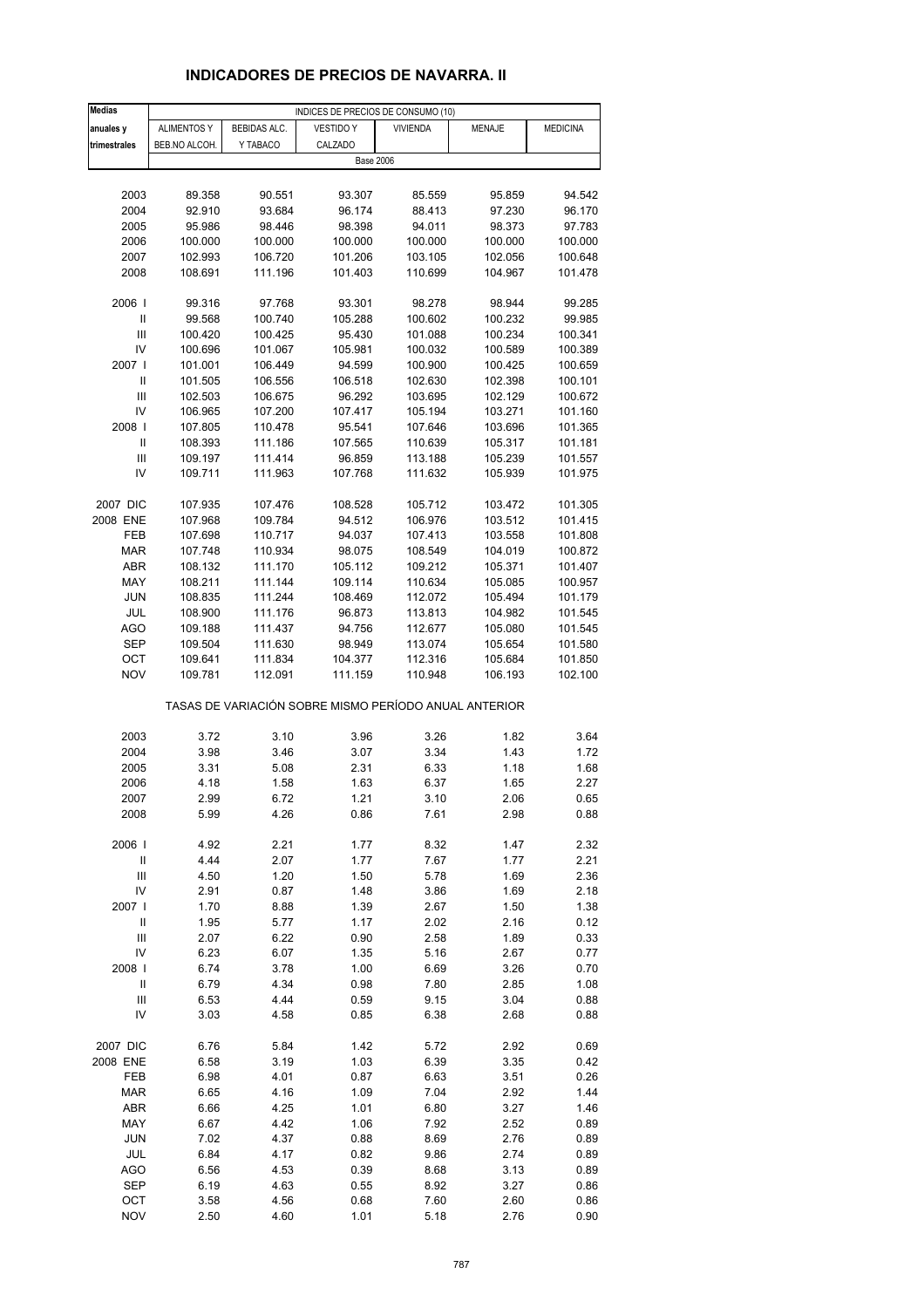| <b>Medias</b>                      |            |               | INDICES DE PRECIOS DE CONSUMO (10)                    |           |               |              |
|------------------------------------|------------|---------------|-------------------------------------------------------|-----------|---------------|--------------|
| anuales y                          | TRANSPORTE | COMUNICA -    | OCIO <sub>Y</sub>                                     | ENSEÑANZA | HOTELES,      | <b>OTROS</b> |
| trimestrales                       |            | <b>CIONES</b> | <b>CULTURA</b>                                        |           | CAFÉS Y REST. |              |
|                                    |            |               |                                                       |           |               |              |
|                                    |            |               | <b>Base 2006</b>                                      |           |               |              |
|                                    |            |               |                                                       |           |               |              |
| 2003                               | 88.169     | 104.514       | 97.891                                                | 88.460    | 89.400        | 90.946       |
| 2004                               | 91.397     | 103.260       | 98.406                                                | 92.881    | 92.681        | 93.861       |
| 2005                               | 96.251     | 101.488       | 98.855                                                | 96.722    | 96.438        | 96.765       |
| 2006                               | 100.000    | 100.000       | 100.000                                               | 100.000   | 100.000       | 100.000      |
| 2007                               | 102.086    | 100.037       | 99.856                                                | 104.479   | 103.714       | 103.904      |
| 2008                               | 107.834    | 99.845        | 99.673                                                | 108.873   | 108.388       | 107.524      |
|                                    |            |               |                                                       |           |               |              |
| 2006                               | 99.003     | 100.819       | 99.851                                                | 98.814    | 98.290        | 98.986       |
|                                    |            |               |                                                       |           |               |              |
| $\ensuremath{\mathsf{II}}$         | 101.100    | 100.098       | 99.418                                                | 99.216    | 99.372        | 99.809       |
| Ш                                  | 101.338    | 99.759        | 101.573                                               | 99.316    | 101.565       | 100.446      |
| IV                                 | 98.559     | 99.324        | 99.157                                                | 102.653   | 100.772       | 100.759      |
| 2007                               | 99.338     | 99.887        | 100.444                                               | 103.098   | 101.687       | 102.760      |
| Ш                                  | 102.249    | 100.350       | 99.061                                                | 103.622   | 102.799       | 104.266      |
| Ш                                  | 102.695    | 100.131       | 100.780                                               | 103.858   | 105.891       | 104.240      |
| IV                                 | 104.062    | 99.781        | 99.139                                                | 107.339   | 104.479       | 104.350      |
| 2008                               | 105.643    | 99.914        | 99.051                                                | 107.659   | 106.263       | 106.246      |
| Ш                                  | 109.702    | 99.907        | 98.582                                                | 108.126   | 107.551       | 107.442      |
|                                    |            |               |                                                       |           |               |              |
| $\mathbf{III}$                     | 110.433    | 99.782        | 101.594                                               | 108.376   | 110.983       | 108.116      |
| IV                                 | 104.421    | 99.741        | 99.364                                                | 112.562   | 108.939       | 108.676      |
|                                    |            |               |                                                       |           |               |              |
| 2007 DIC                           | 105.009    | 99.595        | 99.784                                                | 107.339   | 104.842       | 104.407      |
| 2008 ENE                           | 104.808    | 99.995        | 98.401                                                | 107.480   | 105.752       | 105.577      |
| FEB                                | 105.299    | 99.838        | 98.882                                                | 107.480   | 106.277       | 106.399      |
| <b>MAR</b>                         | 106.821    | 99.909        | 99.869                                                | 108.017   | 106.760       | 106.762      |
| <b>ABR</b>                         | 107.473    | 99.883        | 97.756                                                | 108.045   | 107.359       | 107.202      |
| MAY                                |            |               | 98.681                                                | 108.167   |               | 107.429      |
|                                    | 109.947    | 99.912        |                                                       |           | 107.388       |              |
| <b>JUN</b>                         | 111.686    | 99.927        | 99.308                                                | 108.167   | 107.905       | 107.694      |
| JUL                                | 112.341    | 99.867        | 101.194                                               | 108.167   | 113.102       | 108.070      |
| <b>AGO</b>                         | 109.945    | 99.723        | 102.965                                               | 108.281   | 110.711       | 108.022      |
| <b>SEP</b>                         | 109.014    | 99.756        | 100.624                                               | 108.679   | 109.137       | 108.257      |
| OCT                                | 106.408    | 99.818        | 99.992                                                | 112.568   | 109.152       | 108.645      |
| <b>NOV</b>                         | 102.434    | 99.663        | 98.735                                                | 112.555   | 108.726       | 108.706      |
|                                    |            |               |                                                       |           |               |              |
|                                    |            |               | TASAS DE VARIACIÓN SOBRE MISMO PERÍODO ANUAL ANTERIOR |           |               |              |
|                                    |            |               |                                                       |           |               |              |
| 2003                               | 1.82       | $-2.75$       | 0.55                                                  | 5.45      | 5.10          | 3.51         |
| 2004                               |            |               |                                                       | 5.00      |               | 3.21         |
|                                    | 3.66       | $-1.20$       | 0.53                                                  |           | 3.67          |              |
| 2005                               | 5.31       | $-1.72$       | 0.46                                                  | 4.14      | 4.05          | 3.09         |
| 2006                               | 3.89       | $-1.47$       | 1.16                                                  | 3.39      | 3.69          | 3.34         |
| 2007                               | 2.09       | 0.04          | $-0.14$                                               | 4.48      | 3.71          | 3.90         |
| 2008                               | 5.91       | $-0.23$       | $-0.19$                                               | 4.47      | 4.61          | 3.53         |
|                                    |            |               |                                                       |           |               |              |
| 2006                               | 6.29       | $-1.53$       | 1.78                                                  | 3.30      | 3.94          | 2.88         |
| Ш                                  | 6.07       | $-1.40$       | 1.88                                                  | 3.29      | 3.93          | 3.31         |
| $\ensuremath{\mathsf{III}}\xspace$ | 3.12       | $-1.39$       | 1.46                                                  | 3.27      | 3.44          | 3.61         |
| IV                                 | 0.29       | $-1.55$       | $-0.47$                                               | 3.68      | 3.48          | 3.57         |
|                                    |            |               |                                                       |           |               |              |
| 2007 l                             | 0.34       | $-0.92$       | 0.59                                                  | 4.33      | 3.46          | 3.81         |
| $\ensuremath{\mathsf{II}}$         | 1.14       | 0.25          | $-0.36$                                               | 4.44      | 3.45          | 4.47         |
| $\ensuremath{\mathsf{III}}\xspace$ | 1.34       | 0.37          | $-0.78$                                               | 4.57      | 4.26          | 3.78         |
| IV                                 | 5.58       | 0.46          | $-0.02$                                               | 4.56      | 3.68          | 3.56         |
| 2008                               | 6.35       | 0.03          | $-1.39$                                               | 4.42      | 4.50          | 3.39         |
| Ш                                  | 7.29       | $-0.44$       | $-0.48$                                               | 4.35      | 4.62          | 3.05         |
| Ш                                  | 7.54       | $-0.35$       | 0.81                                                  | 4.35      | 4.81          | 3.72         |
| IV                                 | 0.80       | $-0.13$       | 0.55                                                  | 4.87      | 4.45          | 4.17         |
|                                    |            |               |                                                       |           |               |              |
|                                    |            |               |                                                       |           |               |              |
| 2007 DIC                           | 6.38       | 0.54          | $-0.20$                                               | 4.33      | 3.89          | 3.65         |
| 2008 ENE                           | 6.30       | 0.32          | 0.63                                                  | 4.47      | 4.05          | 3.22         |
| FEB                                | 6.27       | 0.61          | $-0.21$                                               | 4.41      | 4.51          | 3.55         |
| <b>MAR</b>                         | 6.47       | $-0.83$       | -4.39                                                 | 4.39      | 4.94          | 3.41         |
| ABR                                | 5.84       | $-0.59$       | $-1.90$                                               | 4.31      | 4.38          | 2.89         |
| MAY                                | 7.35       | $-0.11$       | 0.12                                                  | 4.42      | 4.83          | 3.06         |
| <b>JUN</b>                         | 8.66       | $-0.62$       | 0.34                                                  | 4.31      | 4.66          | 3.19         |
| JUL                                | 9.22       | $-0.39$       | 0.87                                                  | 4.31      | 5.79          | 3.69         |
|                                    |            |               |                                                       |           |               |              |
| AGO                                | 7.35       | $-0.35$       | 0.88                                                  | 4.42      | 4.33          | 3.68         |
| <b>SEP</b>                         | 6.04       | $-0.31$       | 0.67                                                  | 4.31      | 4.29          | 3.78         |

#### **INDICADORES DE PRECIOS DE NAVARRA. III**

 OCT 3.32 -0.12 0.63 4.87 4.54 4.19 NOV -1.69 -0.15 0.48 4.86 4.36 4.16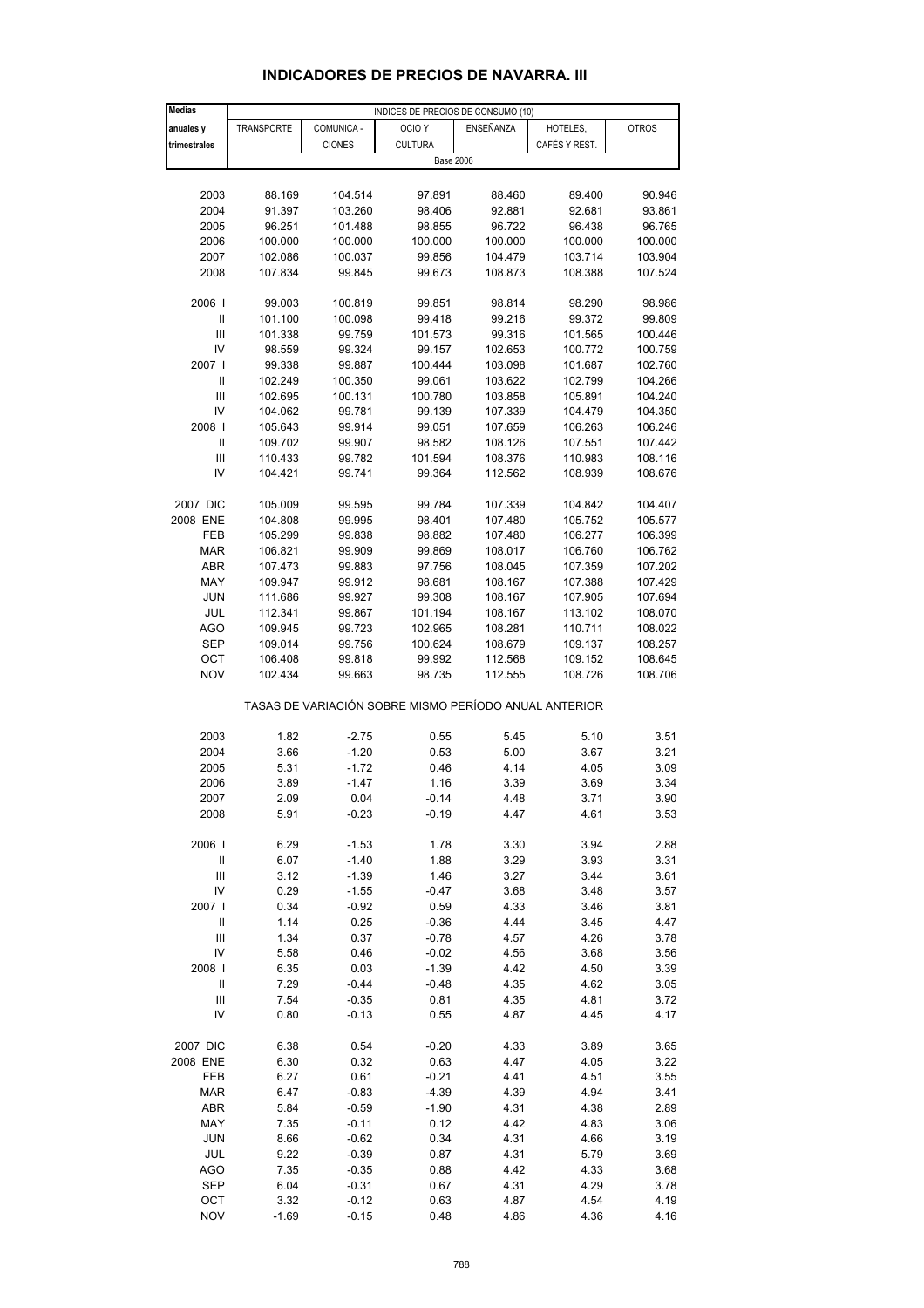| Medias                             |                |                                                       | <b>SALARIOS</b>          |                              |              |                                              |              |         |                |
|------------------------------------|----------------|-------------------------------------------------------|--------------------------|------------------------------|--------------|----------------------------------------------|--------------|---------|----------------|
| anuales y                          |                | <b>COSTE SALARIAL</b><br>POR TRABAJADOR Y MES         |                          | POR HORA EFECTIVA DE TRABAJO |              | INCREMENTO SALARIAL PACTADO EN CONVENIO (12) |              |         |                |
| trimestrales                       | <b>TOTAL</b>   | <b>ORDINARIO</b>                                      | <b>TOTAL</b>             | <b>ORDINARIO</b>             | <b>TOTAL</b> | AGRIC.                                       | CONST.       | INDUST. | SERV.          |
|                                    |                | €                                                     |                          |                              |              |                                              | $\%$         |         |                |
|                                    |                |                                                       |                          |                              |              |                                              |              |         |                |
| 2003                               | 1.653.55       | 1.438.43                                              | 12.38                    | 10.78                        | 3.82         | 2.77                                         | 4.40         | 3.60    | 4.07           |
| 2004                               |                |                                                       |                          |                              |              |                                              |              |         | 4.05           |
|                                    | 1.716.95       | 1.489.08                                              | 12.96                    | 11.24                        | 4.18         | 3.93                                         | 4.90         | 4.06    |                |
| 2005                               | 1.762.95       | 1.526.57                                              | 13.32                    | 11.54                        | 4.45         | 4.68                                         | 4.49         | 4.45    | 4.35           |
| 2006                               | 1.789.11       | 1.563.66                                              | 13.61                    | 11.89                        | 3.87         | 3.70                                         | 3.73         | 3.61    | 4.16           |
| 2007                               | 1.839.60       | 1.599.05                                              | 14.04                    | 12.20                        | 4.53         | 4.99                                         | 4.85         | 4.70    | 4.32           |
| 2008                               | 1.865.49       | 1.640.61                                              | 13.61                    | 11.98                        | 3.55         | 4.92                                         | 2.77         | 2.91    | 4.15           |
| 2006                               | 1.652.72       | 1.530.12                                              | 11.62                    | 10.75                        | 3.40         | 3.00                                         | 3.00         | 3.02    | 3.99           |
| $\sf II$                           | 1.821.60       | 1.559.13                                              | 13.48                    | 11.54                        | 3.44         | 3.00                                         | 3.00         | 3.10    | 3.96           |
| Ш                                  | 1.721.28       | 1.574.92                                              | 14.23                    | 13.02                        | 3.53         | 3.00                                         | 3.00         | 3.07    | 4.17           |
| IV                                 | 1.960.84       | 1.590.47                                              | 15.10                    | 12.25                        | 3.53         | 3.00                                         | 3.03         | 3.07    | 4.12           |
| 2007 l                             | 1.698.73       | 1.571.38                                              | 12.05                    | 11.15                        | 3.03         | 3.45                                         | 2.77         | 2.86    | 3.37           |
| Ш                                  | 1.865.58       | 1.594.57                                              | 13.91                    | 11.89                        | 3.03         | 3.45                                         | 2.77         | 2.86    | 3.37           |
| Ш                                  | 1.784.29       | 1.615.17                                              | 14.64                    | 13.25                        | 3.45         | 3.45                                         | 2.77         | 2.88    | 4.14           |
| IV                                 | 2.009.78       | 1.615.06                                              | 15.55                    | 12.50                        | 3.47         | 3.45                                         | 2.77         | 2.89    | 4.14           |
| 2008                               | 1.784.77       | 1.625.71                                              | 13.42                    | 12.22                        | 3.54         | 4.92                                         | 2.77         | 2.90    | 4.18           |
| Ш                                  | 1.946.20       | 1.655.51                                              | 13.79                    | 11.73                        | 3.92         | 4.93                                         | 4.83         | 3.75    | 3.92           |
| Ш                                  | $\blacksquare$ | ÷                                                     | $\blacksquare$           | $\overline{\phantom{a}}$     | 3.55         | 4.92                                         | 2.77         | 2.91    | 4.15           |
| IV                                 | ä,             |                                                       | ä,                       | L,                           | 3.55         | 4.92                                         | 2.77         | 2.91    | 4.15           |
|                                    |                |                                                       |                          |                              |              |                                              |              |         |                |
| 2007 DIC                           |                |                                                       | $\overline{\phantom{a}}$ | ÷                            | 3.47         | 3.45                                         | 2.77         | 2.89    | 4.14           |
| 2008 ENE                           |                |                                                       | ä,                       | L,                           | 3.50         | 4.92                                         | 2.77         | 2.89    | 4.15           |
| <b>FEB</b>                         |                |                                                       |                          | L,                           | 3.51         | 4.92                                         | 2.77         | 2.90    | 4.14           |
| <b>MAR</b>                         |                |                                                       | $\overline{\phantom{a}}$ | ÷,                           | 3.54         | 4.92                                         | 2.77         | 2.90    | 4.18           |
| <b>ABR</b>                         |                |                                                       |                          | L,                           | 3.54         | 4.92                                         | 2.77         | 2.91    | 4.18           |
| MAY                                |                |                                                       | ä,                       | $\overline{a}$               | 3.54         | 4.92                                         | 2.77         | 2.91    | 4.18           |
| <b>JUN</b>                         |                |                                                       | $\overline{\phantom{a}}$ | $\frac{1}{2}$                | 3.92         | 4.93                                         | 4.83         | 3.75    | 3.92           |
| JUL                                |                |                                                       |                          | L,                           | 3.56         | 4.92                                         | 2.77         | 2.91    | 4.19           |
| <b>AGO</b>                         |                |                                                       | ä,                       | L                            | 3.87         | 4.93                                         | 3.09         | 3.72    | 3.92           |
|                                    |                |                                                       |                          | $\frac{1}{2}$                |              |                                              |              | 2.91    | 4.15           |
| <b>SEP</b><br>OCT                  |                |                                                       |                          | L,                           | 3.55<br>3.66 | 4.92<br>4.93                                 | 2.77<br>3.09 | 3.33    | 3.98           |
| <b>NOV</b>                         |                |                                                       |                          | L                            | 3.55         | 4.92                                         | 2.77         | 2.91    | 4.15           |
|                                    |                |                                                       |                          |                              |              |                                              |              |         |                |
|                                    |                | TASAS DE VARIACIÓN SOBRE MISMO PERÍODO ANUAL ANTERIOR |                          |                              |              |                                              |              |         |                |
| 2003                               | 5.25           | 4.76                                                  | 5.32                     | 4.79                         |              |                                              |              |         |                |
| 2004                               | 3.83           | 3.52                                                  | 4.73                     | 4.27                         |              |                                              |              |         |                |
| 2005                               | 2.68           | 2.52                                                  | 2.74                     | 2.74                         |              |                                              |              |         | ÷,             |
| 2006                               | 1.48           | 2.43                                                  | 2.20                     | 3.01                         |              |                                              |              | ÷,      | $\blacksquare$ |
| 2007                               | 2.82           | 2.26                                                  | 3.16                     | 2.59                         |              |                                              |              |         |                |
| 2008                               | 4.68           | 3.64                                                  | 4.82                     | 3.95                         |              |                                              |              |         |                |
|                                    |                |                                                       |                          |                              |              |                                              |              |         |                |
| 2006                               | 1.06           | 1.41                                                  | $-3.89$                  | $-3.59$                      |              |                                              |              |         |                |
| $\ensuremath{\mathsf{II}}$         | 1.28           | 2.46                                                  | 7.32                     | 8.56                         |              |                                              |              |         |                |
| Ш                                  | 1.70           | 2.09                                                  | 2.15                     | 2.52                         |              |                                              |              |         |                |
| ${\sf IV}$                         | 1.84           | 3.75                                                  | 2.86                     | 4.79                         |              |                                              |              |         |                |
| 2007                               | 2.78           | 2.70                                                  | 3.70                     | 3.72                         |              |                                              |              |         |                |
| Ш                                  | 2.41           | 2.27                                                  | 3.19                     | 3.03                         |              |                                              |              |         |                |
| $\ensuremath{\mathsf{III}}\xspace$ | 3.66           | 2.56                                                  | 2.88                     | 1.77                         |              |                                              |              |         |                |
| IV                                 | 2.50           | 1.55                                                  | 2.98                     | 2.04                         |              |                                              |              |         |                |
| 2008                               | 5.06           | 3.46                                                  | 11.37                    | 9.60                         |              |                                              |              |         |                |
| $\ensuremath{\mathsf{II}}$         | 4.32           | 3.82                                                  | $-0.86$                  | $-1.35$                      |              |                                              |              |         |                |
| $\ensuremath{\mathsf{III}}\xspace$ |                |                                                       |                          |                              |              |                                              |              |         |                |
| IV                                 |                |                                                       |                          |                              |              |                                              |              |         |                |
|                                    |                |                                                       |                          |                              |              |                                              |              |         |                |
| 2007 DIC                           |                |                                                       |                          |                              |              |                                              |              |         |                |
| 2008 ENE                           |                |                                                       |                          |                              |              |                                              |              |         |                |
| FEB                                |                |                                                       |                          |                              |              |                                              |              |         |                |
| <b>MAR</b>                         |                |                                                       |                          |                              |              |                                              |              |         |                |
| <b>ABR</b>                         |                |                                                       |                          |                              |              |                                              |              |         |                |
| MAY                                |                |                                                       |                          |                              |              |                                              |              |         |                |
| <b>JUN</b>                         |                |                                                       |                          |                              |              |                                              |              |         |                |
| JUL                                |                |                                                       |                          |                              |              |                                              |              |         |                |
| <b>AGO</b>                         |                |                                                       |                          |                              |              |                                              |              |         |                |
| <b>SEP</b>                         |                |                                                       |                          |                              |              |                                              |              |         |                |
| OCT                                |                |                                                       |                          |                              |              |                                              |              |         |                |
| <b>NOV</b>                         |                |                                                       |                          |                              |              |                                              |              |         |                |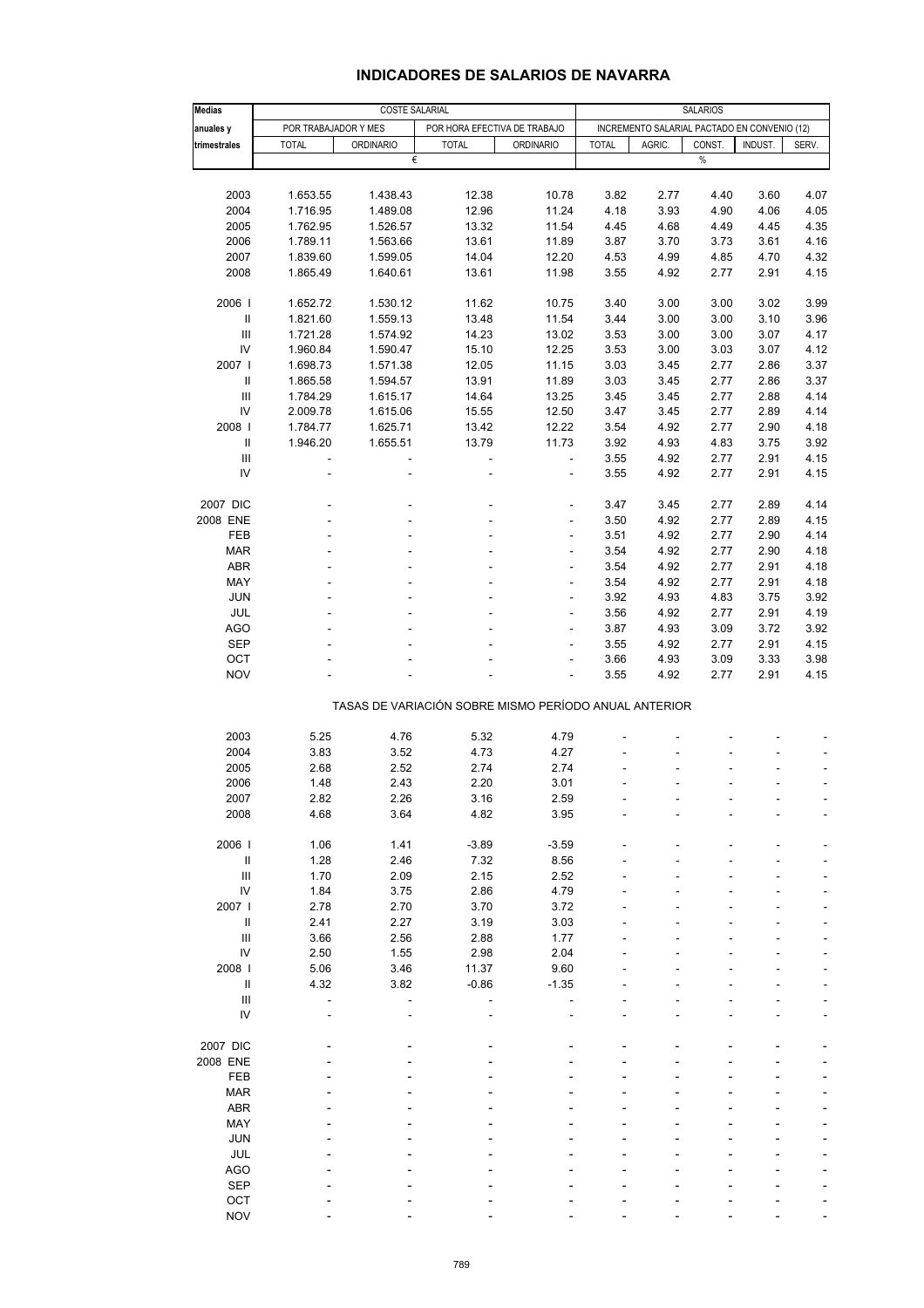| <b>Medias</b> |                                                       | CRÉDITOS Y DEPÓSITOS DEL SISTEMA BANCARIO | HIPOTECAS INMOBILIARIAS             |           |                           |                                       |  |  |  |  |
|---------------|-------------------------------------------------------|-------------------------------------------|-------------------------------------|-----------|---------------------------|---------------------------------------|--|--|--|--|
|               | CRÉDITOS                                              |                                           | <b>DEPÓSITOS</b>                    |           | FINCAS RÚSTICAS Y URBANAS |                                       |  |  |  |  |
| anuales y     |                                                       |                                           |                                     |           |                           |                                       |  |  |  |  |
| trimestrales  | S.PRIVADO                                             | S.PÚBLICO                                 | S.PRIVADO<br>Millones de $\epsilon$ | S.PÚBLICO | NÚMERO<br>Unidades        | <b>IMPORTE</b><br>Miles de $\epsilon$ |  |  |  |  |
|               |                                                       |                                           |                                     |           |                           |                                       |  |  |  |  |
|               |                                                       |                                           |                                     |           |                           |                                       |  |  |  |  |
| 2003          | 10.655.99                                             | 156.13                                    | 10.647.76                           | 554.14    | 1.164                     | 131.368                               |  |  |  |  |
| 2004          | 12.070.78                                             | 174.90                                    | 11.758.44                           | 546.57    | 1.399                     | 193.984                               |  |  |  |  |
| 2005          | 14.674.99                                             | 179.55                                    | 11.254.98                           | 711.19    | 1.430                     | 215.550                               |  |  |  |  |
| 2006          | 18.097.36                                             | 181.30                                    | 12.113.49                           | 1.105.89  | 1.553                     | 288.773                               |  |  |  |  |
| 2007          | 21.393.88                                             | 206.45                                    | 13.894.46                           | 1.488.54  | 1.511                     | 259.850                               |  |  |  |  |
| 2008          | 23.762.75                                             | 258.96                                    | 15.651.45                           | 904.70    | 1.127                     | 209.533                               |  |  |  |  |
|               |                                                       |                                           |                                     |           |                           |                                       |  |  |  |  |
| 2005 IV       | 16.031.56                                             | 184.20                                    | 11.212.98                           | 993.68    | 1.484                     | 229.504                               |  |  |  |  |
| 2006          | 16.771.62                                             | 181.03                                    | 11.437.22                           | 1.005.42  | 1.733                     | 311.719                               |  |  |  |  |
| Ш             | 17.792.66                                             | 175.18                                    | 12.084.89                           | 832.77    | 1.606                     | 327.586                               |  |  |  |  |
| Ш             | 18.354.67                                             | 179.59                                    | 12.084.53                           | 1.254.33  | 1.348                     | 237.942                               |  |  |  |  |
| IV            | 19.470.51                                             | 189.40                                    | 12.847.32                           | 1.331.03  | 1.523                     | 277.846                               |  |  |  |  |
|               |                                                       |                                           |                                     |           |                           |                                       |  |  |  |  |
| 2007 l        | 19.941.72                                             | 186.71                                    | 12.960.60                           | 1.370.40  | 1.785                     | 336.525                               |  |  |  |  |
| $\mathbf{I}$  | 21.207.68                                             | 191.70                                    | 13.857.51                           | 1.235.48  | 1.516                     | 262.265                               |  |  |  |  |
| Ш             | 21.897.63                                             | 209.07                                    | 13.847.26                           | 1.709.89  | 1.314                     | 238.752                               |  |  |  |  |
| IV            | 22.528.49                                             | 238.34                                    | 14.912.49                           | 1.638.39  | 1.429                     | 201.858                               |  |  |  |  |
| 2008          | 23.088.71                                             | 245.72                                    | 14.948.73                           | 1.218.80  | 1.100                     | 221.458                               |  |  |  |  |
| $\mathbf{I}$  | 23.999.75                                             | 263.35                                    | 16.132.12                           | 687.43    | 1.222                     | 209.682                               |  |  |  |  |
| III           | 24.199.80                                             | 267.82                                    | 15.873.51                           | 807.88    | 1.058                     | 197.458                               |  |  |  |  |
|               |                                                       |                                           |                                     |           |                           |                                       |  |  |  |  |
| 2007 OCT      | Ĭ.                                                    |                                           |                                     | ۰         | 1.401                     | 234.789                               |  |  |  |  |
| <b>NOV</b>    | -                                                     | ÷                                         |                                     | ÷         | 1.898                     | 217.561                               |  |  |  |  |
| <b>DIC</b>    | ä,                                                    |                                           |                                     |           | 987                       | 153.225                               |  |  |  |  |
| 2008 ENE      |                                                       |                                           |                                     |           | 1.350                     | 278.665                               |  |  |  |  |
| <b>FEB</b>    |                                                       |                                           |                                     |           |                           |                                       |  |  |  |  |
|               | ÷                                                     |                                           |                                     | ÷         | 1.078                     | 218.640                               |  |  |  |  |
| <b>MAR</b>    | L,                                                    | ÷.                                        | ۰                                   | ä,        | 872                       | 167.068                               |  |  |  |  |
| ABR           |                                                       |                                           |                                     |           | 1.456                     | 254.213                               |  |  |  |  |
| MAY           | ÷                                                     |                                           |                                     | ÷         | 1.198                     | 205.691                               |  |  |  |  |
| <b>JUN</b>    | L,                                                    | ÷.                                        |                                     | ä,        | 1.013                     | 169.143                               |  |  |  |  |
| JUL           |                                                       |                                           |                                     |           | 1.000                     | 213.791                               |  |  |  |  |
| AGO           | ÷                                                     | ÷.                                        |                                     | ÷.        | 1.023                     | 135.210                               |  |  |  |  |
| <b>SEP</b>    |                                                       |                                           |                                     |           | 1.151                     | 243.372                               |  |  |  |  |
|               |                                                       |                                           |                                     |           |                           |                                       |  |  |  |  |
|               | TASAS DE VARIACIÓN SOBRE MISMO PERÍODO ANUAL ANTERIOR |                                           |                                     |           |                           |                                       |  |  |  |  |
|               |                                                       |                                           |                                     |           |                           |                                       |  |  |  |  |
| 2003          | 14.25                                                 | 8.97                                      | 9.68                                | $-4.01$   | $-5.39$                   | 4.24                                  |  |  |  |  |
| 2004          | 13.28                                                 | 12.02                                     | 10.43                               | $-1.37$   | 20.22                     | 47.66                                 |  |  |  |  |
| 2005          | 21.57                                                 | 2.66                                      | $-4.28$                             | 30.12     | 2.22                      | 11.12                                 |  |  |  |  |
| 2006          | 23.32                                                 | 0.98                                      | 7.63                                | 55.50     | 8.57                      | 33.97                                 |  |  |  |  |
| 2007          | 18.22                                                 | 13.87                                     | 14.70                               | 34.60     | $-2.67$                   | $-10.02$                              |  |  |  |  |
| 2008          | 13.07                                                 | 32.24                                     | 15.47                               | $-37.11$  | $-26.76$                  | $-24.95$                              |  |  |  |  |
|               |                                                       |                                           |                                     |           |                           |                                       |  |  |  |  |
| 2005 IV       | 26.11                                                 | 6.97                                      | $-8.66$                             | 44.14     | 18.21                     | 38.37                                 |  |  |  |  |
| 2006          | 26.82                                                 | 5.85                                      | $-5.14$                             | 55.06     | 27.94                     | 66.77                                 |  |  |  |  |
| $\mathbf{I}$  | 23.28                                                 | $-1.08$                                   | 11.71                               | 76.13     | 6.97                      | 49.78                                 |  |  |  |  |
| Ш             | 22.28                                                 | $-3.38$                                   | 10.54                               | 71.86     | $-2.30$                   | 4.79                                  |  |  |  |  |
| IV            | 21.45                                                 | 2.82                                      | 14.58                               | 33.95     | 2.60                      | 21.06                                 |  |  |  |  |
| 2007 l        | 18.90                                                 | 3.13                                      | 13.32                               | 36.30     | 3.02                      | 7.96                                  |  |  |  |  |
| $\mathbf{I}$  | 19.19                                                 | 9.43                                      | 14.67                               | 48.36     | $-5.60$                   | $-19.94$                              |  |  |  |  |
| Ш             | 19.30                                                 | 16.41                                     | 14.59                               | 36.32     | $-2.50$                   | 0.34                                  |  |  |  |  |
|               |                                                       |                                           |                                     |           |                           |                                       |  |  |  |  |
| IV            | 15.71                                                 | 25.84                                     | 16.07                               | 23.09     | $-6.19$                   | $-27.35$                              |  |  |  |  |
| 2008          | 15.78                                                 | 31.61                                     | 15.34                               | $-11.06$  | $-38.38$                  | $-34.19$                              |  |  |  |  |
| Ш             | 13.17                                                 | 37.38                                     | 16.41                               | $-44.36$  | $-19.39$                  | $-20.05$                              |  |  |  |  |
| Ш             | 10.51                                                 | 28.10                                     | 14.63                               | $-52.75$  | $-19.50$                  | $-17.30$                              |  |  |  |  |
| 2007 OCT      |                                                       |                                           |                                     |           | $-21.73$                  | $-31.20$                              |  |  |  |  |
| <b>NOV</b>    | L,                                                    |                                           |                                     |           | 15.24                     | $-24.60$                              |  |  |  |  |
|               |                                                       |                                           |                                     |           |                           | $-24.78$                              |  |  |  |  |
| <b>DIC</b>    |                                                       |                                           |                                     |           | $-12.81$                  |                                       |  |  |  |  |
| 2008 ENE      |                                                       |                                           |                                     |           | $-30.20$                  | $-20.53$                              |  |  |  |  |
| FEB           |                                                       |                                           |                                     |           | $-36.92$                  | $-29.89$                              |  |  |  |  |
| <b>MAR</b>    |                                                       |                                           |                                     |           | $-49.07$                  | $-51.86$                              |  |  |  |  |
| ABR           |                                                       |                                           |                                     |           | 22.15                     | 27.10                                 |  |  |  |  |
| MAY           |                                                       |                                           |                                     |           | $-38.85$                  | $-35.64$                              |  |  |  |  |
| <b>JUN</b>    |                                                       |                                           |                                     |           | $-27.54$                  | $-36.70$                              |  |  |  |  |
| JUL           |                                                       |                                           |                                     |           | $-21.81$                  | $-1.24$                               |  |  |  |  |
| <b>AGO</b>    |                                                       |                                           |                                     |           | $-20.39$                  | $-45.38$                              |  |  |  |  |
| <b>SEP</b>    |                                                       |                                           |                                     |           | $-16.53$                  | $-3.51$                               |  |  |  |  |

### **INDICADORES MONETARIOS Y FINANCIEROS DE NAVARRA**